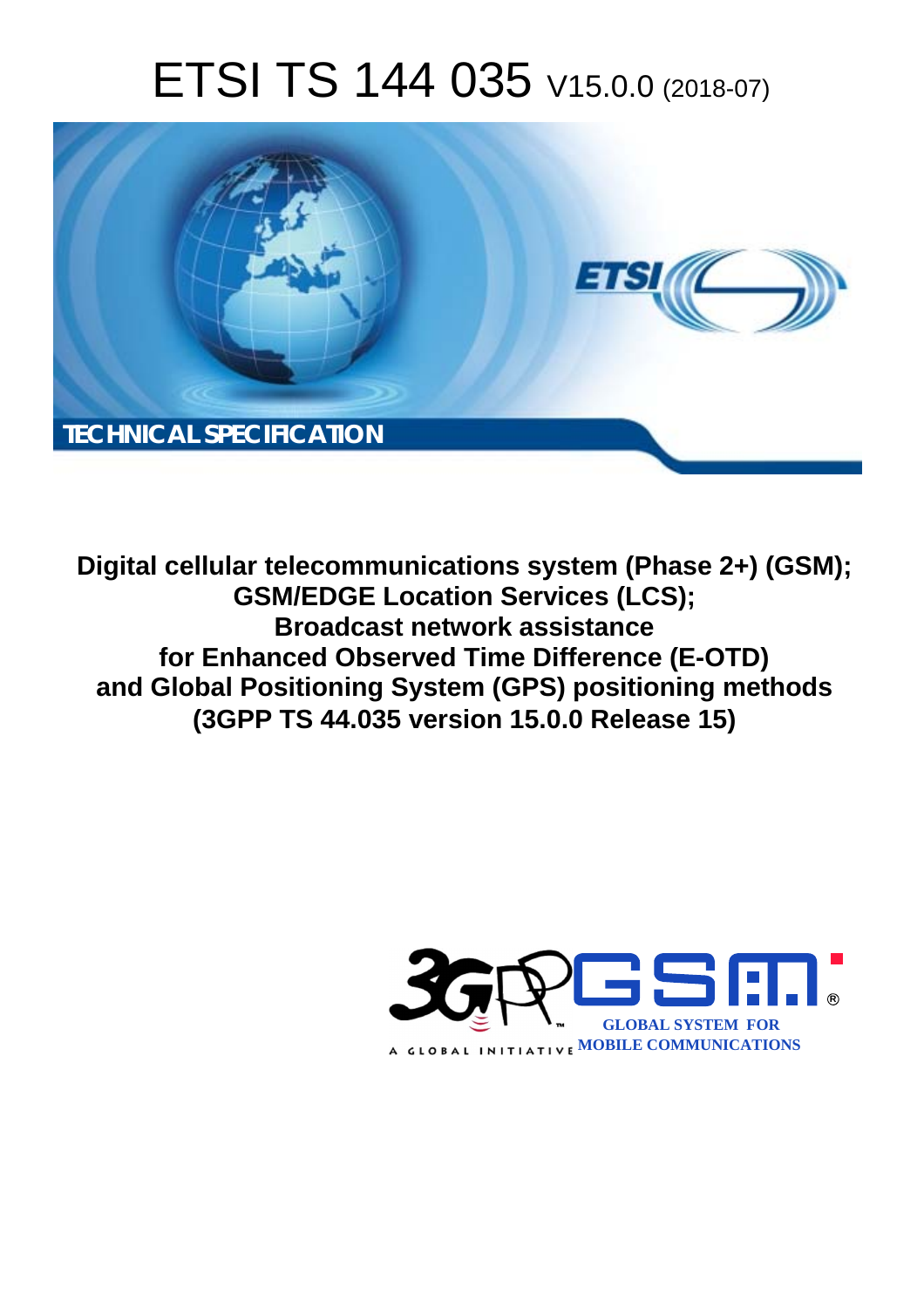Reference RTS/TSGR-0644035vf00

> Keywords GSM

### *ETSI*

#### 650 Route des Lucioles F-06921 Sophia Antipolis Cedex - FRANCE

Tel.: +33 4 92 94 42 00 Fax: +33 4 93 65 47 16

Siret N° 348 623 562 00017 - NAF 742 C Association à but non lucratif enregistrée à la Sous-Préfecture de Grasse (06) N° 7803/88

#### *Important notice*

The present document can be downloaded from: <http://www.etsi.org/standards-search>

The present document may be made available in electronic versions and/or in print. The content of any electronic and/or print versions of the present document shall not be modified without the prior written authorization of ETSI. In case of any existing or perceived difference in contents between such versions and/or in print, the only prevailing document is the print of the Portable Document Format (PDF) version kept on a specific network drive within ETSI Secretariat.

Users of the present document should be aware that the document may be subject to revision or change of status. Information on the current status of this and other ETSI documents is available at <https://portal.etsi.org/TB/ETSIDeliverableStatus.aspx>

If you find errors in the present document, please send your comment to one of the following services: <https://portal.etsi.org/People/CommiteeSupportStaff.aspx>

#### *Copyright Notification*

No part may be reproduced or utilized in any form or by any means, electronic or mechanical, including photocopying and microfilm except as authorized by written permission of ETSI. The content of the PDF version shall not be modified without the written authorization of ETSI. The copyright and the foregoing restriction extend to reproduction in all media.

> © ETSI 2018. All rights reserved.

**DECT**TM, **PLUGTESTS**TM, **UMTS**TM and the ETSI logo are trademarks of ETSI registered for the benefit of its Members. **3GPP**TM and **LTE**TM are trademarks of ETSI registered for the benefit of its Members and of the 3GPP Organizational Partners. **oneM2M** logo is protected for the benefit of its Members.

**GSM**® and the GSM logo are trademarks registered and owned by the GSM Association.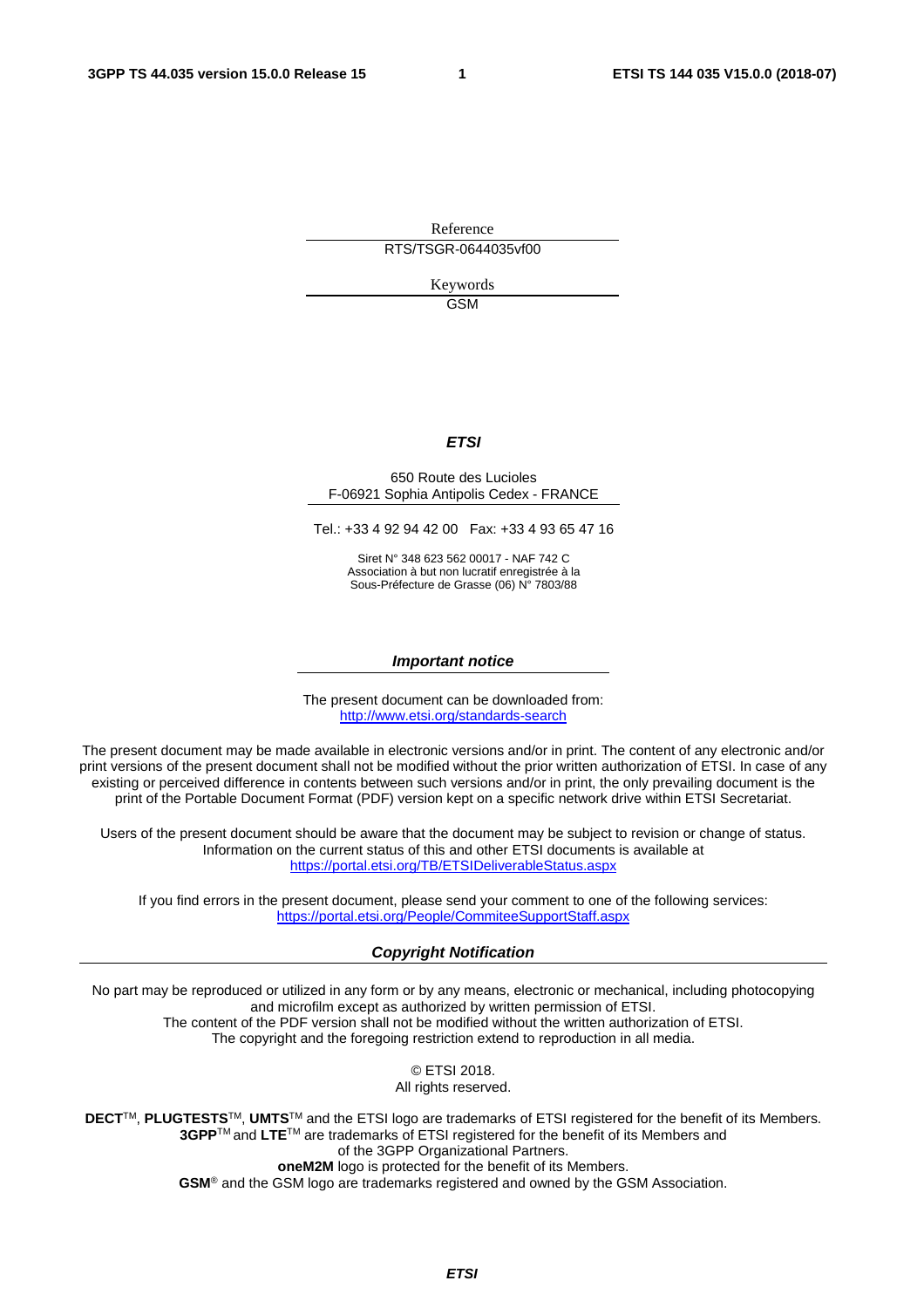# Intellectual Property Rights

#### Essential patents

IPRs essential or potentially essential to normative deliverables may have been declared to ETSI. The information pertaining to these essential IPRs, if any, is publicly available for **ETSI members and non-members**, and can be found in ETSI SR 000 314: *"Intellectual Property Rights (IPRs); Essential, or potentially Essential, IPRs notified to ETSI in respect of ETSI standards"*, which is available from the ETSI Secretariat. Latest updates are available on the ETSI Web server ([https://ipr.etsi.org/\)](https://ipr.etsi.org/).

Pursuant to the ETSI IPR Policy, no investigation, including IPR searches, has been carried out by ETSI. No guarantee can be given as to the existence of other IPRs not referenced in ETSI SR 000 314 (or the updates on the ETSI Web server) which are, or may be, or may become, essential to the present document.

#### **Trademarks**

The present document may include trademarks and/or tradenames which are asserted and/or registered by their owners. ETSI claims no ownership of these except for any which are indicated as being the property of ETSI, and conveys no right to use or reproduce any trademark and/or tradename. Mention of those trademarks in the present document does not constitute an endorsement by ETSI of products, services or organizations associated with those trademarks.

# Foreword

This Technical Specification (TS) has been produced by ETSI 3rd Generation Partnership Project (3GPP).

The present document may refer to technical specifications or reports using their 3GPP identities, UMTS identities or GSM identities. These should be interpreted as being references to the corresponding ETSI deliverables.

The cross reference between GSM, UMTS, 3GPP and ETSI identities can be found under [http://webapp.etsi.org/key/queryform.asp.](http://webapp.etsi.org/key/queryform.asp)

# Modal verbs terminology

In the present document "**shall**", "**shall not**", "**should**", "**should not**", "**may**", "**need not**", "**will**", "**will not**", "**can**" and "**cannot**" are to be interpreted as described in clause 3.2 of the [ETSI Drafting Rules](https://portal.etsi.org/Services/editHelp!/Howtostart/ETSIDraftingRules.aspx) (Verbal forms for the expression of provisions).

"**must**" and "**must not**" are **NOT** allowed in ETSI deliverables except when used in direct citation.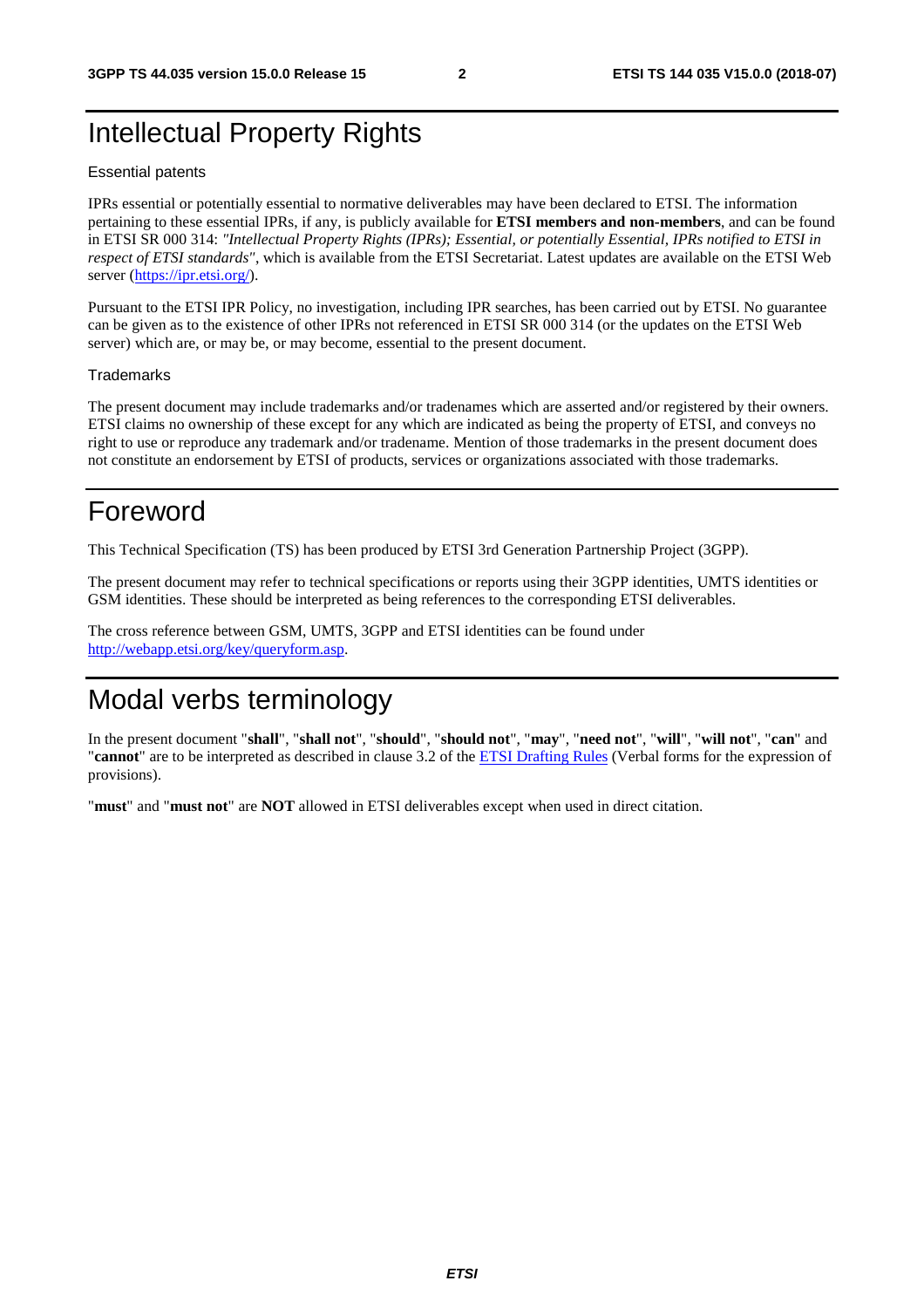$\mathbf{3}$ 

# Contents

| 1         |                               |                                                             |  |
|-----------|-------------------------------|-------------------------------------------------------------|--|
| 2         |                               |                                                             |  |
| 3         |                               |                                                             |  |
| 3.1       |                               |                                                             |  |
| 3.2       |                               |                                                             |  |
| 4         |                               |                                                             |  |
| 4.1       |                               |                                                             |  |
| 4.1.1     |                               |                                                             |  |
| 4.1.1.1   |                               |                                                             |  |
| 4.1.1.2   |                               |                                                             |  |
| 4.1.1.3   |                               |                                                             |  |
| 4.1.1.4   |                               |                                                             |  |
| 4.1.1.5   |                               |                                                             |  |
| 4.1.1.6   |                               |                                                             |  |
| 4.1.1.7   |                               |                                                             |  |
| 4.1.1.8   |                               |                                                             |  |
| 4.1.1.9   |                               |                                                             |  |
| 4.1.1.10  |                               |                                                             |  |
| 4.1.1.11  |                               |                                                             |  |
| 4.1.1.12  |                               |                                                             |  |
| 4.1.1.13  |                               |                                                             |  |
| 4.1.1.14  |                               |                                                             |  |
| 4.2       |                               |                                                             |  |
| 4.2.1     |                               |                                                             |  |
| 4.2.1.1   |                               |                                                             |  |
| 4.2.1.1.1 |                               |                                                             |  |
| 4.2.1.1.2 |                               |                                                             |  |
| 4.2.1.1.3 |                               |                                                             |  |
| 4.2.1.1.4 |                               |                                                             |  |
| 4.2.1.1.5 |                               |                                                             |  |
| 4.2.1.1.6 | Status/Health IE.             |                                                             |  |
| 4.2.1.1.7 |                               |                                                             |  |
| 4.2.1.1.8 |                               |                                                             |  |
| 4.2.1.2   |                               |                                                             |  |
| 4.2.1.3   |                               |                                                             |  |
|           |                               |                                                             |  |
|           | <b>Annex A (informative):</b> | Overview of Broadcast Assistance for E-OTD and GPS25        |  |
| A.1       |                               |                                                             |  |
| A.2       |                               |                                                             |  |
| A.3       |                               |                                                             |  |
| A.4       |                               |                                                             |  |
|           |                               |                                                             |  |
|           | <b>Annex B</b> (informative): | <b>Example of E-OTD Assistance Data Broadcast Message28</b> |  |
|           | <b>Annex C</b> (informative): | <b>Example of GPS Assistance Data Broadcast Message33</b>   |  |
|           | <b>Annex D</b> (informative): |                                                             |  |
|           |                               |                                                             |  |
|           |                               |                                                             |  |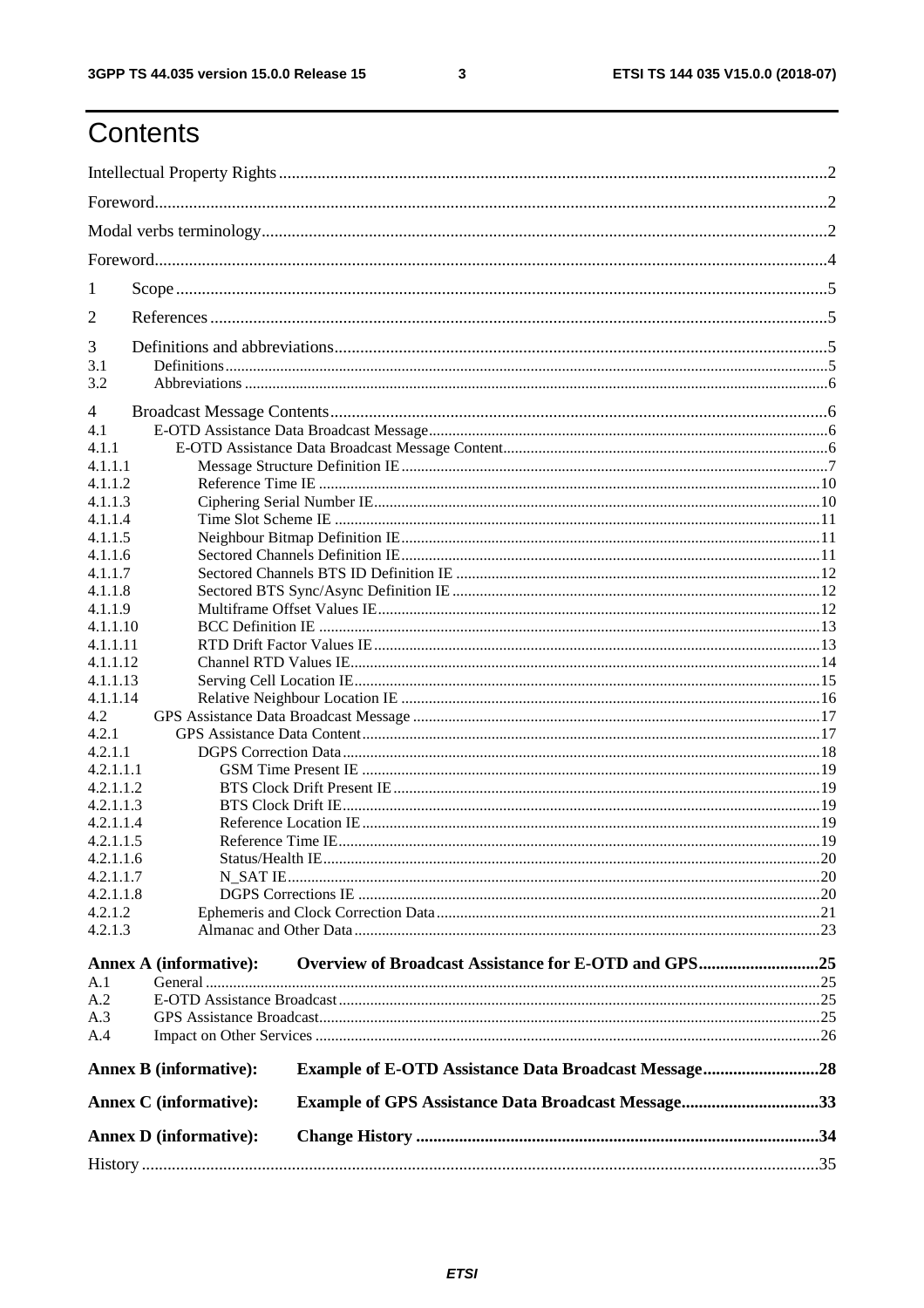# Foreword

This Technical Specification has been produced by the 3rd Generation Partnership Project (3GPP).

The contents of the present document are subject to continuing work within the TSG and may change following formal TSG approval. Should the TSG modify the contents of the present document, it will be re-released by the TSG with an identifying change of release date and an increase in version number as follows:

Version x.y.z

where:

- x the first digit:
	- 1 presented to TSG for information;
	- 2 presented to TSG for approval;
	- 3 or greater indicates TSG approved document under change control.
- y the second digit is incremented for all changes of substance, i.e. technical enhancements, corrections, updates, etc.
- z the third digit is incremented when editorial only changes have been incorporated in the document.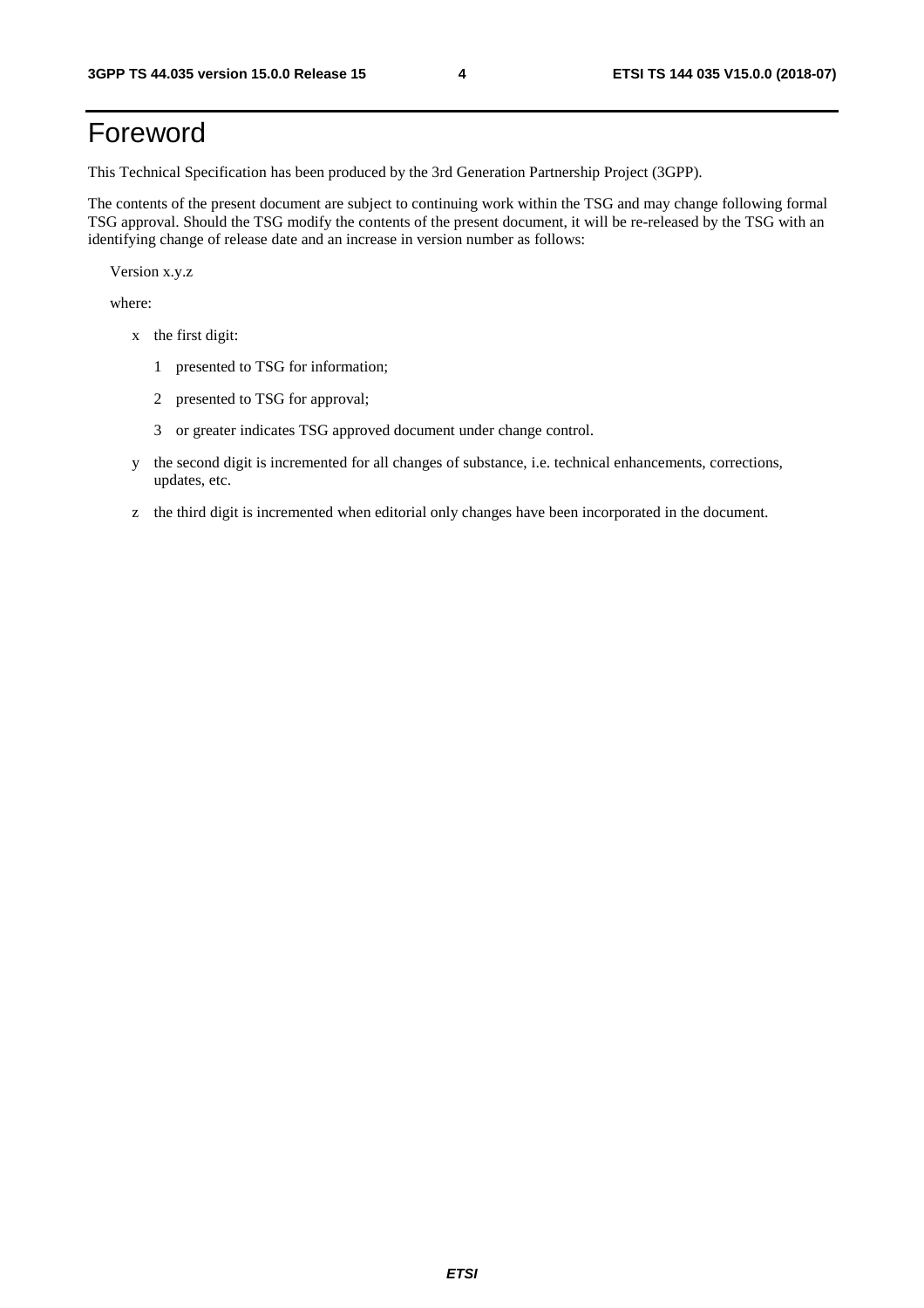# 1 Scope

The present document contains the content of messages necessary for support of MS Based location service operation on the mobile radio interface layer 3.

# 2 References

The following documents contain provisions which, through reference in this text, constitute provisions of the present document.

- References are either specific (identified by date of publication, edition number, version number, etc.) or non-specific.
- For a specific reference, subsequent revisions do not apply.
- For a non-specific reference, the latest version applies. In the case of a reference to a 3GPP document (including a GSM document), a non-specific reference implicitly refers to the latest version of that document *in the same Release as the present document*.

| $[1]$  | 3GPP TR 21.905: "Vocabulary for 3GPP Specifications".                           |
|--------|---------------------------------------------------------------------------------|
| $[2]$  | Void.                                                                           |
| $[3]$  | Void.                                                                           |
| $[4]$  | Void.                                                                           |
| $[5]$  | Void"                                                                           |
| [6]    | 3GPP TS 23.041: "Technical realization of Cell Broadcast Service (CBS)".        |
| $[7]$  | Void.                                                                           |
| [8]    | Void.                                                                           |
| [9]    | Void.                                                                           |
| $[10]$ | Void.                                                                           |
| $[11]$ | Void.                                                                           |
| $[12]$ | Void.                                                                           |
| $[13]$ | Void.                                                                           |
| $[14]$ | Void.                                                                           |
| $[15]$ | RTCM-SC104: "RTCM Recommended Standards for Differential GNSS Service (v.2.2)". |
| $[16]$ | ICD-GPS-200: "Navstar GPS Space Segment / Navigation User Interfaces".          |

# 3 Definitions and abbreviations

# 3.1 Definitions

For the purposes of the present document, the following terms and definitions apply:

**E-OTD Assistance Data Message:** contains the RTD and BTS coordinates of the neighbours that should be used in E-OTD measurements. This E-OTD Assistance Data is broadcasted using CBCH channel using SMSCB DRX service. The reception of this broadcast message enables MS to calculate its own location.

**GPS Assistance Data Message:** contains GPS differential corrections. The reception of this broadcast message enables MS to have calculate more accurate location estimate.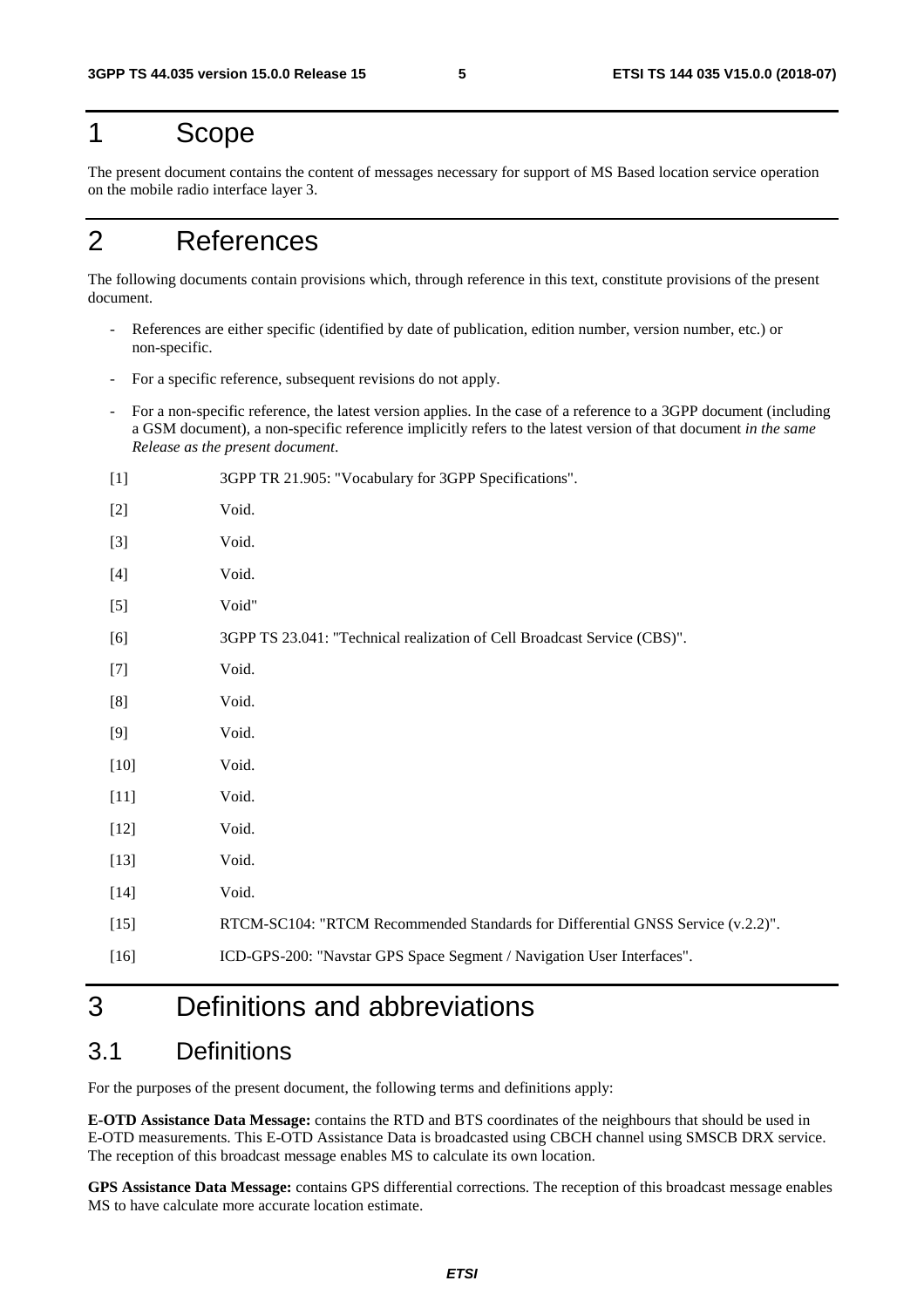# 3.2 Abbreviations

For the purposes of the present document, the abbreviations given in 3GPP TR 21.905 apply.

# 4 Broadcast Message Contents

This clause describes the LCS Assistance Data messages to be broadcasted in SMSCB message's content part over CBCH channel using SMSCB DRX service. The rules and contets are described so that SMLC is able to construct the message as well as MS is able to process the received message. The E-OTD Assistance Data message contains RTD and BTS coordinate information and GPS Assistance Data contains GPS Differential Correction data, Emphemeris and Clock Correction Data and Almanac and Other Data.

# 4.1 E-OTD Assistance Data Broadcast Message

The E-OTD Assistance Data message contents are defined in this clause. The E-OTD Assistance Data message is built so that it has always a fixed length and some of the information elements are scalable according to the amount of neighbours and the amount of sectored channels. The information elements are in the order which is described in subclause 4.1.1 and no spare bits are allowed between elements. The MSB bits of the information elements are presented always first and if boundary of the octet divides the information element then the LSB part of the information element continues in the LSB part of the next octet (figure 1). Example of E-OTD Assistance Data Broadcast Message is in annex B. The channel to broadcast the E-OTD Assistance Data message is CBCH over which the SMSCB DRX service is used. One SMSCB message has fixed information data length of 82 octets and the purpose is always to use the whole fixed length message capacity for the message. MS can identify the LCS SMSCB message with E-OTD Message Identifier declared in 3GPP TS 23.041.



**Figure 1: Information element bit mapping to the broadcast message** 

# 4.1.1 E-OTD Assistance Data Broadcast Message Content

The Broadcast Assistance Data is a point-to-multipoint message from the GSM Network to the MSs. This message gives assistance data to the MS for performing E-OTD measurements and calculating its own position. It contains the following information elements. The information elements are always in the order described in table 1. The ciphered part of message is end of message and indicated with grey shading in table 1.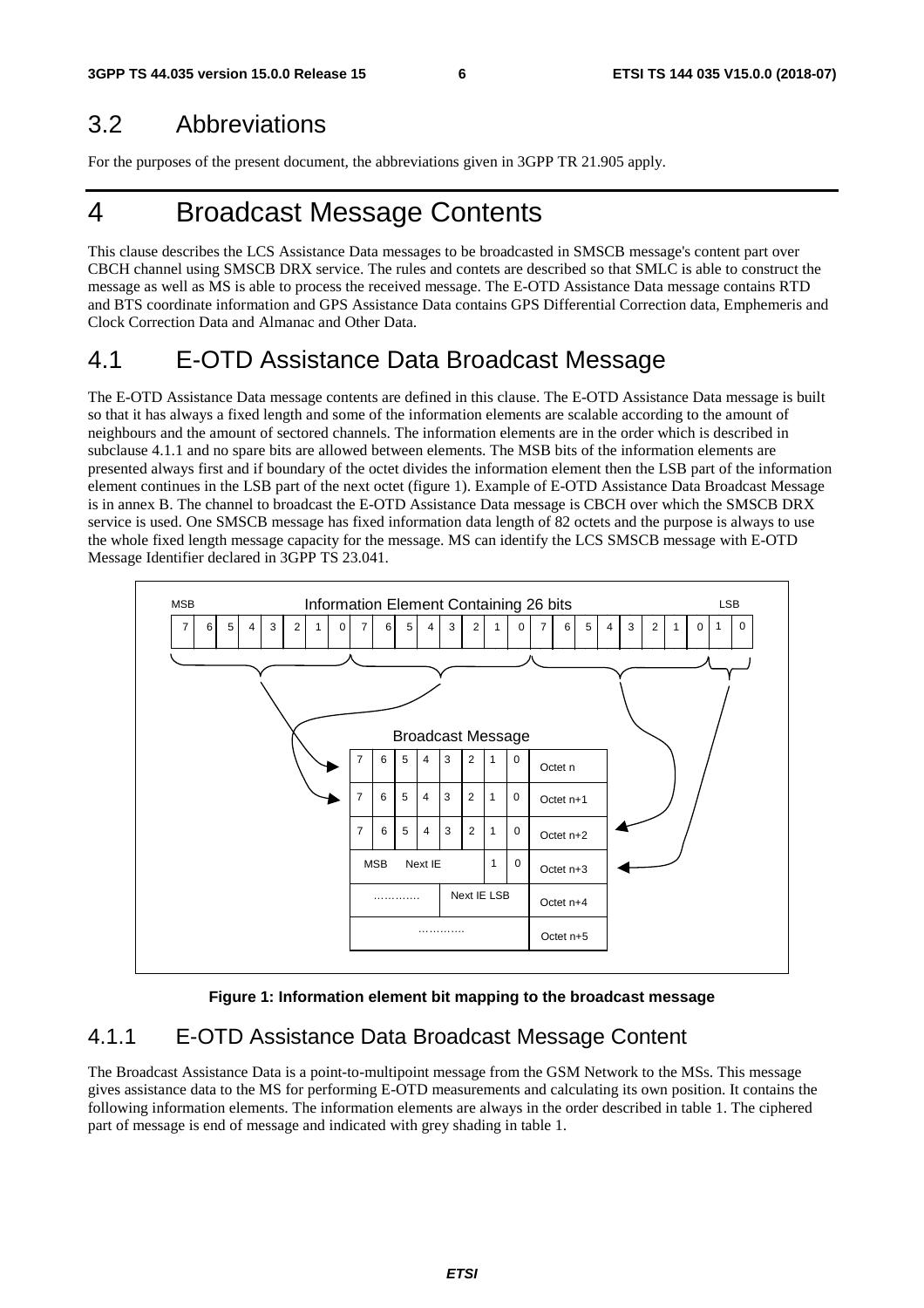| <b>Information element</b>                | <b>Type/Reference</b>                            | <b>Presence</b> |
|-------------------------------------------|--------------------------------------------------|-----------------|
| Message Structure Definition              | Message Structure<br>Definition 4.1.1.1          | м               |
| Reference Time                            | Reference Time 4.1.1.2                           | М               |
| <b>Ciphering Serial Number</b>            | <b>Ciphering Serial</b><br>Number 4.1.1.3        | C               |
| Time Slot Scheme                          | <b>Time Slot</b><br>Scheme 4.1.1.4               | M               |
| Neighbour Bitmap Definition               | Neighbour<br>BitmapDefinition 4.1.1.5            | C               |
| <b>Sectored Channels Definition</b>       | <b>Sectored Channels</b><br>Definition 4.1.1.6   | C               |
| Sectored Channels BTS ID<br>Definition    | Sectored Channel's BTS<br>ID Definition 4.1.1.7  | C               |
| Sectored BTS Sync/Async<br>Definition     | Sectored BTS<br>Sync/Async<br>Definition 4.1.1.8 | C               |
| 51 Multiframe Offset Values               | 51 Multiframe Offset<br>Values 4.1.1.9           | M               |
| <b>BCC Definition</b>                     | BCC Definition 4.1.1.10                          | М               |
| <b>RTD Drift Factor Values</b>            | <b>RTD Drift Factor</b><br>Values 4.1.1.11       | C               |
| Channel RTD Values                        | Channel RTD<br>Values 4.1.1.12                   | C               |
| Serving Cell Location                     | Serving Cell<br>Location 4.1.1.13                | M               |
| <b>Relative Neighbour Location Values</b> | Relative Neighbour<br>Location Values 4.1.1.14   | M               |

**Table 1: E-OTD Assistance Data Broadcast Message Content** 

# 4.1.1.1 Message Structure Definition IE

This IE contains the definition of this broadcast message. The length of this IE is 19 bits and it is mandatory. This IE contains the following bits.

| <b>Bit</b>     | <b>Bit order</b><br>in field | <b>Definition</b>                |  |  |
|----------------|------------------------------|----------------------------------|--|--|
| 1              | <b>LSB</b>                   |                                  |  |  |
| 2              |                              | Neighbour List Map (bits 2-0)    |  |  |
| $\overline{3}$ | <b>MSB</b>                   |                                  |  |  |
| 4              | <b>LSB</b>                   |                                  |  |  |
| 5              |                              | Accuracy Range (bits 2-0)        |  |  |
| 6              | MSB                          |                                  |  |  |
| 7              |                              | Ciphering Key Flag               |  |  |
| 8              |                              | Cipher On/Off                    |  |  |
| 9              |                              | Sector Ind                       |  |  |
| 10             |                              | RTD Range                        |  |  |
| 11             | <b>LSB</b>                   |                                  |  |  |
| 12             | MSB                          | RTD Accuracy (bits 1-0)          |  |  |
| 13             |                              | <b>RTD Drift Factors Present</b> |  |  |
| 14             |                              | <b>RTDs Present</b>              |  |  |
| 15             | <b>LSB</b>                   |                                  |  |  |
| 16             |                              |                                  |  |  |
| 17             |                              |                                  |  |  |
| 18             |                              | Number of Neighbours (bits 4-0)  |  |  |
| 19             | MSB                          |                                  |  |  |

**Table 2: Message Structure Definition**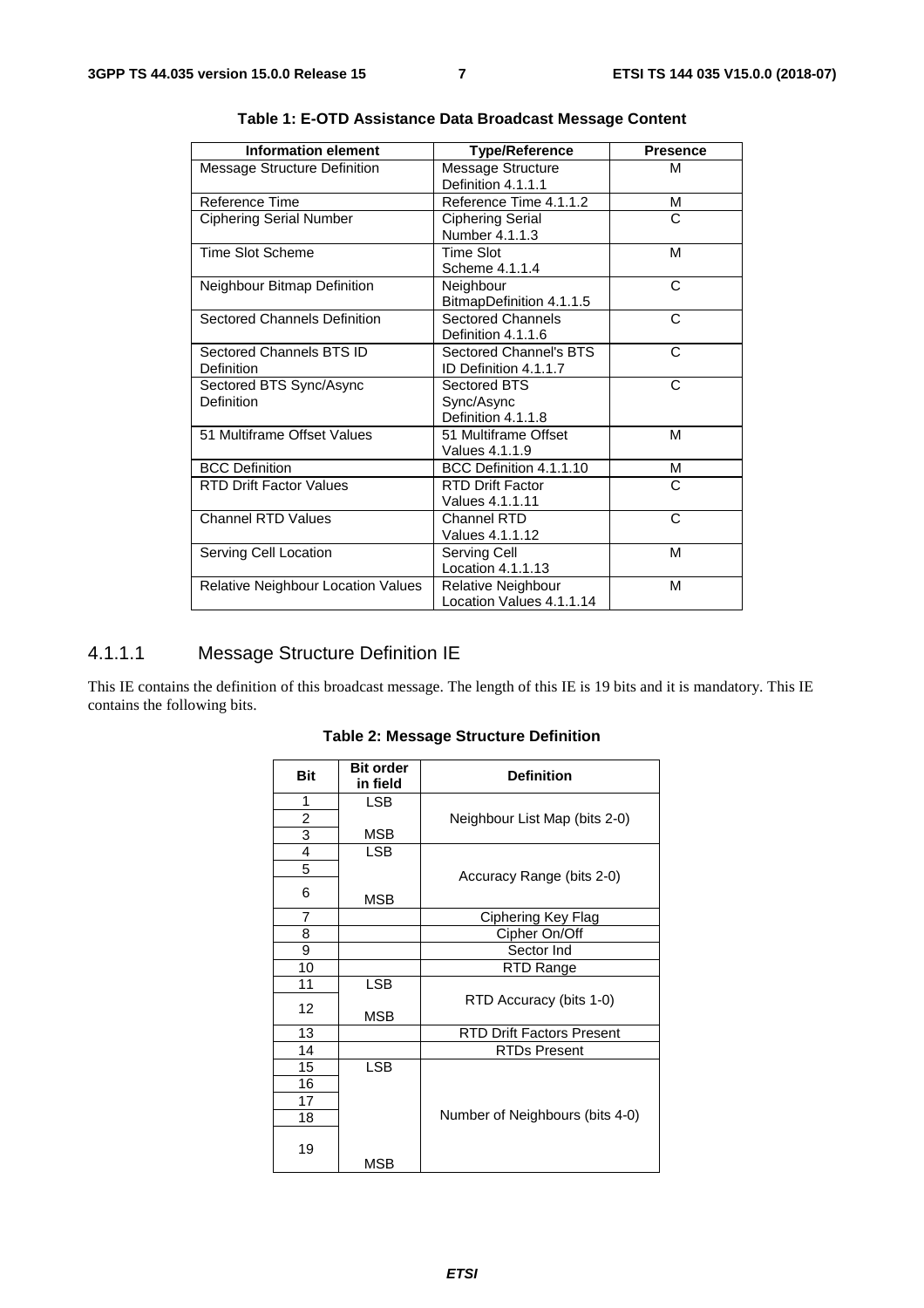The first three octets upto bit 3 in octet 3 in the broadcast message's content part containing the Message Structure Definition IE look always as follows.

| <b>Cipher</b><br>On/Off | Cipher-<br>ing Key<br>Flag | <b>Accuracy Range</b><br>$(bits 2-0)$ |            |  | <b>Neighbour List Map</b><br>$(bits 2-0)$ |                                 | Octet1 |                    |
|-------------------------|----------------------------|---------------------------------------|------------|--|-------------------------------------------|---------------------------------|--------|--------------------|
| Number of               |                            | <b>RTDs</b>                           | <b>RTD</b> |  | <b>RTD Accuracy</b>                       | <b>RTD</b>                      | Sector | Octet <sub>2</sub> |
| <b>Neighbours</b>       |                            | Present                               | Drift      |  | $(bits 1-0)$                              | Range                           | Ind    |                    |
| $(bits 4-3)$            |                            |                                       | Factors    |  |                                           |                                 |        |                    |
|                         |                            |                                       | Present    |  |                                           |                                 |        |                    |
| (Next IE)               |                            |                                       |            |  |                                           | Number of Neighbours (bits 2-0) |        | Octet <sub>3</sub> |

The definitions of each structure item is declared below:

#### **Neighbour List Map**

These bits define in which order the neighbours in the System Information Neighbour List (max 32 neighbours) are reported with the broadcast message.

- The Neighbour List Map will also affect the amount of bits that can be used for Relative Neighbour Location Value definitions.
- This Broadcast Assistance Data message is always referring to the neighbour BTSs included in the System Information Neighbour List which is received in idle state from BCCH. The E-OTD broadcast message does not allow the possibility for delivering assistance data for other BTSs (outside the the System Information Neighbour List.

|  | <b>Definition</b>                   |  |  |  |
|--|-------------------------------------|--|--|--|
|  | All Neigbours from neighbour list   |  |  |  |
|  | Even Neighbours from neighbour list |  |  |  |
|  | Odd Neighbours from neighbour list  |  |  |  |
|  | $1^{st}$ & $1^{st}+n^{*}3$          |  |  |  |
|  | $2^{nd}$ & $2^{nd}+n*3$             |  |  |  |
|  | $3^{rd}$ & $3^{rd}+n*3$             |  |  |  |
|  | Neighbour Bitmap Definition         |  |  |  |
|  | Spare                               |  |  |  |

#### **Table 3: Neighbour List Map**

- All Neighbours means all the neighbours from System Information Neighbour list (max 32 neighbours) are reported in this broadcast message (1 broadcast message).
- Even/Odd neighbours from neighbour list means the even/odd list entries in the System Information Neighbour List are reported in this broadcast message (two broadcast messages needed).
- $1^{st}$  &  $1^{st}$ + n\*3 means that  $1^{st}$ ,  $4^{th}$ ,  $7^{th}$ ,  $10^{th}$ , …,  $31^{st}$  (max 11 neighbours) will be reported in this broadcast message (1/3 of total broadcast).
- $2<sup>nd</sup>$  &  $2<sup>nd</sup>+n*3$  means that  $2<sup>nd</sup>$ ,  $5<sup>th</sup>$ ,  $8<sup>th</sup>$ ,  $11<sup>th</sup>$ , …,  $32<sup>nd</sup>$  (max 11 neighbours) will be reported in this broadcast message (2/3 of total broadcast).
- $3^{\text{rd}}$  &  $3^{\text{rd}}+n*3$  means that  $3^{\text{rd}}$ ,  $6^{\text{th}}$ ,  $9^{\text{th}}$ ,  $12^{\text{th}}$ , …,  $30^{\text{th}}$  (max 10 neighbours) will be reported in this broadcast message (3/3 of total broadcast).
- The 1<sup>st</sup> & 1<sup>st</sup>+n\*3, 2<sup>nd</sup> & 2<sup>nd</sup>+n\*3 and 3<sup>rd</sup> & 3<sup>rd</sup>+n\*3 means total 3 broadcast messages.
- Neighbour Bitmap Definition will define which neighbours are included into this broadcast message, see subclause 4.1.1.5.

#### **Accuracy Range**

The accuracy range declares the accuracy of the values in the Relative Neigbour Location Value IE. The accuracy range has the following information.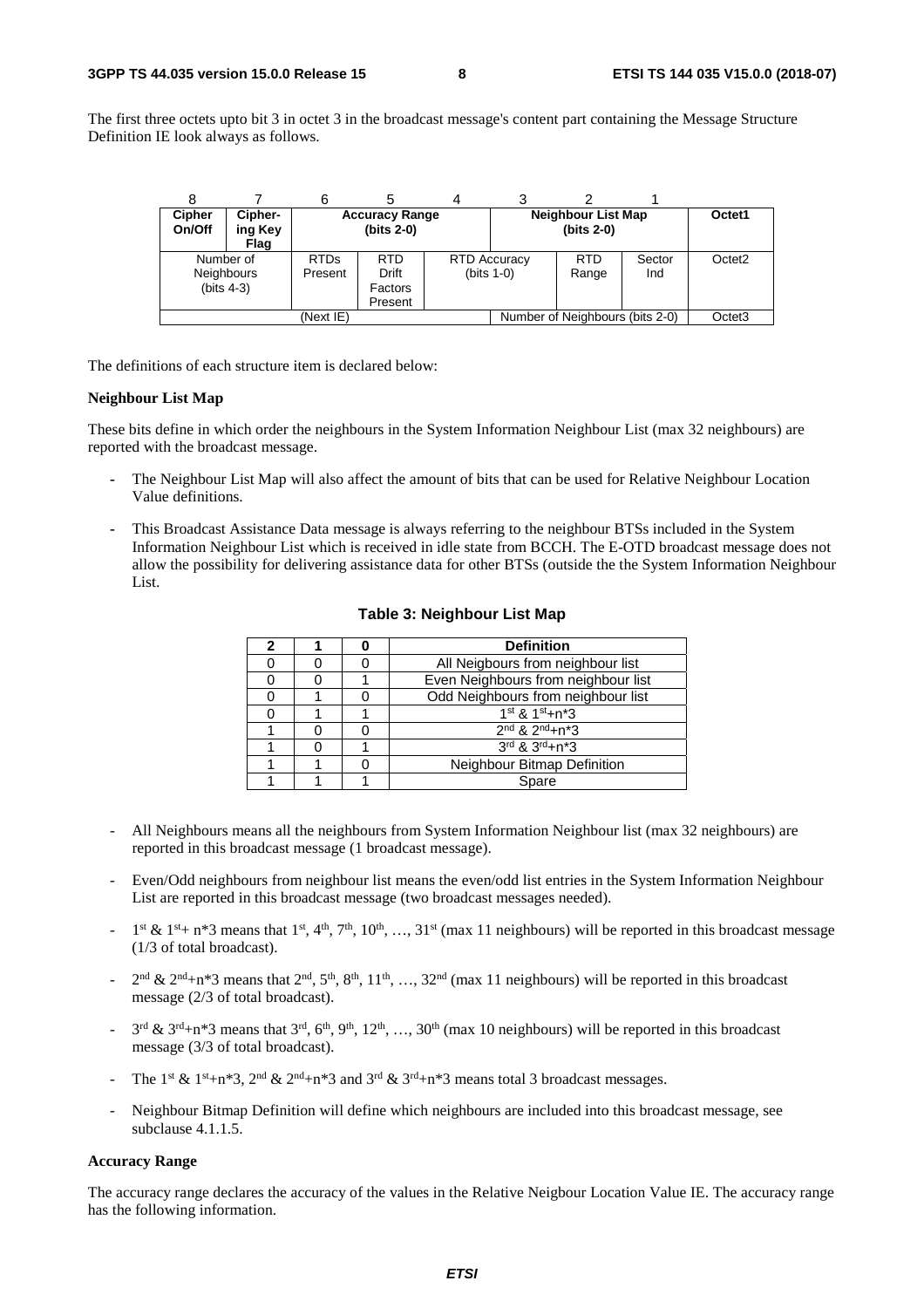| 2 |  | <b>Definition</b> |
|---|--|-------------------|
|   |  | 5 km              |
|   |  | 10 km             |
|   |  | 15 km             |
|   |  | 20 km             |
|   |  | 30 km             |
|   |  | 45 km             |
|   |  | 60 km             |
|   |  | 120 km            |

#### **Table 4: Accuracy Range**

For example if there are 15 bits (1 sign bit and 14 value bits) reserved for Relative Neighbour North or East Value and the accuracy range is defined to be 20 km, then resolution of Relative Neighbour North or East Value is 0.6 m.

#### **Ciphering Key Flag**

The MS gets two (2) deciphering keys always with location update, a deciphering key that is time stamped to be current one and deciphering key that time stamped to be next one. Thus the MS has always two deciphering keys in memory. With this Ciphering Key Flag in this broadcast message the MS knows whether to use current/next deciphering key for deciphering the received broadcast message. The MS shall interpret this IE as follows:

- **Ciphering Key Flag**(previous message) = **Ciphering Key Flag**(this message) => Deciphering Key not changed.
- **Ciphering Key Flag**(previous message) <> **Cipher Key Flag**(this message) => Deciphering Key changed.

#### **Cipher On/Off**

This bit indicates whether this broadcast message has been ciphered or not. The RTD Drift Factor Values IE, Channel RTD Values IE, Serving Cell Location IE and Relative Neighbour Location Values IE will be ciphered if ciphering is active.

- '0' Ciphering Off.
- '1' Ciphering On.

#### **Sector Ind**

This bit indicates whether this broadcast message contains BTS Sectored Cell information or not.

- '0' No Sector Information included.
- '1' Sector Information included.

#### **RTD Range**

This bit indicates whether the RTD value covers only one time slot period or 8 time slot period. This bit will affect the RTD field so that there will be need for 3 bits more for RTD if whole 8 time slot period need to be indicated with RTD value.

- '0' RTD value covers 1 time slot period.
- '1' RTD value covers 8 time slots period.

#### **RTD Accuracy**

This contains two bits, which define what will be the accuracy of RTD value in this broadcast message. The accuracy will be coded as follows.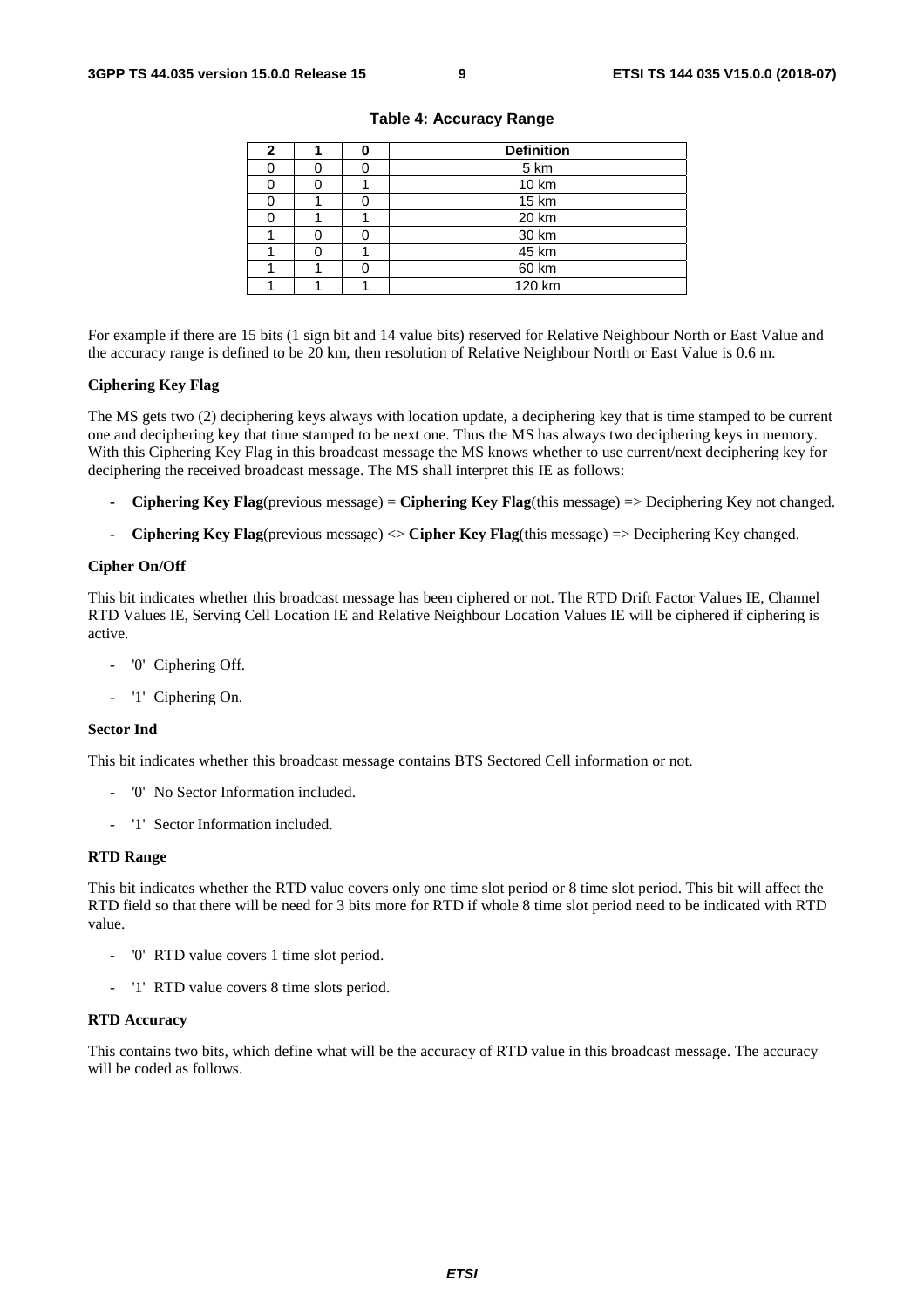|  | <b>Definition</b>  |  |  |  |  |  |
|--|--------------------|--|--|--|--|--|
|  | 1/16 bit accuracy  |  |  |  |  |  |
|  | 1/32 bit accuracy  |  |  |  |  |  |
|  | 1/64 bit accuracy  |  |  |  |  |  |
|  | 1/128 bit accuracy |  |  |  |  |  |

**Table 5: Accuracy Range** 

The RTD accuracy will affect the amount of bits needed to indicate the RTD value. The following table describes the accuracy related to needed bits.

| <b>Time Slots</b> | <b>Accuracy</b> | <b>Amount of Bits Needed</b> |
|-------------------|-----------------|------------------------------|
|                   | 1/16            | 12 bits                      |
|                   | 1/32            | 13 bits                      |
|                   | 1/64            | 14 bits                      |
|                   | 1/128           | 15 bits                      |
|                   | 1/16            | 15 bits                      |
|                   | 1/32            | 16 bits                      |
| 8                 | 1/64            | 17 bits                      |
|                   | 1/128           | 18 bits                      |

**Table 6: Amount of RTD bits needed** 

#### **RTD Drift Factors Present**

This bit indicates whether the RTD Drift Factors are present in this broadcast message. If RTDs Present bit indicates that the RTD Values are not included into this broadcast message, the state of this bit should be ignored and the RTD Drift Factors are not present in this broadcast message.

- '0' RTD Drift Factors are not present in the message.
- '1' RTD Drift Factors are present in the message.

#### **RTDs Present**

This bit indicates whether RTD Values IE is present in this broadcast or not.

- '0' RTD Values IE not present.
- '1' RTD Values IE present.

#### **Number of Neighbours**

These 5 bits are indicating the amount of neighbours are in System Information Neighbour List according to which this broadcast message was created. The number of neigbours indicated here makes sure that MS can decode back this broadcast message IEs as they were originally sended. If the MS has received different amount of neighbours in System Information Neighbour List than indicated in this field in broadcast message, the MS should ignore this broadcast message.

Range: 1 - 32 Neighbours.

## 4.1.1.2 Reference Time IE

The Reference Time IE gives information about the time when the RTD values in the broadcast message are calculated. The Reference Time IE contains the serving cell frame number modulo 131072 with 7 LSB bits omitted. The resolution of this Reference Time IE is thus 0.59 s. The Reference Time IE has 10 minutes periodicy. This IE is mandatory.

Range: 0 - 1023.

#### 4.1.1.3 Ciphering Serial Number IE

The Ciphering Serial Number IE contains the serial number used in ciphering process of the broadcast message. The IE contains two octets, MSB part and LSB part. The serial number range is 0 - 65535. This IE is conditional and it is present only if the ciphering flag is active in Message Structure Definition IE.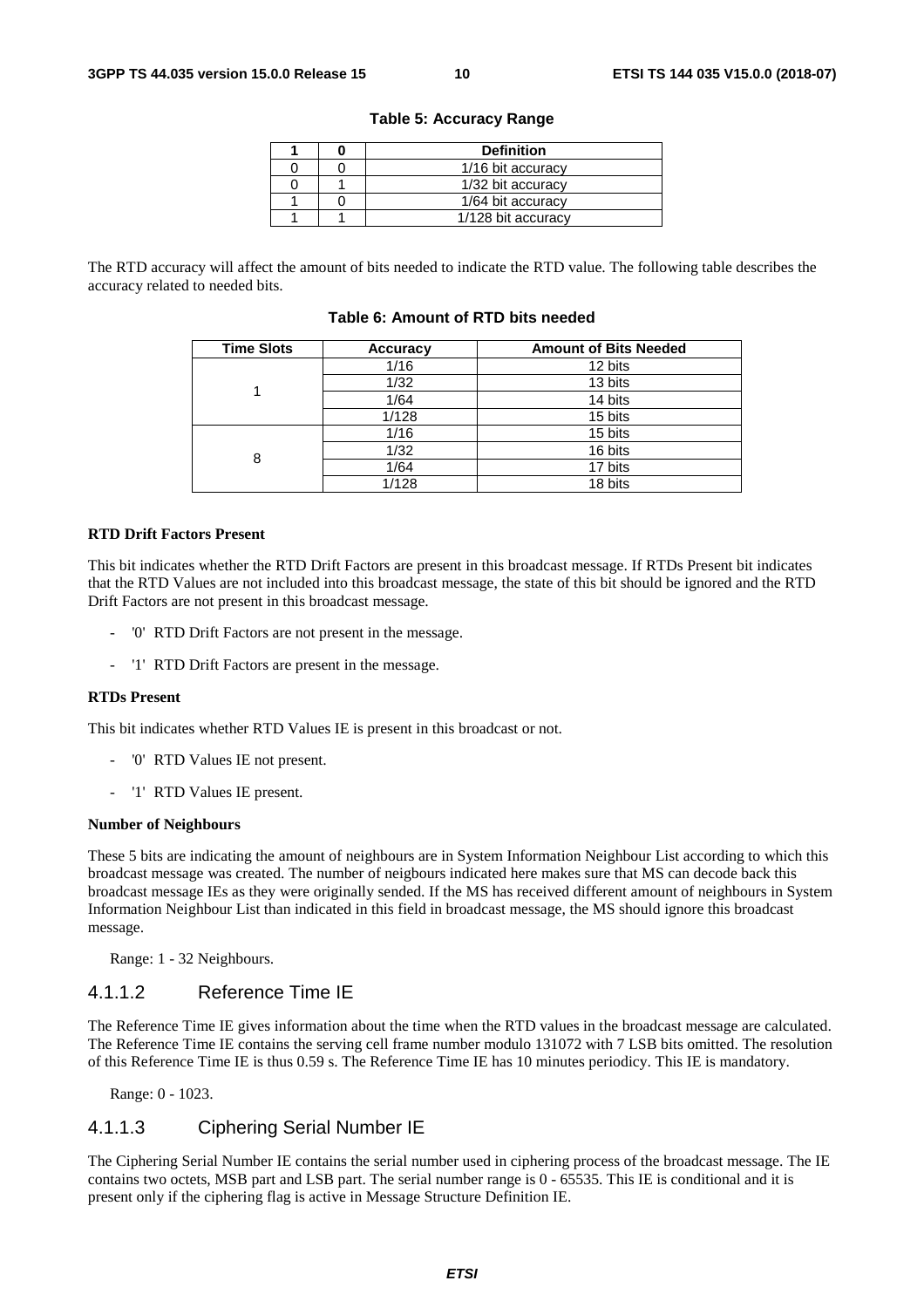#### **Table 7: Ciphering Serial Number IE**

| <b>MSB</b>                       |                                  |
|----------------------------------|----------------------------------|
| Ciphering Serial Number (8 bits) | Ciphering Serial Number (8 bits) |

# 4.1.1.4 Time Slot Scheme IE

This information element contains information about the serving cell channel and neighbour channel time slot scheme. The list starts with Serving Cell Channel and the rest of the list is in the same order as the neighbours in the System Information Neighbour List. For each list member there is one bit reserved to indicate whether the channel has 156.25 bits time slot duration or 156/157 bits time slot duration. This field is varying length depending on amount of neighbours of System Information Neighbour List (max 32) and maximum length of this IE is 33 bits (1+32 bits). The Serving Cell Channel time slot scheme is always indicated as the first (MSB) element of this field. This IE is mandatory.

- '0' 156.25 bits time slot duration.
- '1' 156/157 bits time slot duration.

#### **Table 8: Time Slot Scheme**

| <b>Serving Cell Ch (MSB)</b> | <b>Neigh Chlast</b> |   | Neigh Ch <sub>3</sub> | Neigh Ch <sub>2</sub> | Neigh Ch <sub>1</sub> (LSB) |
|------------------------------|---------------------|---|-----------------------|-----------------------|-----------------------------|
| 1/`                          | 0/                  | . | 10                    | 0/1                   | 0/'                         |

# 4.1.1.5 Neighbour Bitmap Definition IE

This IE defines which neighbours from System Information Neighbour List are included in this message. The IE is conditional and included only if Message Structure Definition IE's Neighbour List Map indicates the use of this Neighbour Bitmap Definition. The list is in the same order as the neighbours in the System Information Neighbour List, the last member of the list presented as the MSB element of this field. For each Neighbour List channel number there is one bit reserved to indicate whether the neighbour is included into this broadcast message. This field is varying length depending on the amount of neighbours of System Information Neighbour List (max 32) and maximum length of this IE is 32 bits.

- '0' Neighbour not included into this broadcast message.
- '1' Neighbour included into this broadcast message.

#### **Table 9: Neighbour Bitmap Definition**

| <b>Neigh Ch<sub>last</sub></b> (MSB) |   | Neigh Ch <sub>3</sub> | Neigh Ch2 | Neigh $Ch_1(LSB)$ |
|--------------------------------------|---|-----------------------|-----------|-------------------|
| v,                                   | . |                       | 0/        | υı                |

### 4.1.1.6 Sectored Channels Definition IE

This information element defines which neighbours in System Information Neighbour List that are included in this broadcast message are belonging to sectored BTSs. This IE is conditional and included only if Message Structure Definition IE's Sector Indicator is active. This field is varying length depending on amount of neighbours included into this broadcast message (max 32) and the maximum length of this IE is 33 bits (1+32 bits). The Serving Cell Channel sector indication is always indicated in MSB of this field and the neighbours are in same order as the neighbours in the System Information Neighbour List.

- '0' Channel not included to sectored BTS.
- '1' Channel included to sectored BTS.

#### **Table 10: Sectored Channels Definition**

| Serving Ch (MSB) | <b>Neigh Chlast</b> |   | Neigh Ch <sub>3</sub> | Neiah Ch2 | Neigh $Ch_1(LSB)$ |
|------------------|---------------------|---|-----------------------|-----------|-------------------|
|                  | 0/1                 | . | 0/                    | 0/        | 0/1               |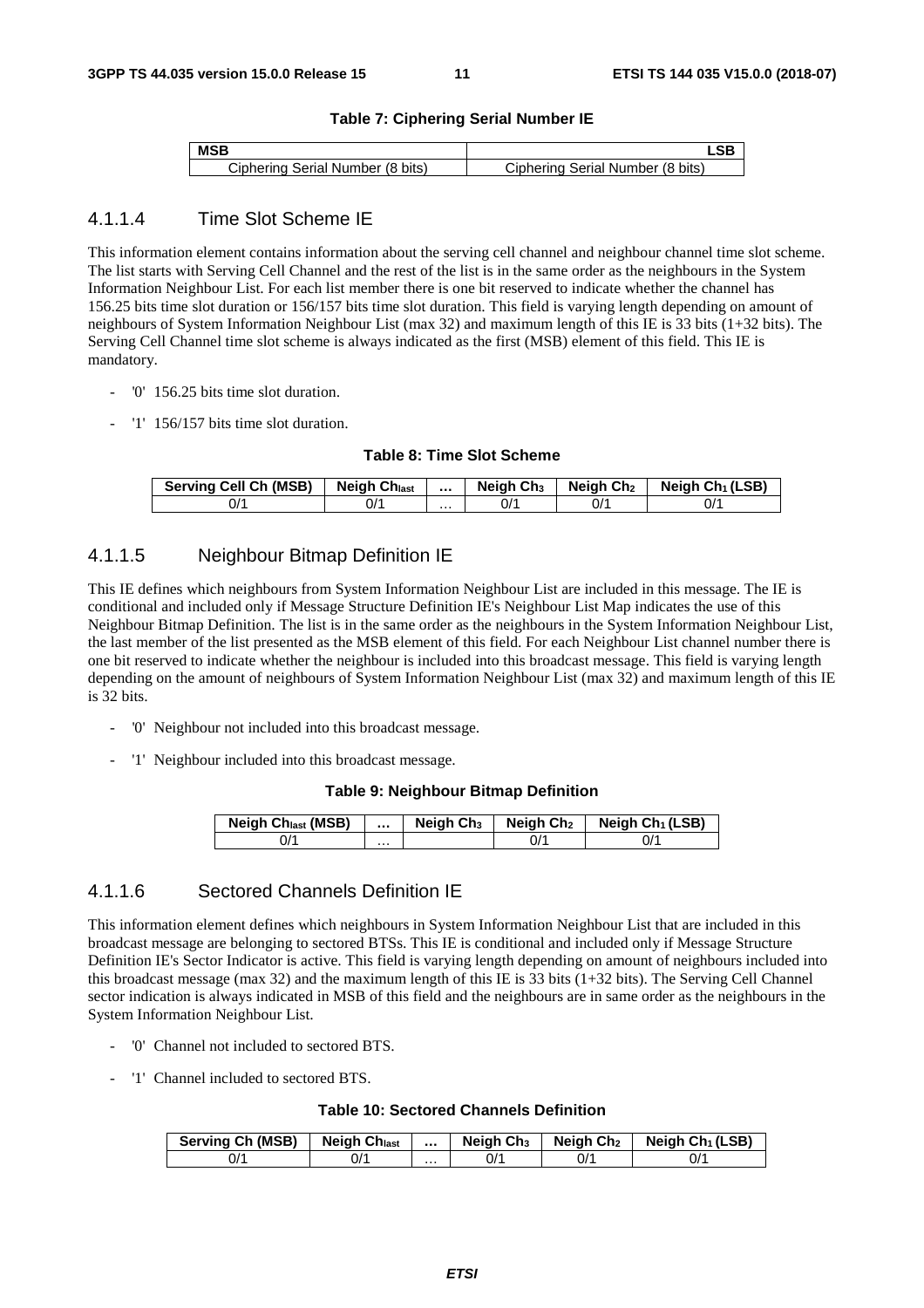# 4.1.1.7 Sectored Channels BTS ID Definition IE

This information element defines what sectored channels are at the same BTS. The indication is done with three bits for each neighbour channel that is indicated to belong to sectored BTS (definition in Sectored Channels Definition IE). Belonging to the same BTS site is indicated with the same three bit binary ID, maximum 8 sectored BTS groups can be identified. This field is varying length depending on amount of sectored BTS in this broadcast message (max 33\*3 bits = 99 bits when all 32 neighbours and the serving cell channel are belonging to some sector). This field follows the order of channels that have indicated to be belonging to sectored BTS in Sectored Channels Definition starting from the MSB. This IE is conditional and included only if Message Structure Definition IE's Sector Ind is active.

|  | <b>Definition</b> |  |
|--|-------------------|--|
|  | Sectored BTS ID1  |  |
|  | Sectored BTS ID2  |  |
|  | Sectored BTS ID3  |  |
|  | Sectored BTS ID4  |  |
|  | Sectored BTS ID5  |  |
|  | Sectored BTS ID6  |  |
|  | Sectored BTS ID7  |  |
|  | Sectored BTS ID8  |  |

**Table 11: Sectored Channels BTS ID Definition** 

|  | <b>Table 12: Sectored Channels BTS ID Definition</b> |
|--|------------------------------------------------------|
|--|------------------------------------------------------|

| Indicated<br><b>Sectored</b><br>Serving<br><b>Channel (MSB)</b> | Indicated<br><b>Sectored</b><br><b>Neighbour</b> last |          | <b>Indicated</b><br><b>Sectored</b><br>Neighbour <sub>3</sub> | Indicated<br><b>Sectored</b><br>Neighbour <sub>2</sub> | Indicated<br><b>Sectored</b><br>Neighbour <sub>1</sub><br>(LSB) |
|-----------------------------------------------------------------|-------------------------------------------------------|----------|---------------------------------------------------------------|--------------------------------------------------------|-----------------------------------------------------------------|
| Sec. BTS ID X                                                   | Sec. BTS ID X                                         | $\cdots$ | Sec. BTS ID X                                                 | Sec. BTS ID X                                          | Sec. BTS ID X                                                   |
| $(3 \text{ bits})$                                              | (3 bits)                                              |          | (3 bits)                                                      | $(3 \text{ bits})$                                     | (3 bits)                                                        |

### 4.1.1.8 Sectored BTS Sync/Async Definition IE

This information element defines whether the indicated sectored BTS site contains synchronized or asynchronized channels. The sync/async is informed with one bit per sectored BTS ID. This field follows the order of IDs in Sectored Channels BTS ID Definition. This field is varying length depending on amount of sectored BTS ID in this broadcast message (max 8 bits). This IE is conditional and is included only if Message Structure Definition IE's Sector Ind is active.

- '0' Sectored BTS contains async channels.
- '1' Sectored BTS contains sync channels.

**Table 13: Sectored BTS Sync/Async Definition** 

| Sec BTS <sub>Last</sub> (MSB) | $\cdots$ | Sec BTS <sub>ID3</sub> | Sec BTS <sub>ID2</sub> | Sec BTS <sub>ID1</sub> (LSB) |
|-------------------------------|----------|------------------------|------------------------|------------------------------|
|                               | .        |                        |                        |                              |

# 4.1.1.9 Multiframe Offset Values IE

This information element defines the neighbour channel's 51 Multiframe Values. The 51 Multiframe Offset Values are describing the offset value related to the Serving Cell 51 Multiframe Value. This field is needed when co-channels must be identified from the real neighbour channels (included into System Information Neighbour List). Each 51 Multiframe Offset Value is 6 bits long denoting the offset value to the Serving Cell 51 Multiframe number. The 51 Multiframe Offset Values must be declared to all neighbours in this broadcast message and the values are in the same order as the neighbours in the System Information Neighbour List. The maximum length of this IE is 192 bits (32\*6 bits). This IE is mandatory.

Range: 0 - 50 Frames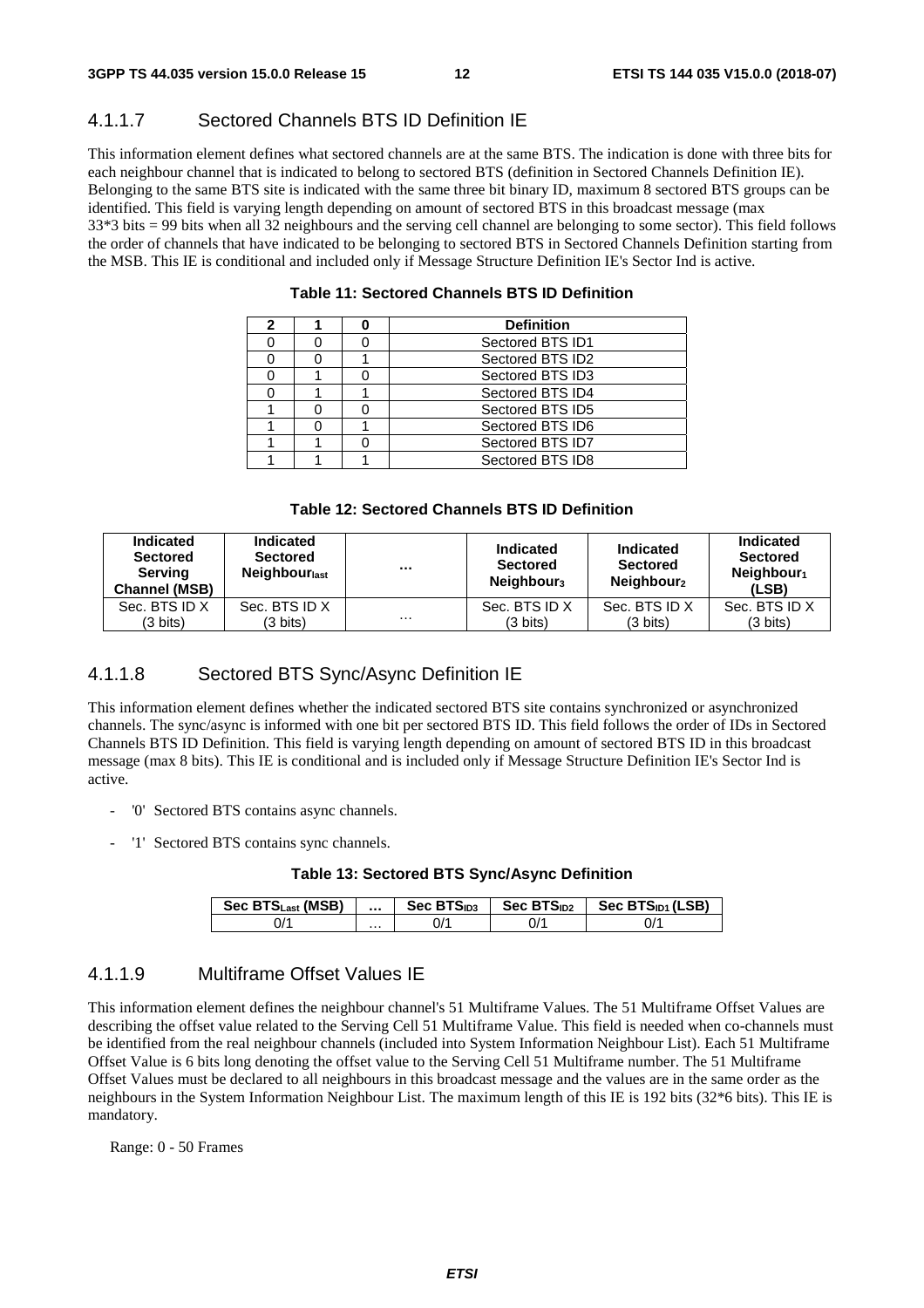### **Table 14: 51 Multiframe Offset Values IE**

| MF Offset <sub>NbLast</sub> (MSB) |   | Offset Nb3<br>MF              | MF Offset Nb2                   | <sup>-</sup> Offset <sub>Nb1</sub> (LSB)<br>51 MF |
|-----------------------------------|---|-------------------------------|---------------------------------|---------------------------------------------------|
| Offset Value (6 bits)             | . | \ Offset<br>bits)<br>Value (6 | <b>Offset</b><br>Value (6 bits) | Offset Value (6 bits)                             |

## 4.1.1.10 BCC Definition IE

This information element defines the BBC (Base Station Color Code) values. The BCC is needed to know what training sequence is in use in the bursts in BCCH frequency. Each BCC is 3 bits long denoting the one of the 8 possible TSCs (Training Sequence Codes) possible to be used in bursts. BCC values must be declared to all neighbours in this message and the values are in the same order as the neighbours in the System Information Neighbour List. The maximum length of this IE is 96 bits (32\*3 bits). This IE is mandatory.

#### **Table 15: BCC Definition IE**

| <b>BCCNbLast (MSB)</b> |   | <b>BUCNb3</b>  | $BCC$ <sub>Nb2</sub> | $BCC_{Nb1}$ (LSB) |
|------------------------|---|----------------|----------------------|-------------------|
| ์ Value (3 bits)       | . | Value (3 bits) | Value (3 bits)       | Value (3 bits)    |
| <b>BCC</b>             |   | BC             | BCC                  | -BC)              |

### 4.1.1.11 RTD Drift Factor Values IE

This IE contains the drift factor values for the Channel RTD Values included into this broadcast message. The RTD Drift Factor Values indicate the RTD drift in meters per second. Positive and negative RTD Drift Factors can be indicated as well as no drift value. This information element is conditional and included if the RTD Drift Factors Present bit in the Message Structure Definition IE is active and the RTDs Present bit is active. The RTD Drift Factors are included into the broadcast message with same conditions and in same order than the Channel RTD Values which are described in Channel RTD Values IE section (subclause 4.1.1.12). This IE should be ciphered if the ciphering is active. Each RTD Drift Factor Value is 5 bits long and the coding is as follows: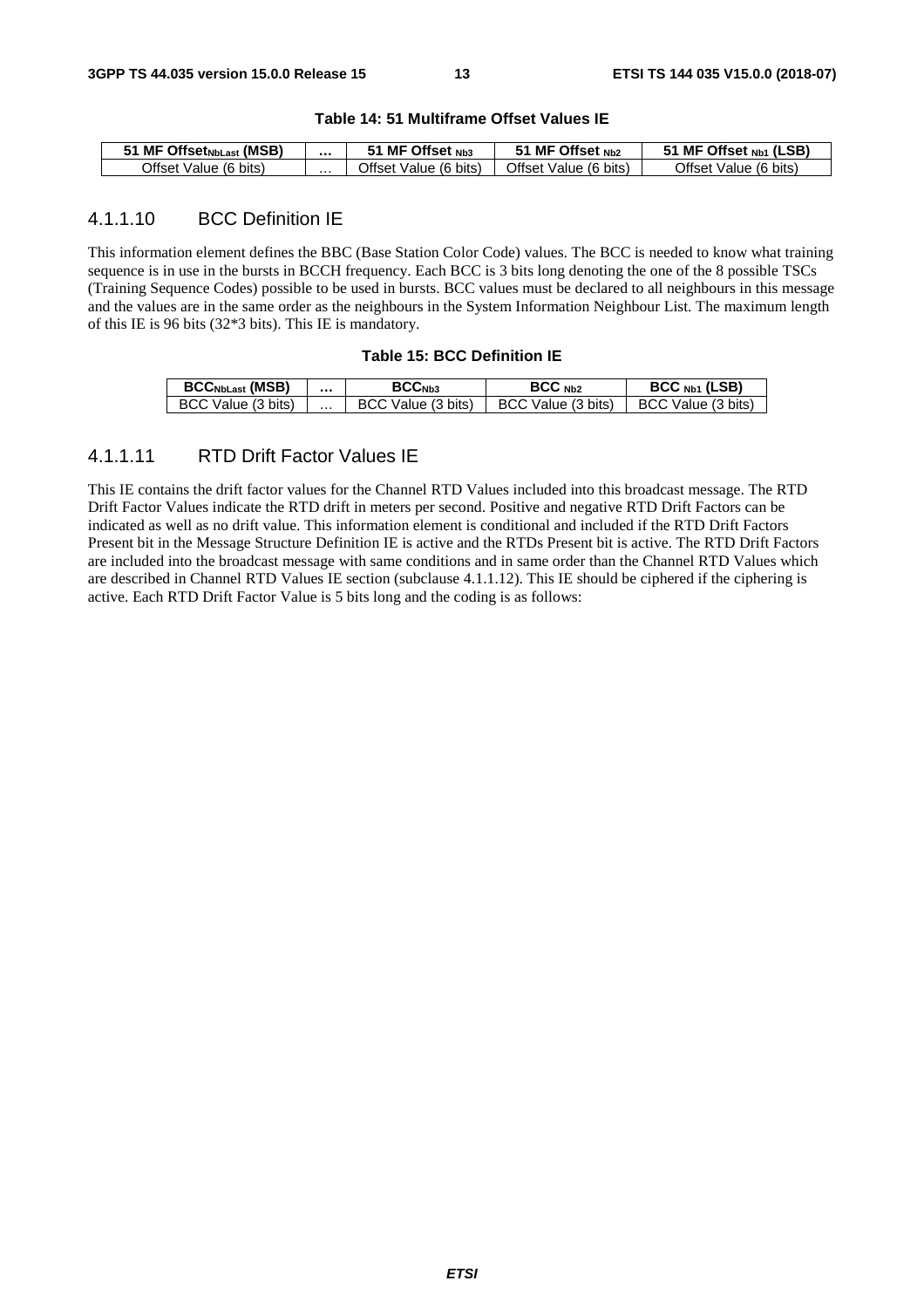| <b>Positive/Negative</b> | <b>Coding Bits</b> |                |                |                |                   |
|--------------------------|--------------------|----------------|----------------|----------------|-------------------|
| <b>MSB</b>               | <b>MSB</b>         |                |                | <b>LSB</b>     | <b>Definition</b> |
| $\overline{\mathbf{3}}$  | 3                  | $\mathbf 2$    | 1              | 0              |                   |
| Don't care               | 0                  | 0              | $\mathbf 0$    | $\mathbf 0$    | $0 \text{ m/s}$   |
| 0                        | $\mathbf 0$        | 0              | $\mathbf 0$    | 1              | $+0.33$ m/s       |
| $\mathbf 0$              | 0                  | 0              | 1              | $\mathbf 0$    | $+0.66$ m/s       |
| 0                        | $\mathbf 0$        | $\mathbf 0$    | 1              | 1              | $+1$ m/s          |
| $\mathbf 0$              | $\mathbf 0$        | $\overline{1}$ | 0              | 0              | $+1.33$ m/s       |
| $\mathsf 0$              | 0                  | $\overline{1}$ | $\mathbf 0$    | 1              | $+1.66$ m/s       |
| $\overline{0}$           | $\mathbf 0$        | $\overline{1}$ | 1              | $\mathbf 0$    | $+2$ m/s          |
| $\overline{0}$           | $\mathbf 0$        | 1              | 1              | 1              | $+2.5$ m/s        |
| $\mathsf 0$              | 1                  | 0              | $\mathbf 0$    | $\mathbf 0$    | $+3$ m/s          |
| 0                        | 1                  | 0              | $\mathbf 0$    | 1              | $+4$ m/s          |
| $\mathbf 0$              | 1                  | 0              | 1              | $\mathbf 0$    | $+5$ m/s          |
| 0                        | 1                  | 0              | 1              | 1              | $+7$ m/s          |
| $\mathbf 0$              | 1                  | 1              | $\mathbf 0$    | $\mathbf 0$    | $+9$ m/s          |
| $\mathsf 0$              | 1                  | 1              | $\mathbf 0$    | 1              | $+11$ m/s         |
| $\mathsf 0$              | 1                  | 1              | 1              | 0              | $+13$ m/s         |
| 0                        | 1                  | 1              | 1              | 1              | $+15$ m/s         |
| 1                        | $\mathbf 0$        | 0              | $\mathbf 0$    | 1              | $-0.33$ m/s       |
| 1                        | $\mathbf 0$        | $\mathbf 0$    | 1              | $\mathbf 0$    | $-0.66$ m/s       |
| 1                        | 0                  | $\pmb{0}$      | 1              | $\overline{1}$ | $-1$ m/s          |
|                          | 0                  | 1              | $\mathbf 0$    | $\mathbf 0$    | $-1.33$ m/s       |
| 1                        | $\mathbf 0$        | 1              | $\mathbf 0$    | 1              | $-1.66$ m/s       |
| 1                        | $\mathbf 0$        | 1              | 1              | $\mathbf 0$    | $-2$ m/s          |
| 1                        | 0                  | 1              | 1              | 1              | $-2.5$ m/s        |
| 1                        | 1                  | 0              | $\mathbf 0$    | 0              | $-3$ m/s          |
| 1                        | $\overline{1}$     | $\overline{0}$ | $\overline{0}$ | 1              | $-4$ m/s          |
|                          | 1                  | 0              | 1              | 0              | $-5$ m/s          |
| 1                        | 1                  | 0              | 1              | 1              | $-7$ m/s          |
| 1                        | 1                  | 1              | $\mathbf 0$    | $\mathbf 0$    | $-9$ m/s          |
| 1                        | 1                  | $\overline{1}$ | $\overline{0}$ | $\overline{1}$ | $-11$ m/s         |
| 1                        | 1                  | 1              | 1              | $\mathbf 0$    | $-13$ m/s         |
| 1                        | 1                  | 1              | 1              | 1              | $-15$ m/s         |

#### **Table 16: RTD Drift Factor Values**

#### **Table 17: RTD Drift Factor Values IE**

| <b>RTD Drift Factor NbLast</b><br>(MSB) |          | <b>RTD Drift Factor Nb3</b> | <b>RTD Drift Factor Nh2</b>   | <b>RTD Drift Factor Nb1</b><br>(LSB) |
|-----------------------------------------|----------|-----------------------------|-------------------------------|--------------------------------------|
| RTD Drift Factor Value                  | $\cdots$ | RTD Drift Factor Value      | <b>RTD Drift Factor Value</b> | RTD Drift Factor Value               |
| (5 bits)                                |          | 5 bits)                     | (5 bits)                      | (5 bits)                             |

# 4.1.1.12 Channel RTD Values IE

This IE contains the channel RTD values relative to the serving BTS. The RTD is defined as TBTS - TServ, where TBTS is the time of the start of TS0 (Time Slot 0) in the neighbor BTS, and Tserv is the time of the start of the TS0 in the serving BTS. The RTD value covers 1 or 8 time slot period with 1/16-1/128 bit accuracy. The 1 or 8 time slot period as well as 1/16-1/128 bit accuracy is defined in Message Structure Definition IE. The RTD values included here are conditional to the RTDs Present and Neighbour List Map (Message Structure Definition IE), Neighbour Bitmap Definition IE, Sectored Channels Definition IE, Sectored Channels BTS ID Definition and Sectored BTS Sync/Async Definition. This IE should be ciphered if the ciphering is active. The decision which BTS RTD value is included in this broadcast message has the following decision process:

- Channel RTD Values IE should not be included at all if RTDs Present bit (Message Structure Definition IE) is not active.
- Neighbours in this broadcast message are defined in Neighbour List Map (Message Structure Definition IE) and in case the Neighbour Bitmap Definition is active then the Neighbour Bitmap Definition IE declares the Neighbours included into this broadcast message.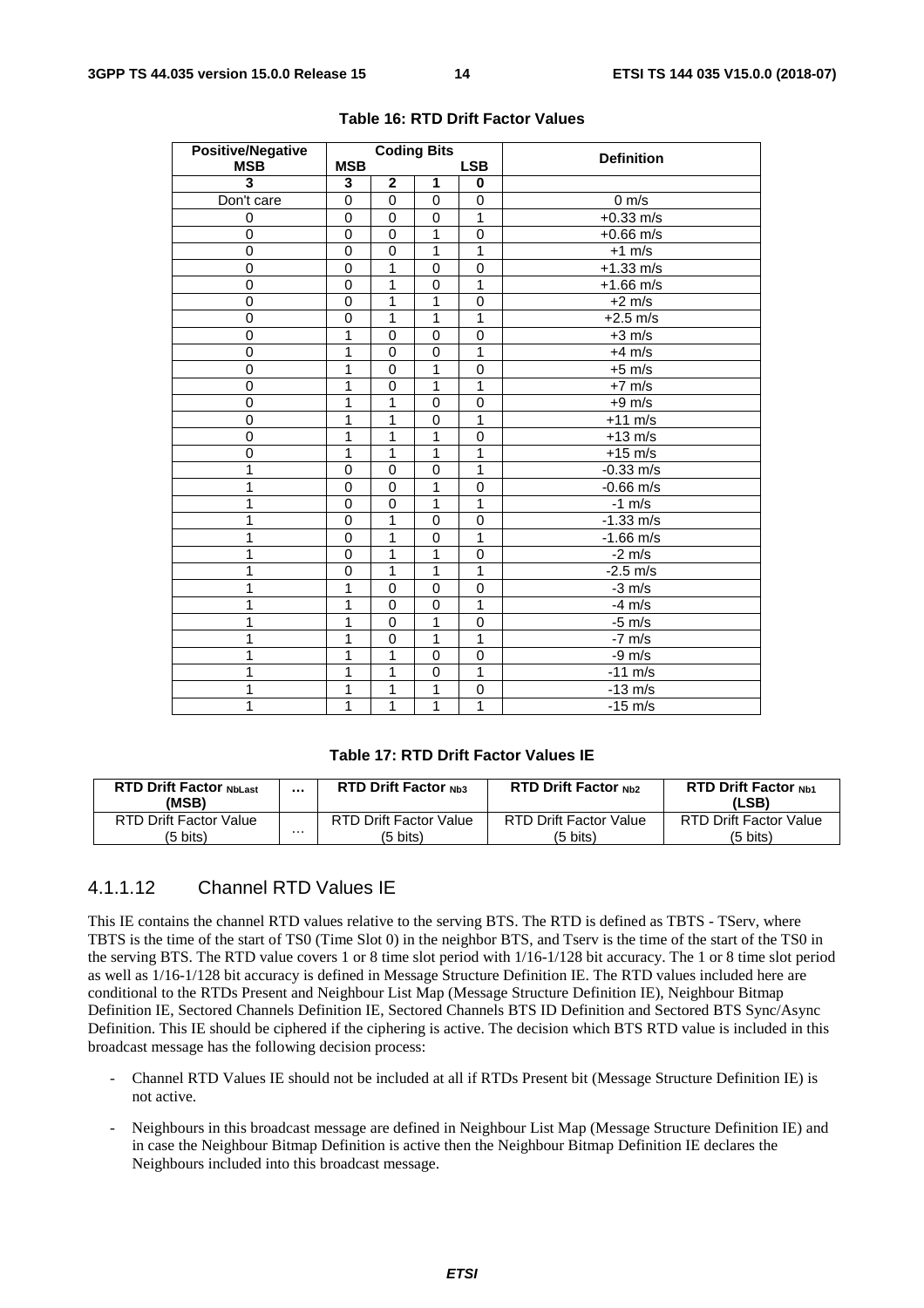- If Sector Indicator in Message Structure Definition IE is not active the RTD values are included for all neighbours in this broadcast message.
- If sector indicator in Message Structure Definition IE is active then the Neighbour channels that are not belonging to sectored BTS the RTD values are included directly according to neighbour list order.
- If sector indicator in Message Structure Definition IE is active then the Neighbour channels that are belonging to sectored BTS, the Sectored BTS ID values group the neighbour channels into the groups. If the Sectored BTS ID group is indicated to be synchronous then only one RTD value (decided by SMLC) per the Sectored BTS ID group is included into this broadcast message, if the Sectored BTS ID group is indicated to be asyncronous then all the neighbour channel RTDs belonging to the Sectored BTS ID group have to be included into this broadcast message.

| Table 18: Channel RTD Value IE |  |  |
|--------------------------------|--|--|
|--------------------------------|--|--|

| (MSB) | Varying Length (12-18 bits) | (LSB) |
|-------|-----------------------------|-------|
|       | Neighbour RTD (Last) (MSB)  |       |
|       | Neighbour RTD (Last-1)      |       |
|       | .                           |       |
|       | Neighbour RTD (2)           |       |
|       | Neighbour RTD (1) (LSB)     |       |

The fields that are included into the Channel RTD Value IE may contain RTD values of neighbour channels and the RTD values of the sectored channels BTS ID. The RTD values should be included into this IE in following order:

- Starting from the last channel in the System Information Neighbour List that is included into this broadcast message.
- First are reported the neighbour channels that are not belonging to the Sectored Channels BTS ID groups and then the Sectored Channels ID groups from 1 up to 8 depending the amount of groups. See annex B for example.

If the RTD value is invalid, following values in the RTD field are reserved for this indication (e.g. if invalid RTD value is indicated the MS shall discard the previous values).

| <b>Time Slots</b> | <b>Accuracy</b> | <b>Amount of Bits in RTD</b> | Invalid RTD Code in Hex |
|-------------------|-----------------|------------------------------|-------------------------|
|                   | 1/16            | 12 bits                      | <b>FFF</b>              |
|                   | 1/32            | 13 bits                      | 1FFF                    |
|                   | 1/64            | 14 bits                      | 3FFF                    |
|                   | 1/128           | 15 bits                      | 7FFF                    |
|                   | 1/16            | 15 bits                      | 7FFF                    |
| 8                 | 1/32            | 16 bits                      | <b>FFFF</b>             |
|                   | 1/64            | 17 bits                      | 1FFFF                   |
|                   | 1/128           | 18 bits                      | 3FFFF                   |

#### **Table 19: Invalid RTD Value Codes**

This field is varying length depending on amount of Neighbour Channels included as well as amount of sectored cells and the nature (sync/async) of sectored cells. One RTD value has varying length of 12 bits to 18 bits indicating the amount on 1/16-1/128 bit durations over 1 time slot or 8 time slots. Maximum length of this IE is 576 bits (32\*18 bits).

### 4.1.1.13 Serving Cell Location IE

This IE contains the Serving Cell Latitude/Longitude information. This IE should be ciphered if the ciphering is active. This IE is mandatory.

#### **Serving Cell Latitude**

This field indicates WGS-84 latitude with fixed length of 24 bits. Latitude value is coded according to 3GPP TS 23.032. This field is mandatory.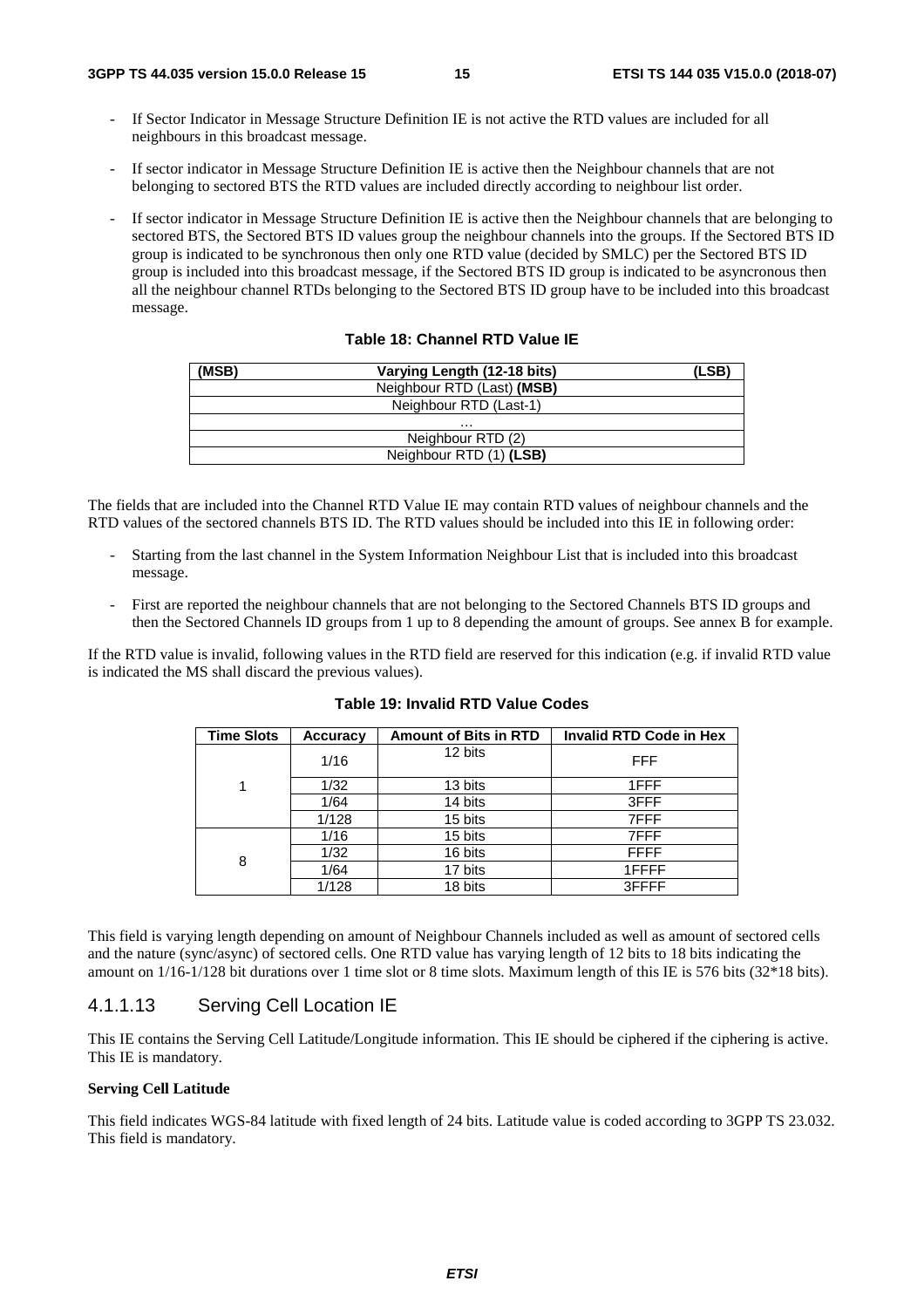#### **Table 20: Serving Cell Latitude**

| (MSB) |                                      |  |
|-------|--------------------------------------|--|
|       | Cell Latitude (24 bits)<br>Serving ( |  |

#### **Serving Cell Longitude**

This field indicates WGS-84 longitude with fixed length of 24 bits. Latitude value is coded according to 3GPP TS 23.032. This field is mandatory.

#### **Table 21: Serving Cell Longitude**

| (MSB) |                                  |  |
|-------|----------------------------------|--|
|       | Serving Cell Longitude (24 bits) |  |

# 4.1.1.14 Relative Neighbour Location IE

This information element defines the location of Neighbour Channels (BTS) relative to Serving Cell Location. This IE should be ciphered if the ciphering is active. The fields are varying length depending on amount of neighbour channels and sectored cells included in this broadcast message. The location information per neighbour has two elements, Relative North and Relative East. The Relative North positive values indicate north direction, negative values indicate south direction from Serving Cell Location. The Relative East positive values indicate east direction and negative values indicate west direction from Serving Cell Location. The MSB bit in Relative North/East value is reserved for sign indication (positive  $= 0$ , negative  $= 1$ ). The values are expressed in meters according to the accuracy resolution which is defined by Accuracy Range bits in Message Structure Definition IE. For example if the Accuracy Range is set to 20 km and there is 15 bits (1+14 bits) reserved for Relative North/East values this means 0.6 m accuracy for Relative North or East value. This IE is mandatory.

The amount of Relative North/East pairs depends on neighbours included in this broadcast message as well as the amount sectored cells since only one Relative North/East pair is included per Sectored BTS ID.

| (MSB)                         | (LSB)                                       |  |  |  |  |  |  |
|-------------------------------|---------------------------------------------|--|--|--|--|--|--|
|                               | Relative North Value Neighbour (Last) (MSB) |  |  |  |  |  |  |
|                               | Relative East Value Neighbour (Last)        |  |  |  |  |  |  |
|                               | Relative North Value Neighbour (Last-1)     |  |  |  |  |  |  |
|                               | Relative East Value Neighbour (Last-1)      |  |  |  |  |  |  |
| .<br>Relative North Value (2) |                                             |  |  |  |  |  |  |
|                               |                                             |  |  |  |  |  |  |
|                               | Relative North Value (1)                    |  |  |  |  |  |  |
|                               | Relative East Value (1) (LSB)               |  |  |  |  |  |  |

#### **Table 22: Relative Neighbour Location**

The decision what Relative North/East Values are included in this broadcast message has following decision process:

- Neighbours in this broadcast message is defined in Neighbour List Map (Message Structure Definition IE) and in case the Neighbour Bitmap Definition is active then the Neighbour Bitmap Definition IE declares the Neighbours included into this broadcast message.
- If Sector Indicator in Message Structure Definition IE is not active the Relative North/East Values are included in the same order as they are indicated in Message Structure Definition IE / Neighbour Bitmap Definition IE.
- If sector indicator in Message Structure Definition IE is active then the Neighbour channels that are not belonging to sectored BTS Relative North/East Values are included directly according to neighbour list order.
- If sector indicator in Message Structure Definition IE is active then the Neighbour channels that are belonging to sectored BTS, the Sectored BTS ID values group the neighbour channels into the groups. The Relative North/East Values are included in the broadcast message so that only one Relative North/East Value per Sectored BTS ID is included.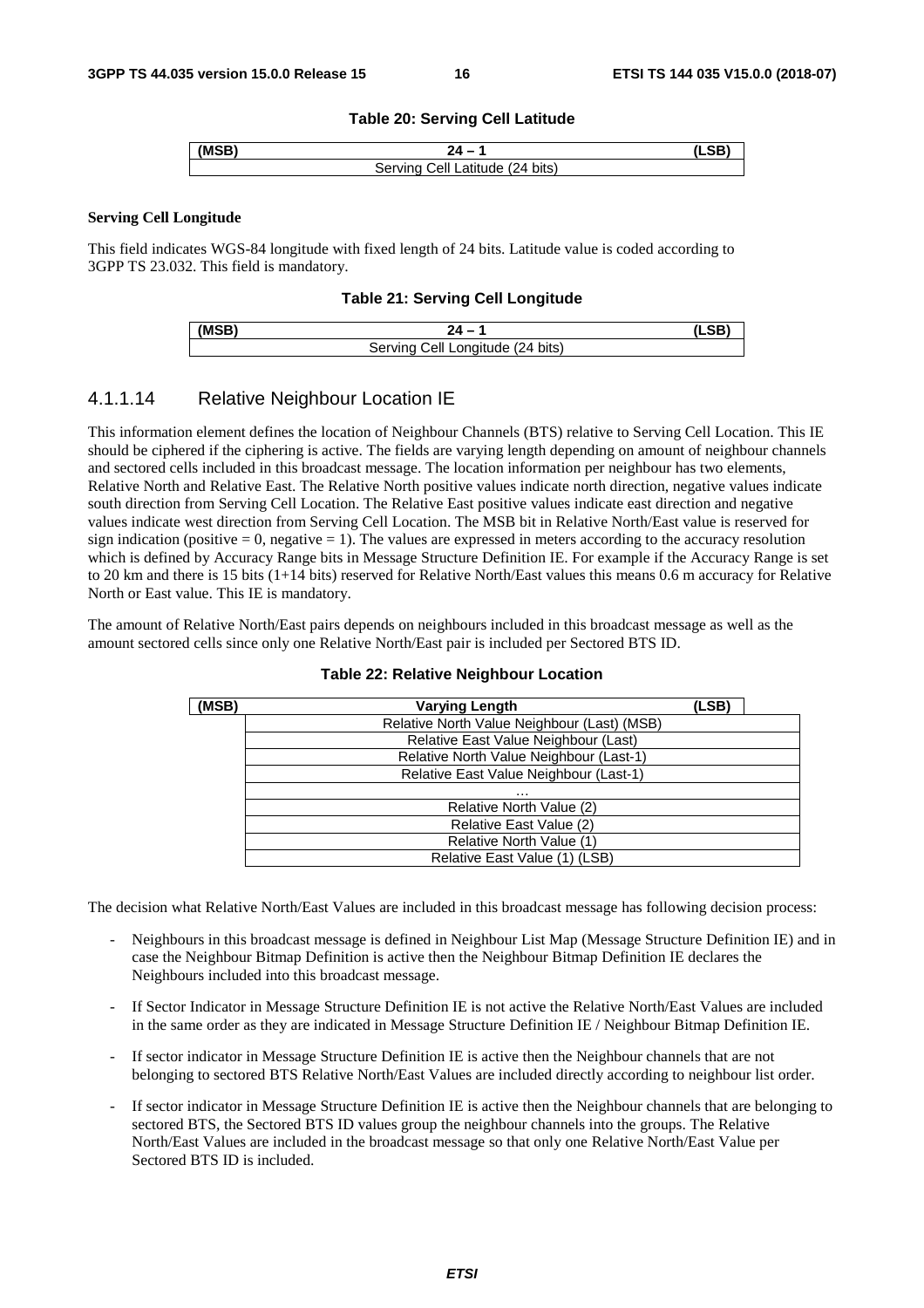The fields that are included into the Relative Neighbour Location IE may contain the Relative North/East values of neighbour channels and the Relative North/East values of the sectored channels BTS ID groups. The RTD values should be included into this IE in following order:

- Starting from the last channel in the System Information Neighbour List that is included into this broadcast message.
- First are reported the neighbour channels that are not belonging to the Sectored Channels BTS ID groups and then the Sectored Channels ID groups from 1 up to 8 depending the amount of groups.
- The neighbour channel/BTS ID value will always contain Relative North value first and then Relative East value. The values are expressed in meters according to the Accuracy Range in the Message Structure Definition IE. See annex B for example.

The bits available for Relative North/East Values can be calculated with following formula:

| $z =$ | number of neighbours in System Info Neighbour List              |
|-------|-----------------------------------------------------------------|
| $x =$ | number of neighbours in this broadcast message                  |
| $a =$ | number of channels in sectors                                   |
| $b =$ | number of BTS IDs                                               |
| $c =$ | RTD accuracy (12-18 bits)                                       |
| $W =$ | Neighbour Bitmap used (yes = 1, no = 0)                         |
| $s =$ | RTDs Present (yes = 1, no = 0)                                  |
| $d =$ | RTD Drift Factors included (yes = 1, no = 0)                    |
| $y =$ | bits per Relative Latitude / Longitude value                    |
|       | $Int(y) = (561-11*x^{-3}a-b-s*(c+d*5)*(x-a+b)-w*z)/(2*(x-a+b))$ |

If the y doesn't go even, the bits that remain are used as one extra bit (extension bit) per one Relative North or East value in same order as the values are presented in this IE as long as there are remain bits available. See Annex B for example.

# 4.2 GPS Assistance Data Broadcast Message

The GPS Assistance Data message contents are defined in this clause. The GPS Assistance Data message is built so that it is fitted into a fixed length message not necessary occupying the whole message. In case that the fixed length message has less information elements than bits available then the rest of message is filled with fill bits. The information elements are in the order which is described in subclause 4.2.1 and no undefined spare bits are allowed between elements. The channel to broadcast the GPS Assistance Data message is CBCH over which the SMSCB DRX service is used. One SMSCB message has fixed information data length of 82 octets and the maximum length of GPS Assistance Data is 82 octets. MS can identify the LCS SMSCB message with Message Identifiers declared in 3GPP TS 23.041. Example of GPS Assistance Data Broadcast Message is in Annex C. In addition, an Integrity Monitor (IM) shall detect unhealthy (e.g. failed/failing) satellites. When an unhealthy (i.e. failed/failing) satellite is detected, the assistance data, including DGPS corrections, shall not be supplied for that particular satellite. If more satellites are unhealthy, the same can be done to exclude them from the final location calculation. Even when all satellites are healthy, the IM shall monitor the quality of the DGPS corrections. It shall make use of the pseudoranges derived by the DGPS reference receiver, correct them using the DGPS reference receiver-generated DGPS corrections, and compute a position from the corrected pseudo ranges. This computed position shall then be compared with the known, surveyed location of the DGPS reference receiver to compute a DGPS positioning error. Positioning errors which are excessive relative to DGPS expected accuracy levels shall be used to inform users of measurement quality via the UDRE parameter.

# 4.2.1 GPS Assistance Data Content

The GPS Assistance Data Message contents are defined in this clause. It contains three data sets: DGPS correction, ephemeris and clock correction, almanac and other data information. The empheris, clock correction, almanac and other data are obtained from GPS navigation message. It is built so that it fits into a fixed length message not necessarily occupying the whole message. In case that the fixed length message has less information elements than bits available then the rest of message is filled with fill bits.

This message is built to allow for broadcast rates that more closely match the time of applicability of the contained data.

EXAMPLE: With a 30 s rate for DGPS broadcast, mobile staion (MS) can effectively remove degration caused by SA.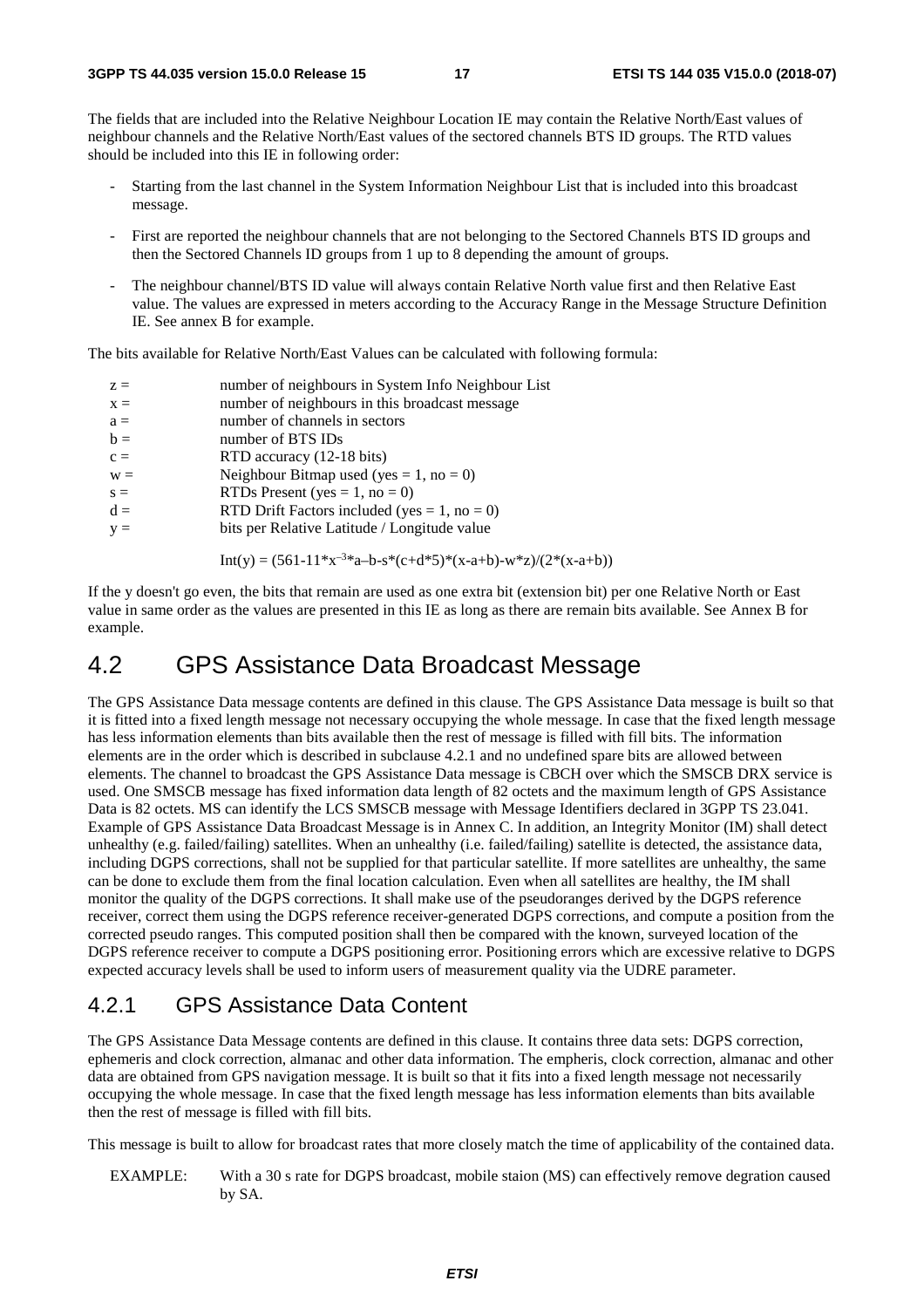GPS subframes 1 through 3 (ephemeris and clock correction data) are contained in the same single broadcast message. With a 90 s rate, Mobile Stations (MS) can receive all visible ephemeris and clock correction data at twelve to eighteen minute intervals depending on number of visible satellites. Subframes 4 and 5 (almanac, ionospheric delay, and other more slowly changing data can be sent at another rate, such as once every several hours. By splitting the data into separate data sets (all based on the same single format), the data can be sent at rates that are correspond to its validity time and/or the desire to update the mobile stations within its network at a particular rate. The Information Elements (IEs) in the message are listed in table 23.

|         | <b>Parameter</b>        | <b>Bits</b> | <b>Resolution</b> | Range       | Units | <b>Occurrences</b> | <b>Presence</b> | Ref |
|---------|-------------------------|-------------|-------------------|-------------|-------|--------------------|-----------------|-----|
|         | Cipher                  |             | $---$             | $0 - 1$     | $---$ |                    | M               |     |
|         | On/Off                  |             |                   |             |       |                    |                 |     |
| Cipher  | Ciphering               |             | $---$             | $0 - 1$     | $---$ |                    | М               |     |
| Control | Key Flag                |             |                   |             |       |                    |                 |     |
|         | Ciphering Serial Number | 16          | $---$             | $0 - 65535$ | $---$ |                    |                 |     |
|         | Data                    | 638         | $---$             |             | $---$ | $---$              | М               |     |

#### **Table 23: Information Elements of GPS Assistance Data message**

#### **Cipher Control IE**

This information element contains two bits indicating the ciphering properties of the received message. This IE is mandatory.

#### **Cipher On/Off**

This IE indicates whether this broadcast message has been ciphered or not. A value of "0" indicates that ciphering is off, while a value of "1" indicates that ciphering is active. The Data IE is ciphered if ciphering is active.

#### **Ciphering Key Flag**

The MS always receives two (2) cipher keys during the location update procedure. One of the keys is time-stamped to be current one and the other is time-stamped to be the next one. Thus, the MS always has two cipher keys in memory. The Cipher Key Change Indicator in this broadcast message instructs the MS whether to use current or next cipher key for deciphering the received broadcast message. The MS shall interpret this IE as follows:

- **Ciphering Key Flag**(previous message) = **Ciphering Key Flag**(this message) => Deciphering Key not changed.
- **Ciphering Key Flag**(previous message) <> **Ciphering Key Flag**(this message) => Deciphering Key changed.

#### **Ciphering Serial Number IE**

The Ciphering Serial Number IE contains the serial number used in ciphering process of the broadcast message. The IE contains two octets, MSB part and LSB part. The serial number range is 0 - 65535. This IE is conditional and it is present only if the ciphering flag is active in Cipher Control IE.

#### **Table 24: Ciphering Serial Number IE**

| Ciphering Serial Number (8 bits) | Ciphering Serial Number (8 bits) |
|----------------------------------|----------------------------------|

#### **Data IE**

The Data IE contains the GPS assistance data included in the broadcast message. The Data IE may contain DGPS Correction Data (subclause 4.2.1.1), Emphemeris and Clock Correction Data (subclause 4.2.1.2) or Almanac and Other Data (subclause 4.2.1.3). The Data IE content is indicated with the SMSCB message identifier specified in 3GPP TS 23.041 and 3GPP TS 23.041. When ciphering is active (indicated with Ciphering Control Flags), the ciphering will apply only to the Data IE element. This IE is mandatory.

### 4.2.1.1 DGPS Correction Data

This subclause describes the contents of the broadcast message for differential corrections. The message contents are based on a Type-1 message of version 2.2 of the RTCM-SC-104 recommendation for differential service RTCM-SC104. This format is a standard of the navigation industry and is supported by all DGPS receivers. For a 11 satellites, the length of the broadcast message is 82 octets, which also is the maximum length of an SMSCB message. The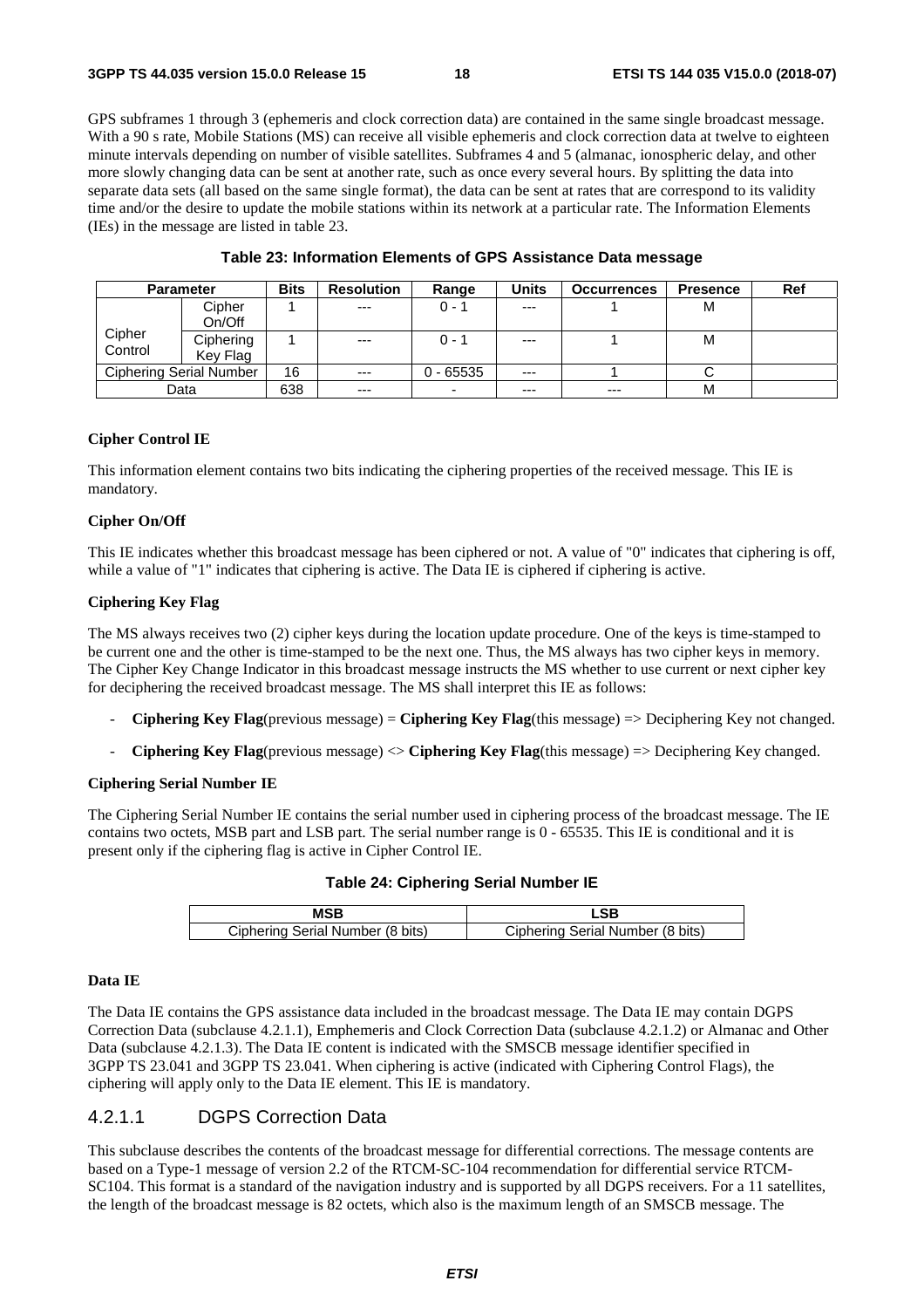information elements (IEs) in the message are listed in table 26. If any of the conditional elements (Ciphering Serial Number, BTS Clock Drift, FN, TN and BN) are not included to the message, spare bits will be transmitted instead of these fields. The spare bits have equal length to the conditional IE, so that the message structure is unchanged (see annex C). The spare bits are set to '0'.

|                            | <b>Parameter</b>               | <b>Bits</b>    | <b>Resolution</b>     | Range        | <b>Units</b> | <b>Occurrences</b> | <b>Precence</b> | <b>Ref</b> |
|----------------------------|--------------------------------|----------------|-----------------------|--------------|--------------|--------------------|-----------------|------------|
|                            | <b>GSM Time Present</b>        |                | ---                   | $0 - 1$      | ---          |                    | м               | 4.2.1.2    |
|                            | <b>BTS Clock Drift Present</b> |                | ---                   | $0 - 1$      | ---          |                    | м               | 4.2.1.3    |
|                            | <b>BTS Clock Drift</b>         | $\overline{4}$ | $12.5 \times 10^{-3}$ | ±0.1         | usec/sec     |                    | C               | 4.2.1.4    |
|                            | Reference Location             | 48             | ---                   |              | Degrees      |                    | M               | 4.2.1.5    |
|                            | <b>FN</b>                      | 22             | ---                   | $0 - 524287$ | frames       |                    | C               |            |
| Reference                  | TΝ                             | 3              | ---                   | $0 - 7$      | timeslots    |                    | C               |            |
| time                       | <b>BN</b>                      | 8              | ---                   | $0 - 156$    | <b>bits</b>  |                    | C               | 4.2.1.6    |
|                            | <b>GPS TOW</b>                 | 20             | 4                     | $0 - 604794$ | sec          |                    | м               |            |
|                            | Status/Health                  | 3              | ---                   | $0 - 7$      | ---          |                    | M               | 4.2.1.7    |
|                            | N SAT                          | 4              | ---                   | $1 - 12$     | ---          |                    | C               | 4.2.1.8    |
|                            | Satellite ID                   | 6              | ---                   | $1 - 64$     | ---          |                    |                 |            |
|                            | <b>IODE</b>                    | 8              | ---                   | $0 - 239$    | ---          |                    |                 |            |
| <b>DGPS</b><br>Corrections | <b>UDRE</b>                    | 2              | ---                   | $0 - 3$      | ---          |                    |                 |            |
|                            | <b>PRC</b>                     | 12             | 0.32                  | ±655.34      | m            | N SAT              | C               | 4.2.1.9    |
|                            | <b>RRC</b>                     | 8              | 0.032                 | ±4.064       | m/s          |                    |                 |            |
|                            | Delta PRC2                     | 8              |                       | ±127         | M            |                    |                 |            |
|                            | Delta RRC2                     | 4              | 0.032                 | ±0.224       | m/s          |                    |                 |            |

#### **Table 26: DGPS Correction Data**

### 4.2.1.1.1 GSM Time Present IE

This field indicates whether or not GSM air-interface timing information values for the serving cell are present in this message. The MS shall interpret a value of "1" to mean that GSM timing informationvalues (FN,TN and BN) are present, and "0" to mean that only the GPS TOW field value is provided. This field is mandatory.

### 4.2.1.1.2 BTS Clock Drift Present IE

This IE is indication whether this broadcast message contains BTS Clock Drift IE value or not. The length of this IE is one bit. The value '1' indicates that BTS Clock Drift IE value is present, '0' indicates that the IE valueis not present in this proadcast message. This IE is mandatory.

### 4.2.1.1.3 BTS Clock Drift IE

This IE provides an estimate of the drift rate of the BTS clock relative to GPS time. It has units of μsec/sec (ppm) and a range of ±0.1. This IE aids the MS in maintaining the relation between GPS and cell timing over a period of time. The value of the clock drift is valid starting at the time contained in the Reference Time IE. A positive value for BTS Clock Drift indicates that the BTS clock is running at a greater frequency than desired. This IE is conditional and value is included in the message if BTS Clock Drift Present IE flag is '1'.

#### 4.2.1.1.4 Reference Location IE

The Reference Location field contains a 2-D location (without uncertainty) specified as per 3GPP TS 23.032. The purpose of this field is to provide the MS with a priori knowledge of its location in order to improve GPS receiver performance.

### 4.2.1.1.5 Reference Time IE

This IE specifies the relationship between GPS time and air-interface timing of the BTS transmission in the serving cell. The **GPS TOW** (time-of-week) has a one-second resolution with a range of 0 to 604799. The **FN**, **TN**, and **BN** IEs are respectively the GSM frame number, timeslot number, and bit number of the BTS transmissions for the serving cell that occur at that GPS time. The frame number FN is modulo- $2^{19}$  (0 – 524287) and the MS shall resolve the ambiguity by interpreting the frame to be as near as possible to the current frame of the serving BTS. The **GPS TOW** IE is mandatory. The **FN**, **TN**, and **BN** IEs are conditional and the values are present only when GSM Time Present bit is '1'.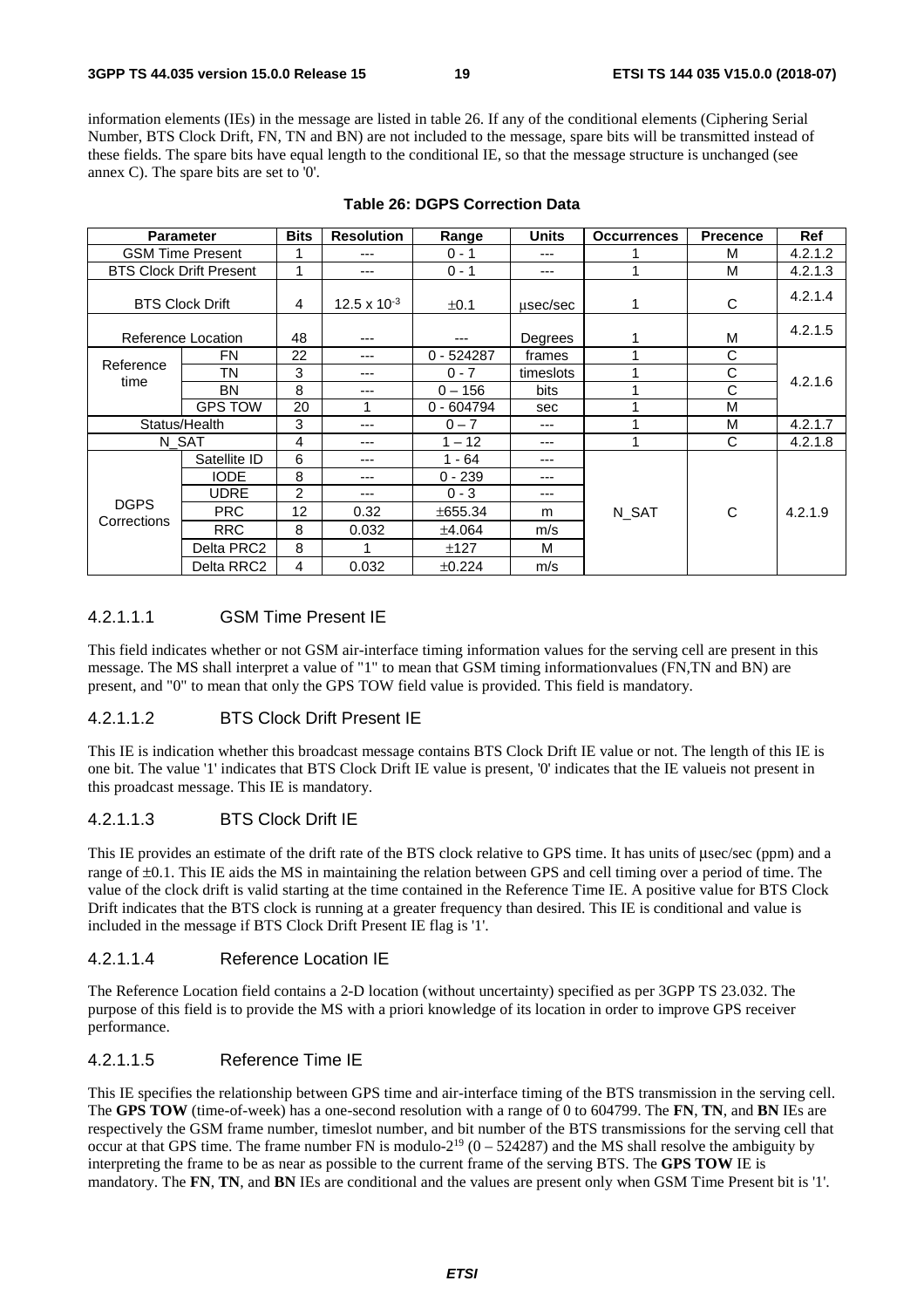#### 4.2.1.1.6 Status/Health IE

This IE indicates the status of the differential corrections contained in the broadcast message. It is equivalent to the "Station Health" IE in the common header for all reference station messages specified in RTCM-SC104. The values of this IE and their respective meanings are shown below in table 25. This IE is mandatory.

| Code | <b>Indication</b>           |
|------|-----------------------------|
| 000  | UDRE Scale Factor = $1.0$   |
| 001  | UDRE Scale Factor = $0.75$  |
| 010  | UDRE Scale Factor = $0.5$   |
| 011  | UDRE Scale Factor = $0.3$   |
| 100  | UDRE Scale Factor = $0.2$   |
| 101  | UDRE Scale Factor = $0.1$   |
| 110  | No data available           |
| 111  | Data is invalid - disregard |

| <b>Table 25: Values of Correction Status</b> |  |  |
|----------------------------------------------|--|--|
|----------------------------------------------|--|--|

The first six values in this IE indicate valid differential corrections in the broadcast message. When using the corrections values described below, the "UDRE Scale Factor" value is applied to the UDRE values contained in the message. The purpose is to indicate an estimate in the amount of error in the corrections.

The value "110" indicates that the source of the differential corrections (e.g. reference station or external DGPS network) is currently not providing information. The value "111" indicates that the corrections provided by the source are invalid, as judged by the source. In either case, the broadcast message shall contain no differential corrections. All MS that read the broadcast message shall contain the appropriate logic to ignore any data IEs following a Correction Status IE having a value of "110" or "111".

### 4.2.1.1.7 N\_SAT IE

This IE indicates the number of satellites (N\_SAT) for which differential corrections are available. The maximum number of satellites that can be included into the message is 12. This IE is conditional and included if Correction Status IE value is not 110 or 111.

### 4.2.1.1.8 DGPS Corrections IE

This IE contains GPS differential correction data. Each element described below will appear N\_SAT times in this message, once for each satellite for which corrections are available. This IE is conditional and included if Correction Status IE value is not 110 or 111.

#### **Satellite ID**

This IE identifies the satellite for which the corrections are applicable. This value is the same as the PRN number provided in the navigation message transmitted by the particular satellite.The range is 0 to 31, with 0 indicating satellite number 32 as perRTCM-SC104.

#### **IODE**

This IE is the sequence number for the ephemeris for the particular satellite. The MS can use this IE to determine if new ephemeris is used for calculating the corrections that are provided in the broadcast message. This eight-bit IE is incremented for each new set of ephemeris for the satellite and may occupy the numerical range of [0, 239] during normal operations. For more information about this field can be found from RTCM-SC104.

#### **User Differential Range Error (UDRE)**

This IE provides an estimate of the uncertainty  $(1-\sigma)$  in the corrections for the particular satellite. The value in this IE shall be multiplied by the UDRE Scale Factor in the common Corrections Status IE to determine the final UDRE estimate for the particular satellite. The meanings of the UDRE values are described in table 27.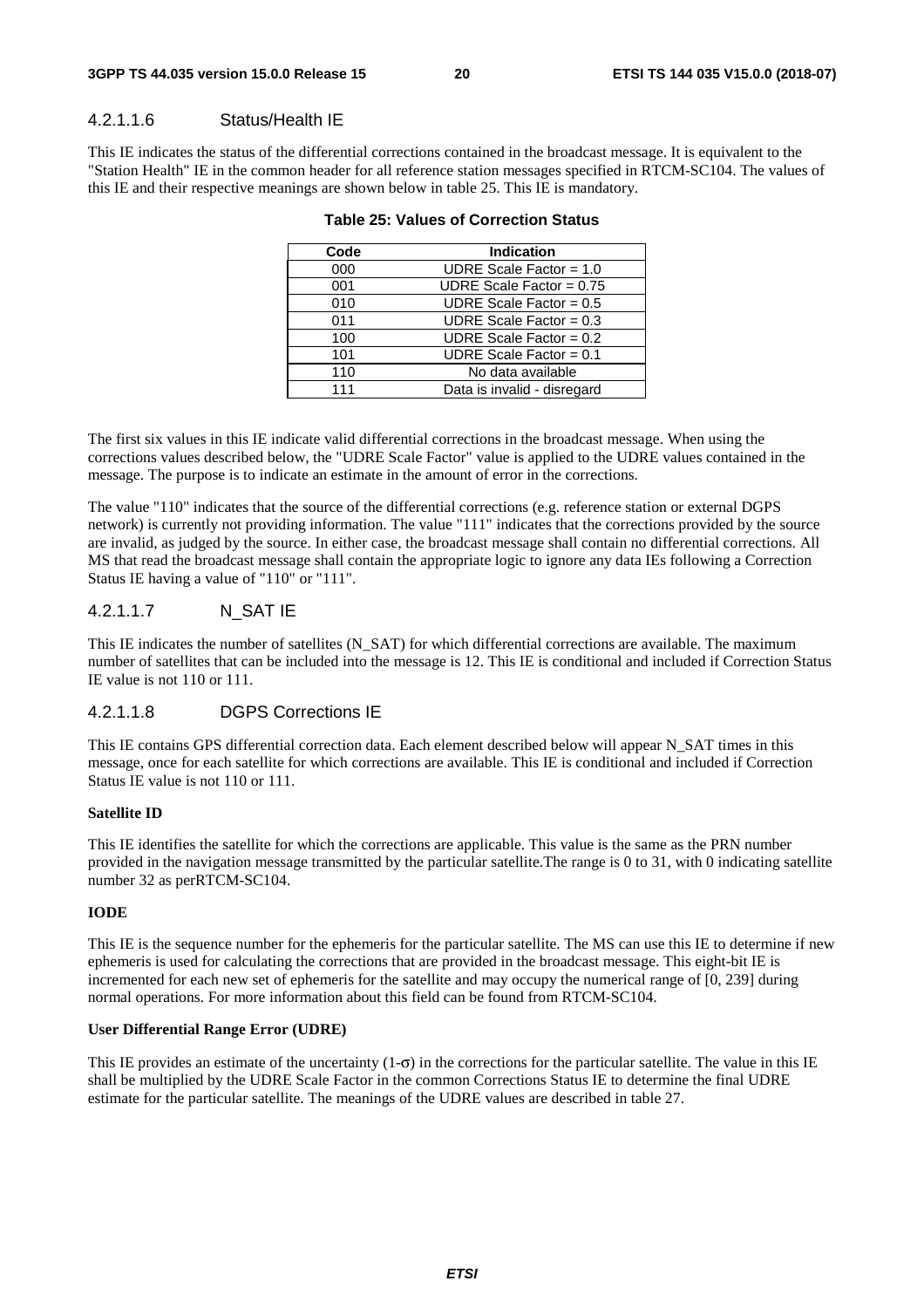| Value | Indication                    |
|-------|-------------------------------|
| n۵    | UDRE $\leq 1.0$ m             |
| ሰ1    | 1.0 m < UDRE $\leq$ 4.0 m     |
| 10    | 4.0 m < UDRE $\leq$ 8.0 m     |
| 11    | $8.0 \text{ m} < \text{UDRE}$ |

**Table 27: Values of UDRE** 

Each UDRE value shall be adjusted based on the operation of an Integrity Monitor (IM) function which exists at the network (SMLC, GPS server, or reference GPS receiver itself). Positioning errors derived at the IM which are excessive relative to DGPS expected accuracy levels shall be used to scale the UDRE values to produce consistency.

#### **Pseudo-Range Correction (PRC)**

This IE indicates the correction to the pseudorange for the particular satellite at the reference time, *t*0. As mentioned above, this reference time is the GPS TOW. The value of this IE is given in meters (m) and the resolution is 1. The method of calculating this IE are described in RTCM-SC104.

#### **Pseudo-Range Rate Correction (RRC)**

This IE indicates the rate-of-change of the pseudorange correction for the particular satellite, using the satellite ephemeris identified by the IODE IE. The value of this IE is given in meters per second (m/sec) and the resolution is 0.032. For some time  $t_1 > t_0$ , the corrections are estimated by:

 $PRC(t_1, \text{IODE}) = PRC(t_0, \text{IODE}) + RRC(t_0, \text{IODE}) \cdot (t_1 - t_0),$ 

and the MS uses this to correct the pseudorange it measures at  $t_1$ ,  $PR_m(t_1)$ , by:

 $PR(t_1, \text{IODE}) = PR_m(t_1, \text{IODE}) + PRC(t_1, \text{IODE}).$ 

#### **Delta Pseudo-Range Correction 2 (Delta PRC2)**

This IE indicates the difference in the pseudorange correction between the satellite's ephemeris identified by IODE and the previous ephemeris two issues ago IODE –2. The value of this IE is given in meters (m) and the resolution is 0.32. The method of calculating this IE are described in RTCM-SC104.

#### **Delta Pseudo-Range Rate Correction 2 (Delta RRC2)**

This IE indicates the difference in the pseudorange rate-of-change correction between the satellite's ephemeris identified by IODE and IODE-2. The value of this IE is given in meters per second (m/sec) and the resolution is 0.032. For some time  $t_1 > t_0$ , the corrections for IODE–2are estimated by:

$$
PRC(t_1, \text{IODE-2}) = [PRC(t_0, \text{IODE}) + \text{Delta}PRC(t_0, \text{IODE})] + [RRC(t_0, \text{IODE}) + \text{Delta}RRC(t_0, \text{IODE}) + (t_1, t_0);
$$

and the MS uses this to correct the pseudorange it measures at  $t_1$  using ephemeris IODE-2,  $PR_m(t_1, IODE-2)$ , by:

$$
PR(t_1, IODE-2) = PR_m(t_1, IODE-2) + PRC(t_1, IODE-2).
$$

If there is not an ephemeris set for a currently visible satellite that is two issues old, then the parameters Delta PRC2 and Delta RRC2 are both set to zero.

## 4.2.1.2 Ephemeris and Clock Correction Data

This subclause describes the contents of the Data for ephemeris and clock corrections of a particular satellite. These IE fields are extracted from the subframes 1 to 3 of the GPS navigation message. They are listed in table 28.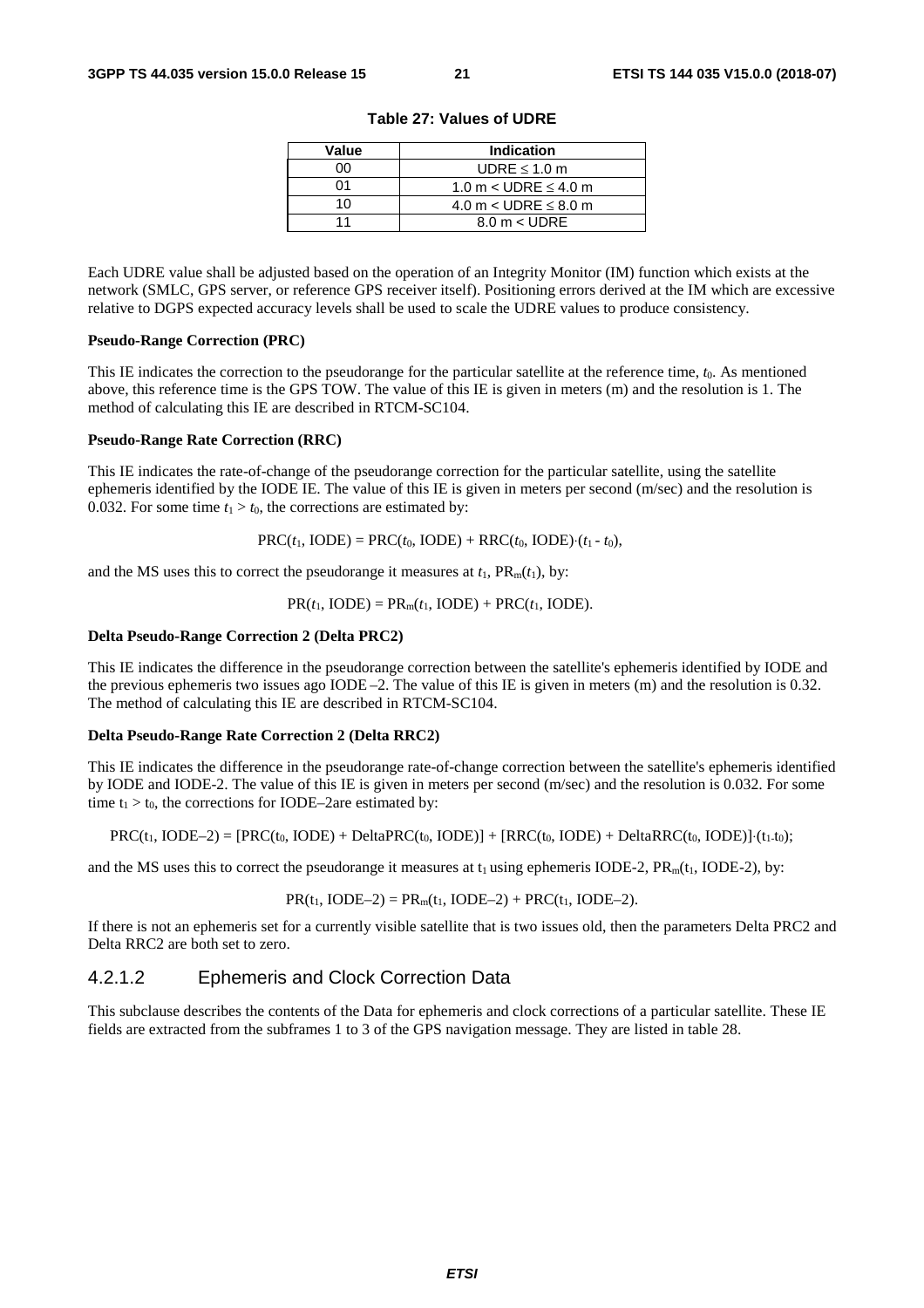| $0 - 604799$<br>Transmission<br>20<br>м<br>1<br>seconds<br>1<br><b>TOW</b><br>$6^{(1)}$<br>SVID/PRNID<br>$0 - 63$<br>1<br>M<br>---<br>$---$<br><b>TLM Message</b><br>14<br>$0 - 16383$<br>1<br>M<br>---<br>$\overline{a}$<br>TLM Reserved (C)<br>$\overline{c}$<br>$0 - 3$<br>M<br>1<br>$\overline{a}$<br>$---$<br><b>HOW</b><br>$\overline{22}$<br>$0 - 4194303$<br>1<br>M<br>$\overline{a}$<br>$\overline{a}$<br>WN<br>10<br>$0 - 1023$<br>1<br>M<br>weeks<br>$---$<br>C/A or P on L2<br>$\overline{2}$<br>1<br>M<br>$0 - 3$<br>Boolean<br>$---$<br><b>URA</b> Index<br>4<br>$0 - 15$<br>1<br><b>Boolean</b><br>M<br>$---$<br>SV Health<br>6<br>$0 - 63$<br>Boolean<br>1<br>M<br>---<br>$10^{(1)}$<br>$\overline{1}$<br><b>IODC</b><br>$0 - 1023$<br>$\overline{M}$<br>$\sim$<br>$---$<br>$0 - 1$<br>L <sub>2</sub> P Data Flag<br>1<br>$\overline{a}$<br>Boolean<br>M<br>1<br><b>SF1 Reserved</b><br>Ful I Range<br>M<br>87<br>1<br>$\sim$<br>$\overline{a}$<br>$2 - 31$<br>$-128 - 127$<br>8<br>1<br>M<br>T <sub>GD</sub><br>seconds<br>$16^{(1)}$<br>$\overline{2^4}$<br>$0 - 604784$<br>1<br>M<br>$t_{oc}$<br>seconds<br>$2 - 55$<br>Af <sub>2</sub><br>$-128 - 127$<br>sec/sec <sup>2</sup><br>1<br>8<br>M<br>$2 - 43$<br>16<br>$\overline{Af_1}$<br>$-32768 - 32767$<br>1<br>$\overline{\mathsf{M}}$<br>sec/sec<br>$2 - 31$<br>1<br>Af <sub>0</sub><br>22<br>$-2097152 -$<br>seconds<br>м<br>2097151<br>$2 - 5$<br>$-32768 - 32767$<br>$C_{rs}$<br>16<br>M<br>meters<br>1<br>$2 - 43$<br>16<br>$-32768 - 32767$<br>1<br>semi-<br>М<br>$\Delta n$<br>circles/sec<br>$2 - 31$<br>M <sub>0</sub><br>32<br>$-2147483648 -$<br>1<br>semi-<br>М<br>2147483647<br>circles<br>$2 - 5$<br>$-32768 - 32767$<br>$C_{uc}$<br>16<br>meters<br>1<br>M<br>$2 - 33$<br>$32^{(1)}$<br>$0 - 4294967295$<br>1<br>M<br>Е<br>$\sim$ | <b>Parameter</b> | <b>Bits</b> | <b>Resolution</b> | Range            | <b>Units</b> | <b>Occurrences</b> | <b>Presence</b> |
|------------------------------------------------------------------------------------------------------------------------------------------------------------------------------------------------------------------------------------------------------------------------------------------------------------------------------------------------------------------------------------------------------------------------------------------------------------------------------------------------------------------------------------------------------------------------------------------------------------------------------------------------------------------------------------------------------------------------------------------------------------------------------------------------------------------------------------------------------------------------------------------------------------------------------------------------------------------------------------------------------------------------------------------------------------------------------------------------------------------------------------------------------------------------------------------------------------------------------------------------------------------------------------------------------------------------------------------------------------------------------------------------------------------------------------------------------------------------------------------------------------------------------------------------------------------------------------------------------------------------------------------------------------------------------------------------------------------------------------------------------------------------------------------------------------------------|------------------|-------------|-------------------|------------------|--------------|--------------------|-----------------|
|                                                                                                                                                                                                                                                                                                                                                                                                                                                                                                                                                                                                                                                                                                                                                                                                                                                                                                                                                                                                                                                                                                                                                                                                                                                                                                                                                                                                                                                                                                                                                                                                                                                                                                                                                                                                                        |                  |             |                   |                  |              |                    |                 |
|                                                                                                                                                                                                                                                                                                                                                                                                                                                                                                                                                                                                                                                                                                                                                                                                                                                                                                                                                                                                                                                                                                                                                                                                                                                                                                                                                                                                                                                                                                                                                                                                                                                                                                                                                                                                                        |                  |             |                   |                  |              |                    |                 |
|                                                                                                                                                                                                                                                                                                                                                                                                                                                                                                                                                                                                                                                                                                                                                                                                                                                                                                                                                                                                                                                                                                                                                                                                                                                                                                                                                                                                                                                                                                                                                                                                                                                                                                                                                                                                                        |                  |             |                   |                  |              |                    |                 |
|                                                                                                                                                                                                                                                                                                                                                                                                                                                                                                                                                                                                                                                                                                                                                                                                                                                                                                                                                                                                                                                                                                                                                                                                                                                                                                                                                                                                                                                                                                                                                                                                                                                                                                                                                                                                                        |                  |             |                   |                  |              |                    |                 |
|                                                                                                                                                                                                                                                                                                                                                                                                                                                                                                                                                                                                                                                                                                                                                                                                                                                                                                                                                                                                                                                                                                                                                                                                                                                                                                                                                                                                                                                                                                                                                                                                                                                                                                                                                                                                                        |                  |             |                   |                  |              |                    |                 |
|                                                                                                                                                                                                                                                                                                                                                                                                                                                                                                                                                                                                                                                                                                                                                                                                                                                                                                                                                                                                                                                                                                                                                                                                                                                                                                                                                                                                                                                                                                                                                                                                                                                                                                                                                                                                                        |                  |             |                   |                  |              |                    |                 |
|                                                                                                                                                                                                                                                                                                                                                                                                                                                                                                                                                                                                                                                                                                                                                                                                                                                                                                                                                                                                                                                                                                                                                                                                                                                                                                                                                                                                                                                                                                                                                                                                                                                                                                                                                                                                                        |                  |             |                   |                  |              |                    |                 |
|                                                                                                                                                                                                                                                                                                                                                                                                                                                                                                                                                                                                                                                                                                                                                                                                                                                                                                                                                                                                                                                                                                                                                                                                                                                                                                                                                                                                                                                                                                                                                                                                                                                                                                                                                                                                                        |                  |             |                   |                  |              |                    |                 |
|                                                                                                                                                                                                                                                                                                                                                                                                                                                                                                                                                                                                                                                                                                                                                                                                                                                                                                                                                                                                                                                                                                                                                                                                                                                                                                                                                                                                                                                                                                                                                                                                                                                                                                                                                                                                                        |                  |             |                   |                  |              |                    |                 |
|                                                                                                                                                                                                                                                                                                                                                                                                                                                                                                                                                                                                                                                                                                                                                                                                                                                                                                                                                                                                                                                                                                                                                                                                                                                                                                                                                                                                                                                                                                                                                                                                                                                                                                                                                                                                                        |                  |             |                   |                  |              |                    |                 |
|                                                                                                                                                                                                                                                                                                                                                                                                                                                                                                                                                                                                                                                                                                                                                                                                                                                                                                                                                                                                                                                                                                                                                                                                                                                                                                                                                                                                                                                                                                                                                                                                                                                                                                                                                                                                                        |                  |             |                   |                  |              |                    |                 |
|                                                                                                                                                                                                                                                                                                                                                                                                                                                                                                                                                                                                                                                                                                                                                                                                                                                                                                                                                                                                                                                                                                                                                                                                                                                                                                                                                                                                                                                                                                                                                                                                                                                                                                                                                                                                                        |                  |             |                   |                  |              |                    |                 |
|                                                                                                                                                                                                                                                                                                                                                                                                                                                                                                                                                                                                                                                                                                                                                                                                                                                                                                                                                                                                                                                                                                                                                                                                                                                                                                                                                                                                                                                                                                                                                                                                                                                                                                                                                                                                                        |                  |             |                   |                  |              |                    |                 |
|                                                                                                                                                                                                                                                                                                                                                                                                                                                                                                                                                                                                                                                                                                                                                                                                                                                                                                                                                                                                                                                                                                                                                                                                                                                                                                                                                                                                                                                                                                                                                                                                                                                                                                                                                                                                                        |                  |             |                   |                  |              |                    |                 |
|                                                                                                                                                                                                                                                                                                                                                                                                                                                                                                                                                                                                                                                                                                                                                                                                                                                                                                                                                                                                                                                                                                                                                                                                                                                                                                                                                                                                                                                                                                                                                                                                                                                                                                                                                                                                                        |                  |             |                   |                  |              |                    |                 |
|                                                                                                                                                                                                                                                                                                                                                                                                                                                                                                                                                                                                                                                                                                                                                                                                                                                                                                                                                                                                                                                                                                                                                                                                                                                                                                                                                                                                                                                                                                                                                                                                                                                                                                                                                                                                                        |                  |             |                   |                  |              |                    |                 |
|                                                                                                                                                                                                                                                                                                                                                                                                                                                                                                                                                                                                                                                                                                                                                                                                                                                                                                                                                                                                                                                                                                                                                                                                                                                                                                                                                                                                                                                                                                                                                                                                                                                                                                                                                                                                                        |                  |             |                   |                  |              |                    |                 |
|                                                                                                                                                                                                                                                                                                                                                                                                                                                                                                                                                                                                                                                                                                                                                                                                                                                                                                                                                                                                                                                                                                                                                                                                                                                                                                                                                                                                                                                                                                                                                                                                                                                                                                                                                                                                                        |                  |             |                   |                  |              |                    |                 |
|                                                                                                                                                                                                                                                                                                                                                                                                                                                                                                                                                                                                                                                                                                                                                                                                                                                                                                                                                                                                                                                                                                                                                                                                                                                                                                                                                                                                                                                                                                                                                                                                                                                                                                                                                                                                                        |                  |             |                   |                  |              |                    |                 |
|                                                                                                                                                                                                                                                                                                                                                                                                                                                                                                                                                                                                                                                                                                                                                                                                                                                                                                                                                                                                                                                                                                                                                                                                                                                                                                                                                                                                                                                                                                                                                                                                                                                                                                                                                                                                                        |                  |             |                   |                  |              |                    |                 |
|                                                                                                                                                                                                                                                                                                                                                                                                                                                                                                                                                                                                                                                                                                                                                                                                                                                                                                                                                                                                                                                                                                                                                                                                                                                                                                                                                                                                                                                                                                                                                                                                                                                                                                                                                                                                                        |                  |             |                   |                  |              |                    |                 |
|                                                                                                                                                                                                                                                                                                                                                                                                                                                                                                                                                                                                                                                                                                                                                                                                                                                                                                                                                                                                                                                                                                                                                                                                                                                                                                                                                                                                                                                                                                                                                                                                                                                                                                                                                                                                                        |                  |             |                   |                  |              |                    |                 |
|                                                                                                                                                                                                                                                                                                                                                                                                                                                                                                                                                                                                                                                                                                                                                                                                                                                                                                                                                                                                                                                                                                                                                                                                                                                                                                                                                                                                                                                                                                                                                                                                                                                                                                                                                                                                                        |                  |             |                   |                  |              |                    |                 |
|                                                                                                                                                                                                                                                                                                                                                                                                                                                                                                                                                                                                                                                                                                                                                                                                                                                                                                                                                                                                                                                                                                                                                                                                                                                                                                                                                                                                                                                                                                                                                                                                                                                                                                                                                                                                                        |                  |             |                   |                  |              |                    |                 |
|                                                                                                                                                                                                                                                                                                                                                                                                                                                                                                                                                                                                                                                                                                                                                                                                                                                                                                                                                                                                                                                                                                                                                                                                                                                                                                                                                                                                                                                                                                                                                                                                                                                                                                                                                                                                                        |                  |             |                   |                  |              |                    |                 |
|                                                                                                                                                                                                                                                                                                                                                                                                                                                                                                                                                                                                                                                                                                                                                                                                                                                                                                                                                                                                                                                                                                                                                                                                                                                                                                                                                                                                                                                                                                                                                                                                                                                                                                                                                                                                                        |                  |             |                   |                  |              |                    |                 |
|                                                                                                                                                                                                                                                                                                                                                                                                                                                                                                                                                                                                                                                                                                                                                                                                                                                                                                                                                                                                                                                                                                                                                                                                                                                                                                                                                                                                                                                                                                                                                                                                                                                                                                                                                                                                                        | $C_{us}$         | 16          | $2 - 29$          | $-32768 - 32767$ | radius       | 1                  | M               |
| $(A)^{1/2}$<br>$2 - 19$<br>$32^{(1)}$<br>meters $1/2$<br>1<br>$0 - 4294967295$<br>M                                                                                                                                                                                                                                                                                                                                                                                                                                                                                                                                                                                                                                                                                                                                                                                                                                                                                                                                                                                                                                                                                                                                                                                                                                                                                                                                                                                                                                                                                                                                                                                                                                                                                                                                    |                  |             |                   |                  |              |                    |                 |
| 2 <sup>4</sup><br>$16^{(1)}$<br>$0 - 604784$<br>1<br>M<br>seconds<br>toe                                                                                                                                                                                                                                                                                                                                                                                                                                                                                                                                                                                                                                                                                                                                                                                                                                                                                                                                                                                                                                                                                                                                                                                                                                                                                                                                                                                                                                                                                                                                                                                                                                                                                                                                               |                  |             |                   |                  |              |                    |                 |
| Fit Interval Flag<br>$\overline{a}$<br>$0 - 1$<br>1<br>M<br>1<br><b>Boolean</b>                                                                                                                                                                                                                                                                                                                                                                                                                                                                                                                                                                                                                                                                                                                                                                                                                                                                                                                                                                                                                                                                                                                                                                                                                                                                                                                                                                                                                                                                                                                                                                                                                                                                                                                                        |                  |             |                   |                  |              |                    |                 |
| $\overline{5}$<br><b>AODO</b><br>$0 - 31$<br>1<br>900<br>seconds<br>м                                                                                                                                                                                                                                                                                                                                                                                                                                                                                                                                                                                                                                                                                                                                                                                                                                                                                                                                                                                                                                                                                                                                                                                                                                                                                                                                                                                                                                                                                                                                                                                                                                                                                                                                                  |                  |             |                   |                  |              |                    |                 |
| 16<br>$2 - 29$<br>$\mathbf{1}$<br>$\overline{C_{ic}}$<br>$-32768 - 32767$<br>M<br>radians                                                                                                                                                                                                                                                                                                                                                                                                                                                                                                                                                                                                                                                                                                                                                                                                                                                                                                                                                                                                                                                                                                                                                                                                                                                                                                                                                                                                                                                                                                                                                                                                                                                                                                                              |                  |             |                   |                  |              |                    |                 |
| $2 - 31$<br>1<br>OMEGA <sub>0</sub><br>32<br>$-2147483648 -$<br>M<br>semi-                                                                                                                                                                                                                                                                                                                                                                                                                                                                                                                                                                                                                                                                                                                                                                                                                                                                                                                                                                                                                                                                                                                                                                                                                                                                                                                                                                                                                                                                                                                                                                                                                                                                                                                                             |                  |             |                   |                  |              |                    |                 |
| 2147483647<br>circles                                                                                                                                                                                                                                                                                                                                                                                                                                                                                                                                                                                                                                                                                                                                                                                                                                                                                                                                                                                                                                                                                                                                                                                                                                                                                                                                                                                                                                                                                                                                                                                                                                                                                                                                                                                                  |                  |             |                   |                  |              |                    |                 |
| $2 - 29$<br>$-32768 - 32767$<br>radians<br>$C_{is}$<br>16<br>1<br>M                                                                                                                                                                                                                                                                                                                                                                                                                                                                                                                                                                                                                                                                                                                                                                                                                                                                                                                                                                                                                                                                                                                                                                                                                                                                                                                                                                                                                                                                                                                                                                                                                                                                                                                                                    |                  |             |                   |                  |              |                    |                 |
| $2 - 31$<br>$\overline{32}$<br>1<br>$-2147483648 -$<br>M<br>semi-<br>io                                                                                                                                                                                                                                                                                                                                                                                                                                                                                                                                                                                                                                                                                                                                                                                                                                                                                                                                                                                                                                                                                                                                                                                                                                                                                                                                                                                                                                                                                                                                                                                                                                                                                                                                                |                  |             |                   |                  |              |                    |                 |
| 2147483647<br>circles                                                                                                                                                                                                                                                                                                                                                                                                                                                                                                                                                                                                                                                                                                                                                                                                                                                                                                                                                                                                                                                                                                                                                                                                                                                                                                                                                                                                                                                                                                                                                                                                                                                                                                                                                                                                  |                  |             |                   |                  |              |                    |                 |
| $2 - 29$<br>$C_{rc}$<br>$-32768 - 32767$<br>1<br>M<br>16<br>meters                                                                                                                                                                                                                                                                                                                                                                                                                                                                                                                                                                                                                                                                                                                                                                                                                                                                                                                                                                                                                                                                                                                                                                                                                                                                                                                                                                                                                                                                                                                                                                                                                                                                                                                                                     |                  |             |                   |                  |              |                    |                 |
| $2 - 31$<br>$\overline{32}$<br>1<br>$-2147483648 -$<br>semi-<br>м<br>$\omega$                                                                                                                                                                                                                                                                                                                                                                                                                                                                                                                                                                                                                                                                                                                                                                                                                                                                                                                                                                                                                                                                                                                                                                                                                                                                                                                                                                                                                                                                                                                                                                                                                                                                                                                                          |                  |             |                   |                  |              |                    |                 |
| 2147483647<br>circles                                                                                                                                                                                                                                                                                                                                                                                                                                                                                                                                                                                                                                                                                                                                                                                                                                                                                                                                                                                                                                                                                                                                                                                                                                                                                                                                                                                                                                                                                                                                                                                                                                                                                                                                                                                                  |                  |             |                   |                  |              |                    |                 |
| $2^{-43}$<br><b>OMEGAdot</b><br>24<br>$-8388608-$<br>1<br>Semi-<br>М                                                                                                                                                                                                                                                                                                                                                                                                                                                                                                                                                                                                                                                                                                                                                                                                                                                                                                                                                                                                                                                                                                                                                                                                                                                                                                                                                                                                                                                                                                                                                                                                                                                                                                                                                   |                  |             |                   |                  |              |                    |                 |
| 8388607<br>circles/sec                                                                                                                                                                                                                                                                                                                                                                                                                                                                                                                                                                                                                                                                                                                                                                                                                                                                                                                                                                                                                                                                                                                                                                                                                                                                                                                                                                                                                                                                                                                                                                                                                                                                                                                                                                                                 |                  |             |                   |                  |              |                    |                 |
| $2 - 43$<br>1<br>Idot<br>14<br>$-8192 - 8191$<br>M<br>Semi-                                                                                                                                                                                                                                                                                                                                                                                                                                                                                                                                                                                                                                                                                                                                                                                                                                                                                                                                                                                                                                                                                                                                                                                                                                                                                                                                                                                                                                                                                                                                                                                                                                                                                                                                                            |                  |             |                   |                  |              |                    |                 |
| circles/sec                                                                                                                                                                                                                                                                                                                                                                                                                                                                                                                                                                                                                                                                                                                                                                                                                                                                                                                                                                                                                                                                                                                                                                                                                                                                                                                                                                                                                                                                                                                                                                                                                                                                                                                                                                                                            |                  |             |                   |                  |              |                    |                 |
| $\mathbf{1}$<br>Spares/zero fill<br>20<br>М<br>$\overline{a}$<br>$\overline{a}$<br>$---$                                                                                                                                                                                                                                                                                                                                                                                                                                                                                                                                                                                                                                                                                                                                                                                                                                                                                                                                                                                                                                                                                                                                                                                                                                                                                                                                                                                                                                                                                                                                                                                                                                                                                                                               |                  |             |                   |                  |              |                    |                 |

# **Table 28: Ephemeris and Clock Correction Data (per-satellite fields - (1) = Positive range only)**

#### **Transmission TOW**

This field indicates the approximate GPS time-of-week when the message is broadcast. The MS should interpret this field as a very coarse estimate of the current time.

#### **SVID/PRNID**

The satellite ID of the data from which this signal was obtained.

### **Rest of Fields**

The rest of fields are defined as in figure 20-1 of ICD-GPS-200.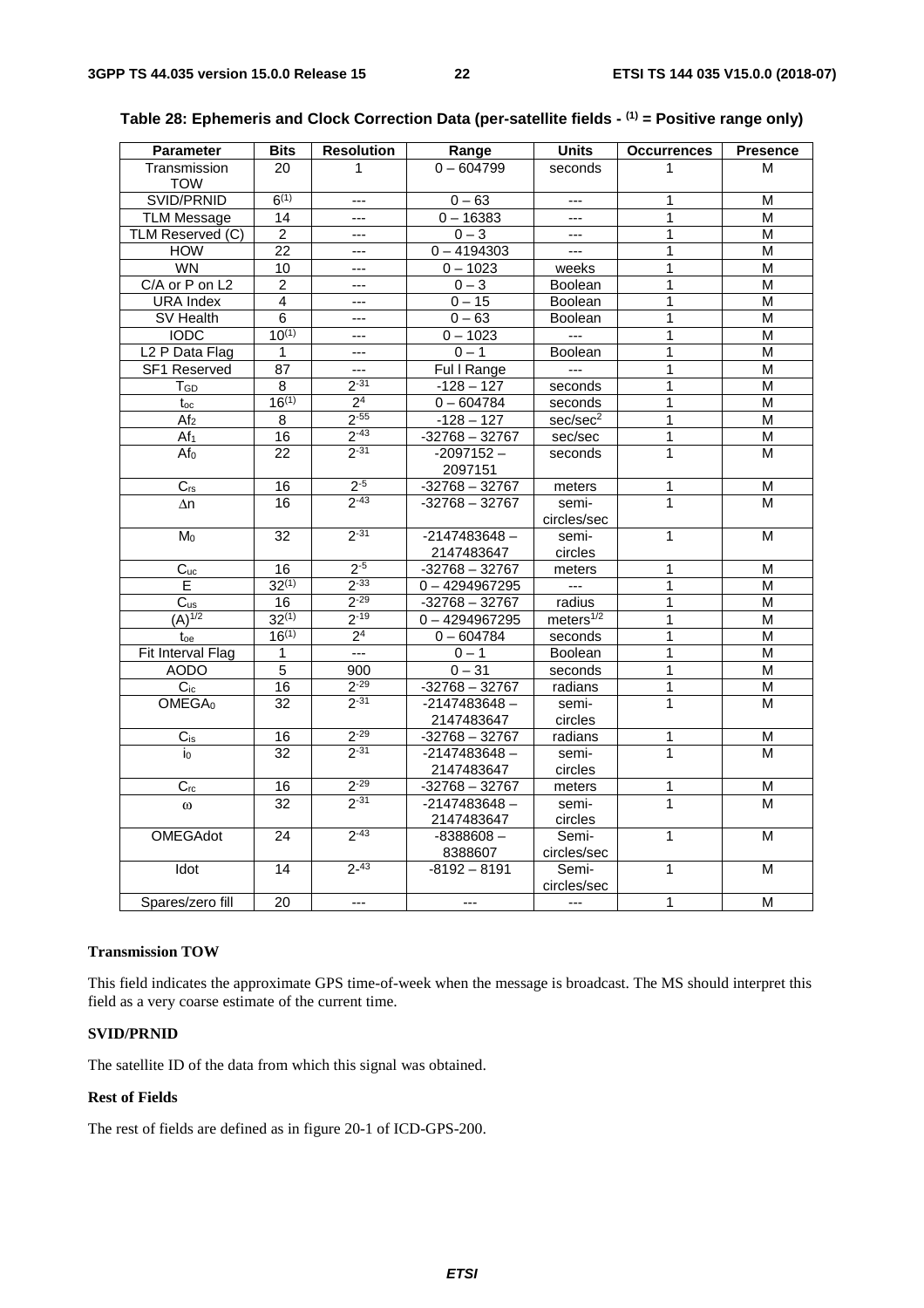# 4.2.1.3 Almanac and Other Data

This subclause describes the contents of the Data for ionospheric delay, UTC offset, and Almanac. These IE fileds are extracted from the subframes 4 and 5 of the GPS navigation message, excluding the parity bits and other redundant bits. They are listed in table 29.

| <b>Parameter</b> | <b>Bits</b> | <b>Resolution</b> | Range        | <b>Occurrences</b> | <b>Presence</b> |
|------------------|-------------|-------------------|--------------|--------------------|-----------------|
| Transmission TOW | 20          |                   | $0 - 604799$ |                    | М               |
| SV Mask          | 32          |                   | ---          |                    | М               |
| <b>LSB TOW</b>   | 8           |                   | $0 - 255$    |                    | М               |
| SFID 0           | 1           |                   | $0 - 1$      |                    |                 |
| Data ID          | 2           |                   | ---          |                    |                 |
| Page No.         | 6           |                   | $1 - 25$     | Repeat three       |                 |
| Word 3           | 16          | <b>COSP</b>       | COSP         | times:             |                 |
| Word 4           | 24          | <b>COSP</b>       | <b>COSP</b>  | Each               |                 |
| Word 5           | 24          | COSP              | <b>COSP</b>  | corresponds        |                 |
| Word 6           | 24          | <b>COSP</b>       | COSP         | to a different     | M               |
| Word 7           | 24          | <b>COSP</b>       | <b>COSP</b>  | page no. as        |                 |
| Word 8           | 24          | <b>COSP</b>       | <b>COSP</b>  | described in       |                 |
| Word 9           | 24          | COSP              | COSP         | table 29           |                 |
| Word 10          | 22          | COSP              | <b>COSP</b>  |                    |                 |
| Spares/zero fill | 5           |                   |              |                    | М               |

#### **Table 29: Almanac and Other Data**

#### **Transmission TOW**

This field indicates the approximate GPS time-of-week when the message is broadcast. The MS should interpret this field as a very coarse estimate of the current time.

#### **SV Mask**

This field indicates the satellites that contain the pages being broadcast in this data set.

#### **LSB TOW**

This field indicates the least significant 8 bits of the TOW. See ICD-GPS-200, figure 20-2.

#### **COSP**

Format Conditional on Subframe ID and Page Number. See ICD-GPS-200, subclause 20.3.3.5, figure 20-1.

#### **SFID 0**

This one bit field conveys the least significant bit of the SubFrame(SF) ID for which the following word 3 through word 10 data applies. Zero indicates subframe  $ID = 4$ , and One indicates Subframe  $ID = 5$ .

#### **Data ID**

Indicates the Data ID field contained in the indicated subframe, word 3, most significant 2 bits, as defined by ICD-GPS-200.

#### **Page No.**

Six-bit field indicates the Page ID of the indicated subframe for which the following Word 3 through Word 10 data applies. The page field and SFID field define the data content and format for the following word 3 through word 10 data fields as defined by ICD-GPS-200.

#### **Word 3 through Word 10**

Information bits (16, 22 or 24) that are contained in the respective words of the indicated subframe and page, excluding 2 bit "t" from Word 10. See reference ICD-GPS-200 for more information.

Each broadcast Almanac and Other Data message contains three subframes of information. All three of subframe pages in this data set can be from the same subframe ID (all from subframe 5 for example), or a mixed set containing some subframe 4 and some subframe 5 data.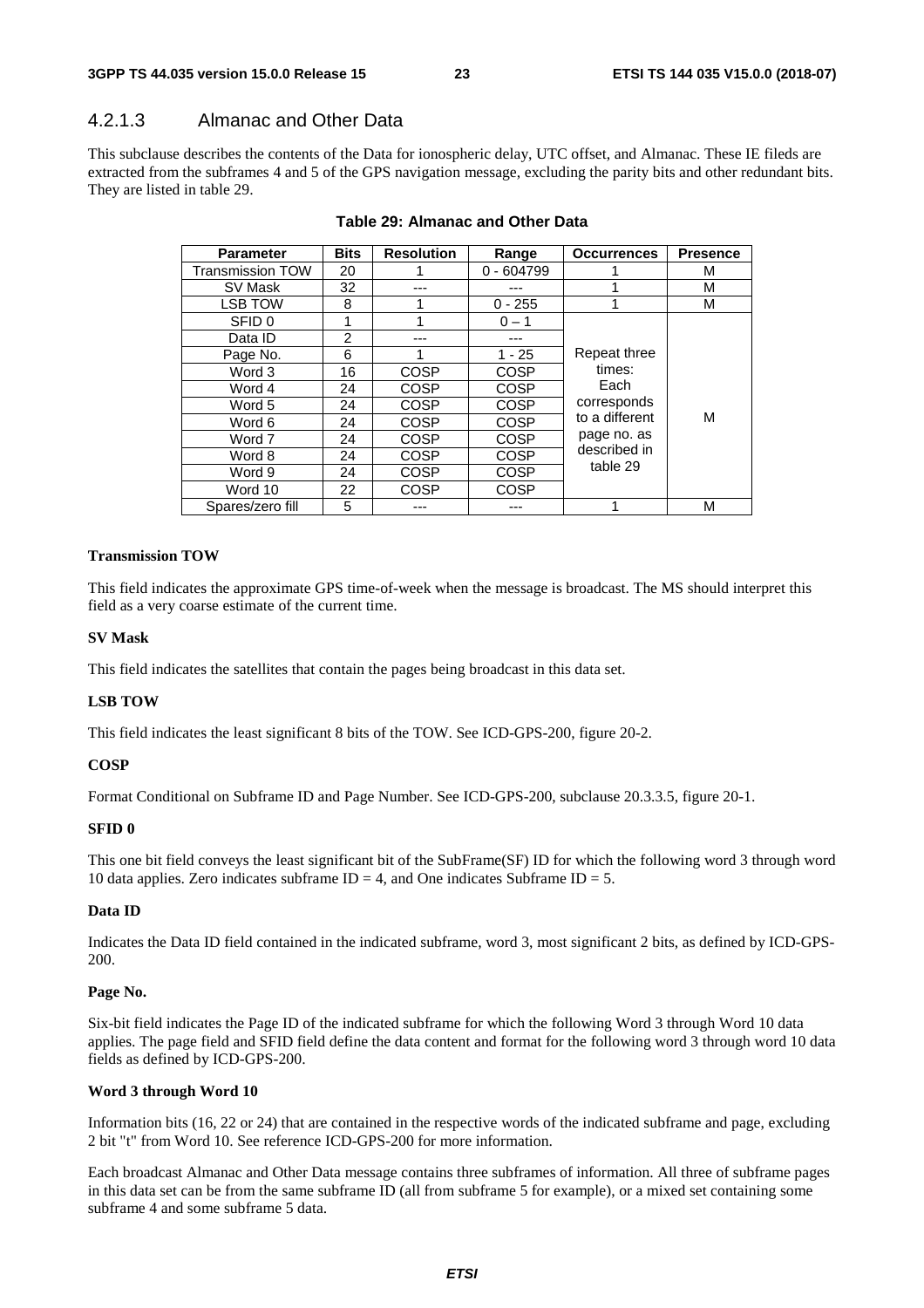Table 29 shows the subframe and page numbers corresponding to the Almanac, SV Health, and Iono / UTC Correction data. A total of 35 subframes must be broadcast if all the information is to be provided to the MS. Given that three subframes worth of content can be delivered per broadcast message, it will take only 12 broadcast messages to deliver the entire data set shown in table 29. If the data listed in table 29 is broadcast at the rate of approximately once per four hours, one Almanac and Other Data message must be broadcast on average every 20 minutes. An alternate approach is to broadcast the 12 messages as a set closely together in time, but with four-hour duration between sets. Note that the four-hour figure is only used to illustrate the concept, and a shorter or longer period may be used instead.

It is possible to broadcast other data contained in Subframes 4 and/or 5 not shown in table 29. The format of the message remains the same, only the particular page of the desired data needs to be set properly. The contents of words 3 through 10 also need to be set as described in ICD-GPS-200. Using this format, it provides maximum compatibility for future expansion to include other data in subframes 4 and 5 not shown in table 30 or ICD-GPS-200.

| Data Type                | <b>Subframe</b> | Page(s)                 |
|--------------------------|-----------------|-------------------------|
| Almanac Data (SV1 - 24)  |                 | 1 - 24                  |
| Almanac Data (SV25 - 32) |                 | 2, 3, 4, 5, 7, 8, 9, 10 |
| SV Health $(SV1 - 24)$   |                 | 25                      |
| SV Health $(SV25 - 32)$  |                 | 25                      |
| Iono/UTC Corrections     |                 |                         |

#### **Table 30: Mapping of Almanac, Health, Iono, and UTC Data to Subframe Number and Page Number**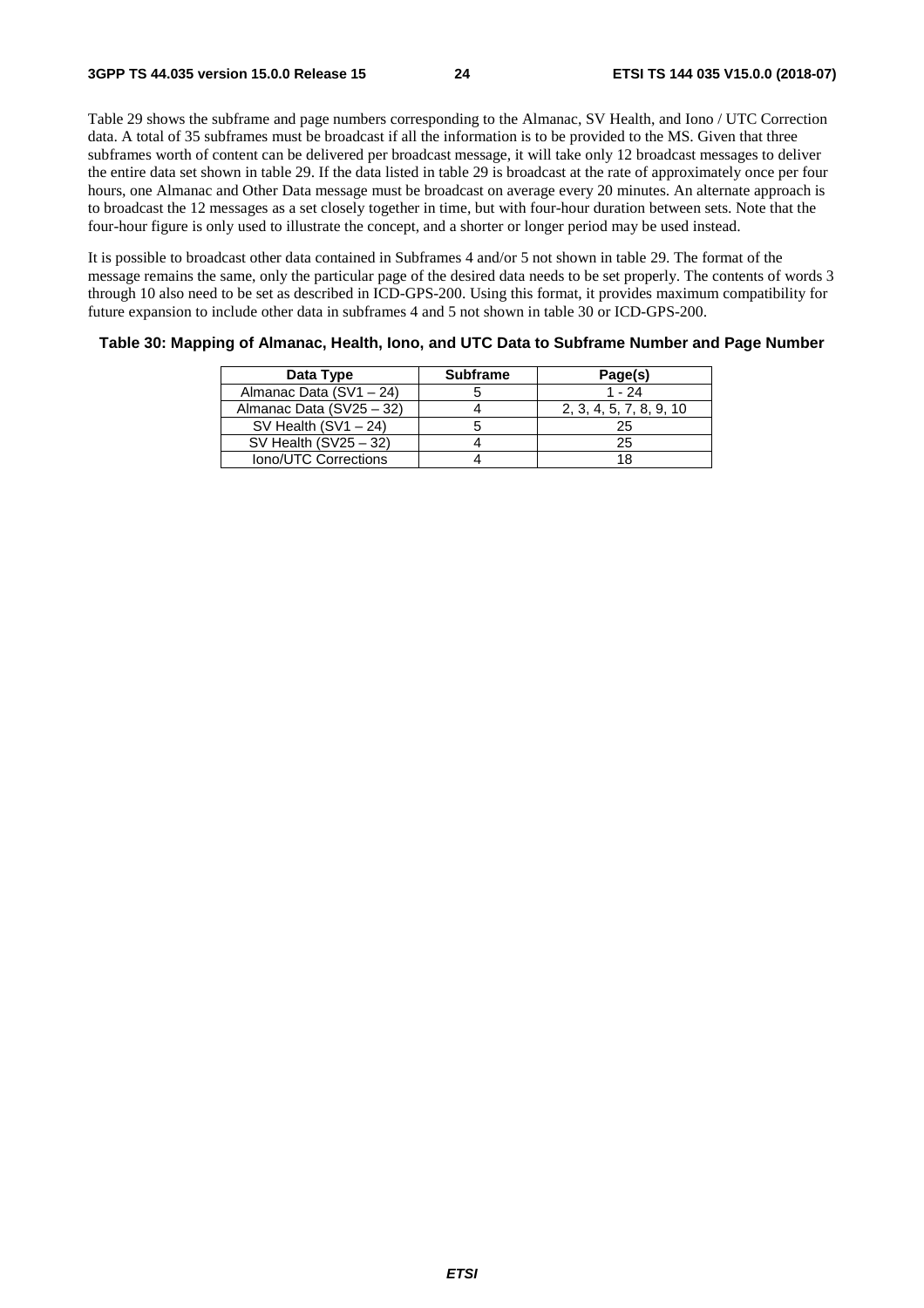# Annex A (informative): Overview of Broadcast Assistance for E-OTD and GPS

This annex presents an overview of the functionality and requirements for broadcasting assistance information for GPS and E-OTD in GSM networks. Potential impacts to other services are also described.

# A.1 General

The E-OTD and GPS assistance information may be broadcast over the SMSCB service. The SMSCB DRX service is used to forecast the occurrences of the broadcast messages. The E-OTD and GPS broadcasts are independent of each other, have own SMSCB message identifiers and are broadcast on the demand of the characteristics of the E-OTD and GPS. In the network side, the SMLC is responsible for gathering the information, constructing the broadcast messages and ciphering a part of the message, if necessary. The SMLC also maintains the deciphering keys that MS requests with MO-LR. The deciphering keys are location area specific.

SMSCB messages can be received when MS is in idle mode. When MS is in dedicated mode the same information that was received in idle mode via broadcast channel may be requested by MS via point-to-point messaging.

# A.2 E-OTD Assistance Broadcast

The information that is broadcast for E-OTD assistance is used in MS-based E-OTD to help the MS measure neighbour BTSs and compute its own position. The broadcast message is built so that it has always a fixed length of 82 octets, which is the size of one SMS Cell Broadcast (SMSCB) message. The information elements are scalable according to the number of neighbour BTSs and the amount of sectored channels.

In general, the following information is included in a broadcast E-OTD assistance message:

- Reference Time.
- Neighbour Channel Time Slot Scheme.
- Information about sectored neighbour channels.
- Neighbour channel 51 Multiframe Offset values.
- Neighbour channel BCC values.
- RTD Drift Factor values (ciphered if active).
- Neighbour channel RTD values (ciphered if active).
- Serving cell and neighbour cell location information (ciphered if active).

The system information message that is received in idle mode contains the neighbour channel information. The E-OTD SMSCB message refers to this system information neighbour list so that there is indication which neighbours in the system information neighbour list are included in the broadcast message. The neighbour channel RTD values, serving cell location and neighbour cell location information may be ciphered.

Based on the information in the broadcast message and the E-OTD measurements done by MS, MS is capable to calculate its position. MS that is not capable to calculate its position itself may receive the SMSCB messages and use the unciphered contents to help the synchronization to the neighbour channels.

Most information contained in the E-OTD broadcast message is static. However, the RTD values change relatively often due to the drift in unsynchronized BTS clocks. The duration of validity of RTD values will affect the location accuracy calculated by MS. The RTD update rate is a function of BTS clock stability and required location accuracy from the operator and may be specified by the operator.

# A.3 GPS Assistance Broadcast

#### **Broadcast DGPS Data**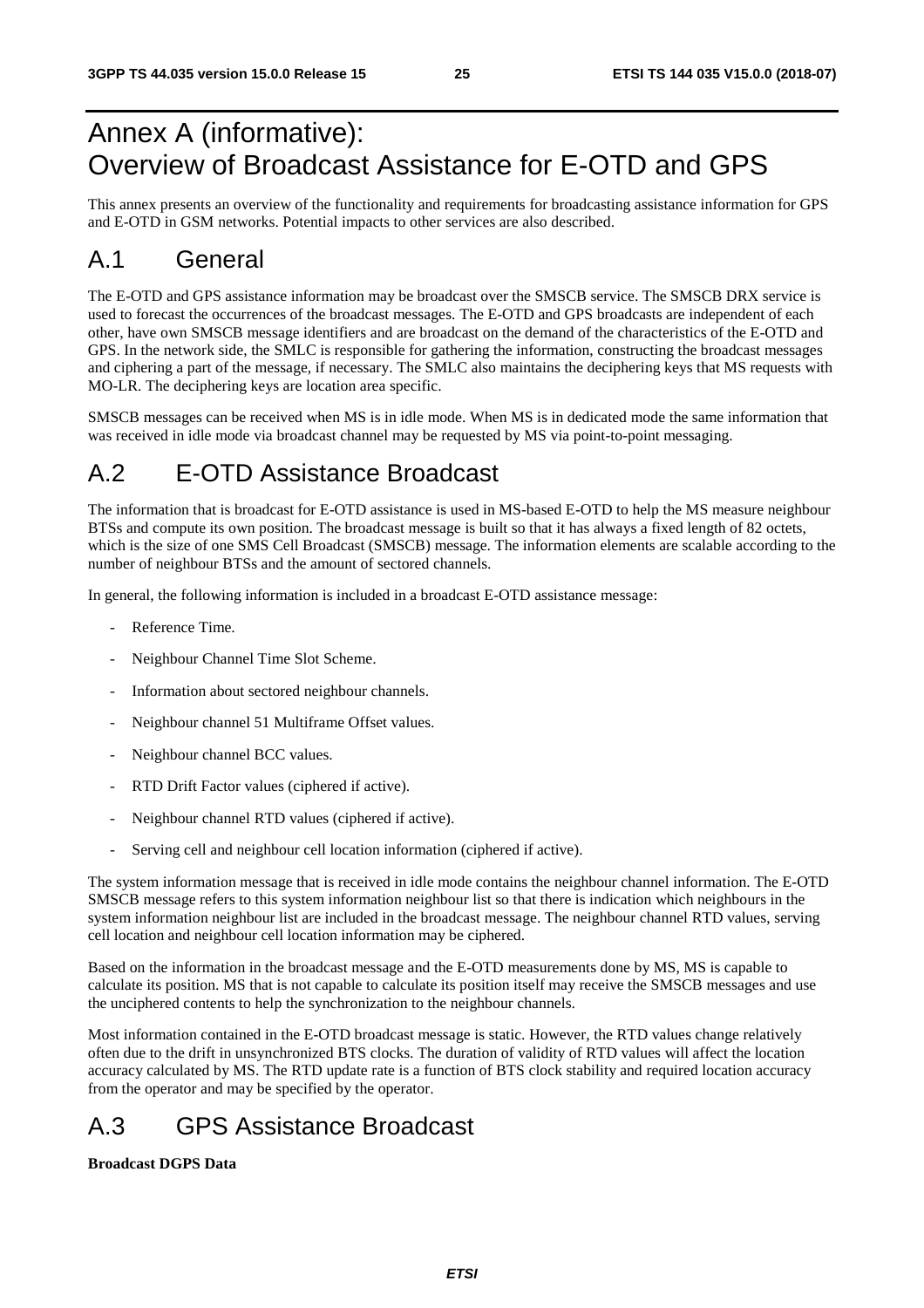The main content of the broadcast message for GPS assistance is DGPS corrections. This information is used in MSbased GPS positioning to improve the accuracy of the position result. Some background information for DGPS broadcast is presented in this subclause. Requirements on the GSM network for broadcasting DGPS corrections are also discussed.

In good signal environments, the primary determinant of position accuracy for GPS is the intentional degradation of the GPS satellite clocks, known as *selective availability* (SA). Another contributor to the error budget is unmodeled atmospheric delay. The techniques used to correct these error sources are collectively known as *differential GPS* (DGPS). These methods involve locating one or more reference receivers at known locations and observing the visible satellite signals. These receivers essentially solve the inverse GPS problem - find differences from the expected measurements at the known position. The accuracy of the DGPS corrections is inversely proportional to the distance from the reference location. The inaccuracy is caused by changes in the geometry and visibility of the satellite constellation. For most applications, however, the corrections are valid for receivers within a 200 km to 400 km radius of the reference station.

One noteworthy characteristic of the DGPS corrections is that they have a short time constant compared to other GPS information such as satellite ephemeris. Once a correction model is computed, its accuracy degrades over time. This is mainly due to the time-varying nature of the SA imposed on the satellite signals. The duration of validity of a set of differential corrections depends on the accuracy requirements of the user or application, but in general the corrections must be updated at least every 30 s.

The fact that DGPS corrections are valid for large areas but require frequent update make them very suitable for delivery over a GSM broadcast channel such as SMSCB. This broadcast strategy is used by other DGPS sources, such as FM broadcast stations and geostationary satellites (WAAS, EGNOS, and MSAS). However, broadcasting the DGPS corrections in the GSM network has a clear advantage over other sources. This is mainly due to the fact that GSM broadcast exploits the existing reliable data link between the GPS-capable MS and the GSM network. In the other methods, the MS must capture the DGPS information from another source and therefore pays a price in power consumption, complexity, or both.

The format used for GSM broadcast of DGPS corrections includes a list of satellites visible at a nearby reference location, the correction in the range measurement for each satellite, and the rate-of-change of the range correction. In addition, an allowance is made for adding correction differences (i.e. ΔPRC and ΔRRC values) for multiple copies of the GPS ephemeris, to reduce the network traffic flow. Other information includes satellite health status and a reference GPS time for the corrections. The total amount of DGPS information is 48 bits (6 octets) per satellite with 80 bits (10 octets) of overhead information. The total message size for 12 visible satellites is 82 octets, which will fit within a single SMSCB message.

#### **Broadcast Other Data**

The contents of the other broadcast GPS Assiatance Message data sets are ephemeris and clock correction, as well as almanac and other data. This information can be used by the GPS receiver integrated with MS to improve the signal acquisition time and sensitivity, to recover GPS time and to obtain Ephemeris, clock correction, UTC offset, Ionospheric delay, and Almanac data. For example, the ephemris data set may be broadcast every 90 s, and Almanac may be broadcast once every serveral hours. The mobile station which does not require E-OTD and/or DGPS assistance can wake up at 90 s intervals, download these data, and then go back to sleep. This broadcast message can assist mobile station in idle mode to acquire GPS satellites with improved sensitivity and perform GPS time recovery without pointto-point communication, therefore improving the time to the first fix and reducing the point-to-point message traffic. The message can be provided within a single SMSCB message.

# A.4 Impact on Other Services

#### *Latency*

The main impact is due to latency requirements for delivery of the DGPS and E-OTD assistance information. Both the DGPS corrections and the RTD values are valid for relatively short periods of time, and must be delivered in a timely manner. Thus, the service is sensitive to delays such as buffering broadcast SMSCB messages. The Reference Time in the broadcast messages and the drift factors can be used to compensate latency.

The Ephemeris and Clock Correction data set needs to be broadcast once every 90 s. The period for broadcasting the data set is chosen to provide the entire ephemeris (three subframes) in a reasonable amount of time. For 8 satellites, it would take 12 minutes. The Almanac and Other Data data set can be broadcast every several hours. To deliver the entire data set within 6 minutes, 12 broadcasts with a 30 s rate are required. It can also be broadcast at a much slower rate. For instance, for a 20 minute rate, the data set can be delivered to the mobile station every 4 hours.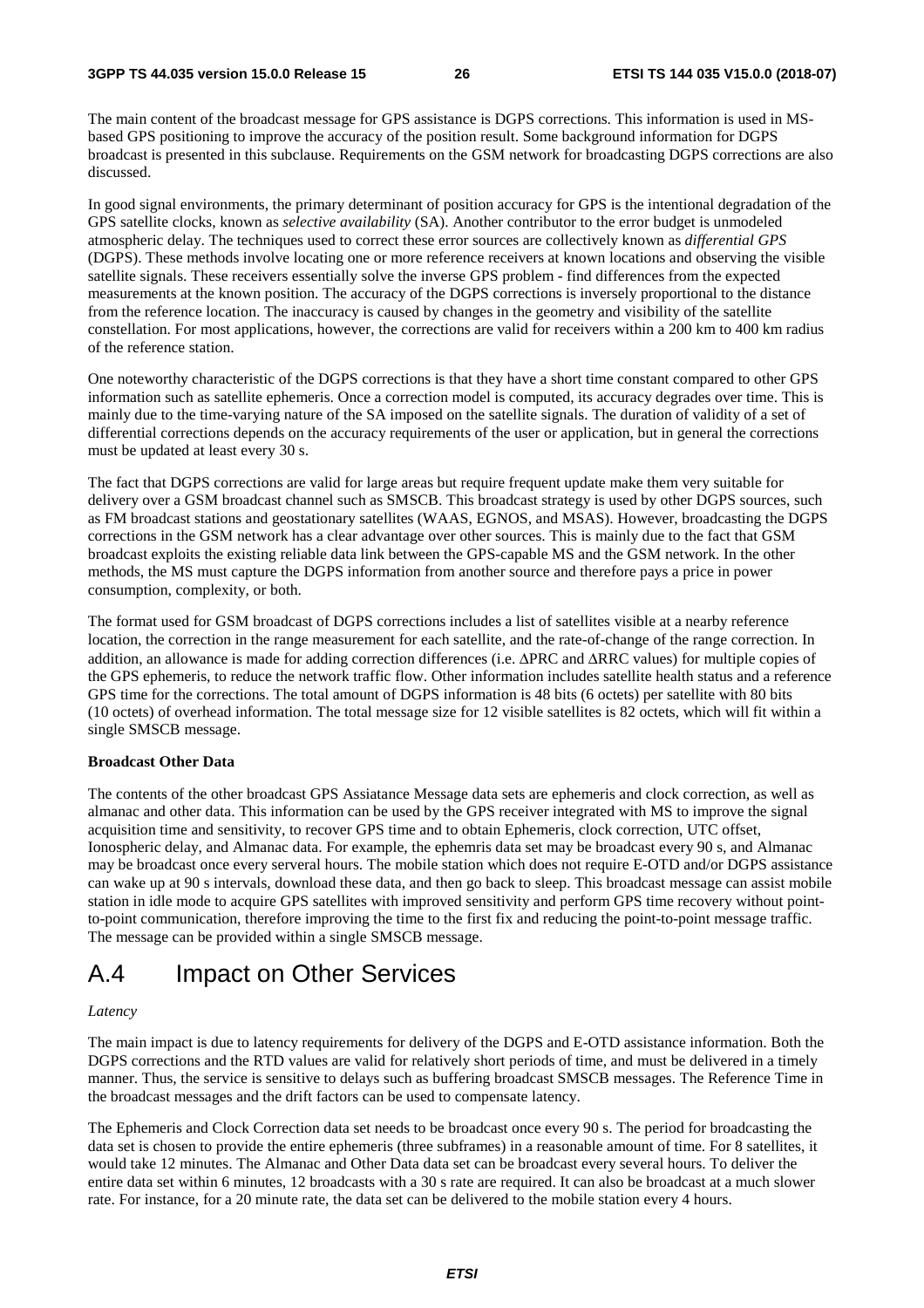#### *Capacity*

The SMSCB used for LCS uses the basic CBCH or extended CBCH. The support of E-OTD and/or DGPS broadcast needs capacity related to broadcast message characteristics (RTD/DGPS validity). The SMSCB DRX service also needs to schedule a message that is sent once per schedule period. The maximum schedule period is 48 SMSCB message slots.

Example of capacity scenario:

- The basic CBCH uses the same physical resource as SDCCH/4 (sub channel 2) or SDCCH/8 (sub channel 2). If SMSCB service is supported in basic CBCH it occupies 1/4 of SDCCH capacity when using SDCCH/4 and 1/8 of SDCCH capacity when using SDCCH/8.
- The basic CBCH capacity is 1 SMSCB message per 2 s.
- Both DGPS and E-OTD broadcast is assumed to be once per 30 s and the Ephemeris and Almanac messages are assumed to be once per 90 s or longer (capacity is 15 SMSCB messages per 30 s).
- Schedule period is  $45 (= 45 \times 2 \text{ s} = 90 \text{ s})$ . If SMSCB DRX service is used for other services in SMSCB, the one SMSCB DRX schedule message per schedule period is needed to support all services:
	- $\Rightarrow$  LCS needs 2/15 + 1/45 of SMSCB capacity plus one schedule message every 90 s for delivering assistance data for both E-OTD and GPS methods.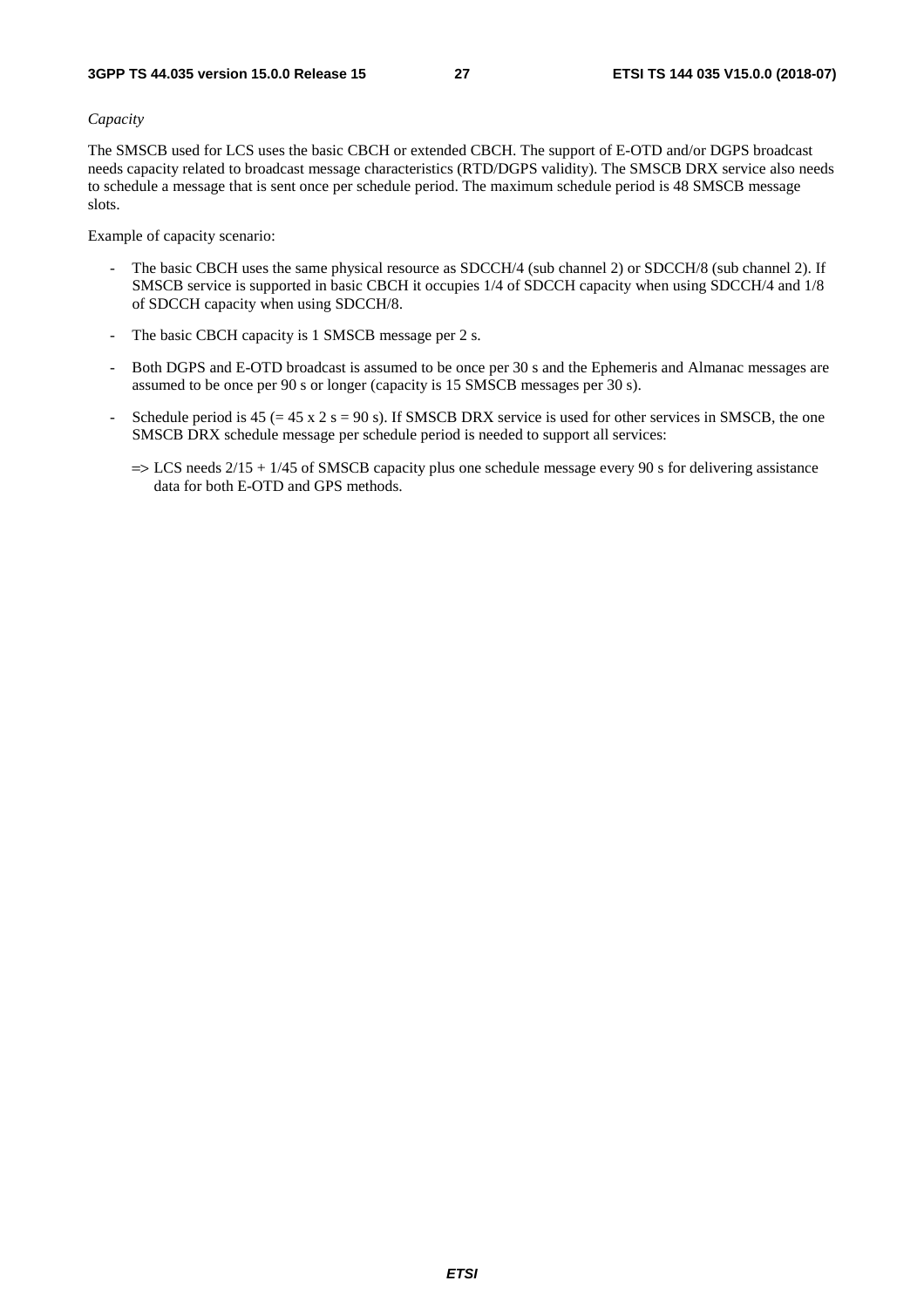# Annex B (informative): Example of E-OTD Assistance Data Broadcast Message

This example describes how the message is built when following neighbour cell information is enclosed into SMSCB broadcast message:

- All neighbours (1-19) from System Information Neighbour List is included into one broadcast message.
- The neighbours 1, 2, 3, 7, 8, 9, 11, 12, 13, 16, 17 and 19 are belonging to sectored BTS and following channels are in the same groups: (1, 2, 3), (7, 8, 9), (11, 12, 13) and (16, 17, 19). Serving cell channel is not belonging to sectored BTS.
- The channels belonging to sectored BTS are syncronized.
- The accuracy range is 15 km, and ciphering is active.
- The 51 Multiframe Value is included, the RTD range is 1 time slot and the RTD accuracy in 1/32 bit.
- BTS network is not syncronized.
- RTD Drift Factors are not included into message.
- NOTE: There are 15 remain bits for Relative Location Values and the 15 bits are used for Relative North or East extention bits. These bits are added to Nb18 North, Nb18 East, Nb15 North, Nb15 East, Nb14 North, Nb14 East, Nb10 North, Nb10 East, Nb6 North, Nb6 East, Nb5 North, Nb5 East, Nb4 North, Nb4 East and ID4 North.. These have 8 bits and the rest have 7 bits for relative location value.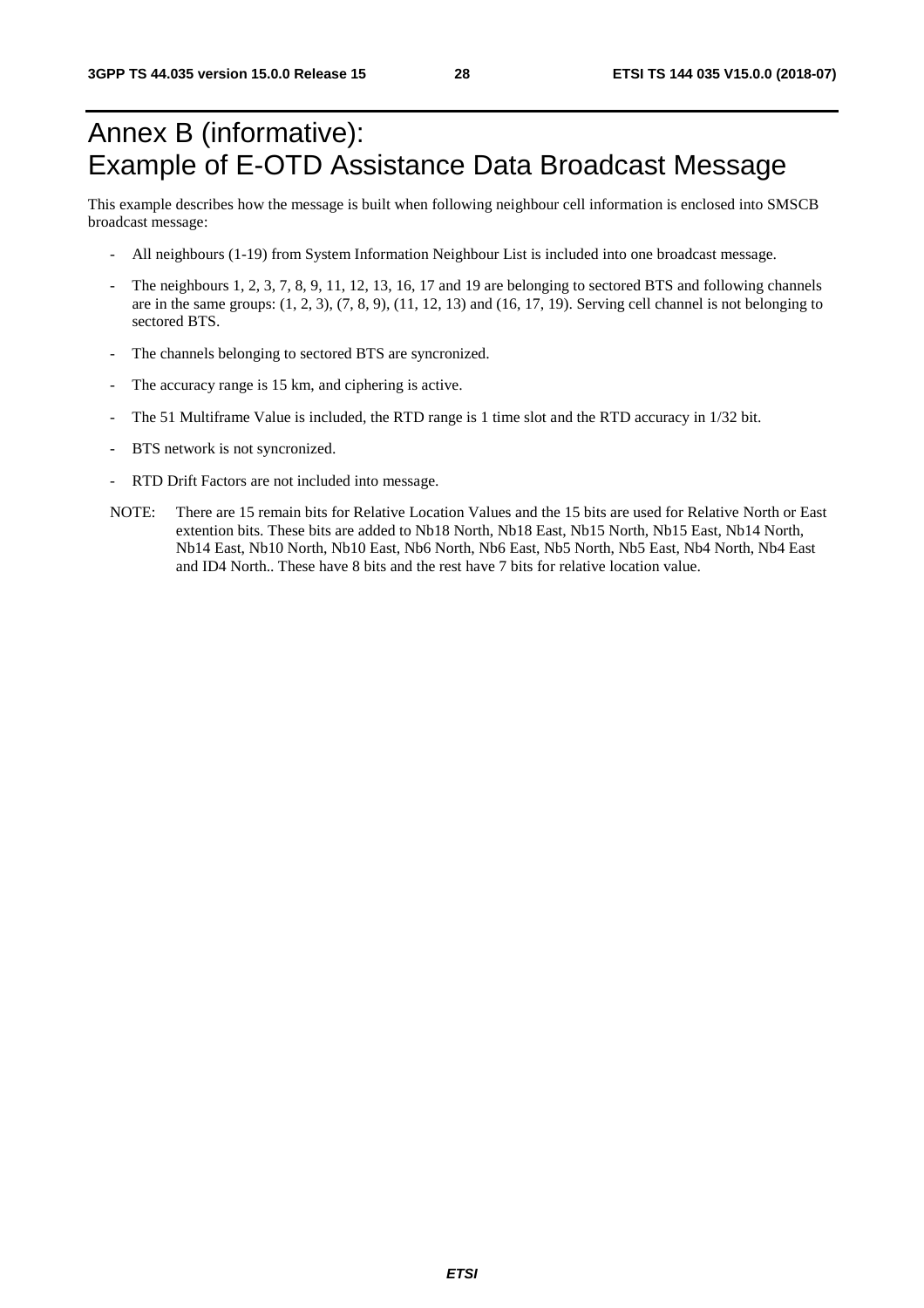*ETSI*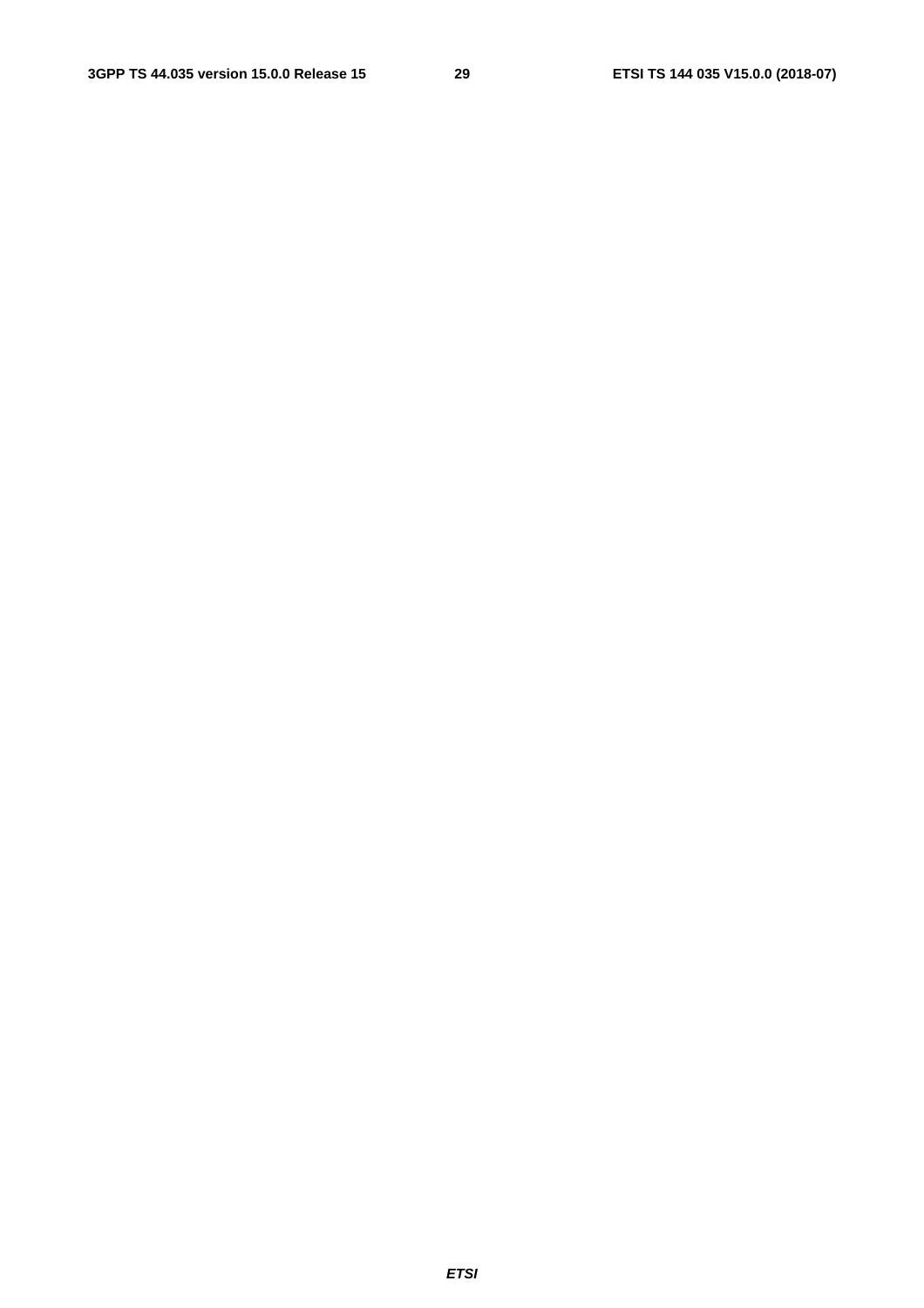| 8                                                           | 7                                                                                               | 6                                  | 5                                         | 4                                                                  | 3                                                        | 2                                  | 1                                                  |                    |  |
|-------------------------------------------------------------|-------------------------------------------------------------------------------------------------|------------------------------------|-------------------------------------------|--------------------------------------------------------------------|----------------------------------------------------------|------------------------------------|----------------------------------------------------|--------------------|--|
| Cipher<br>On $(1)$                                          | Cipher<br>Key Ind<br>(0)                                                                        |                                    | <b>Accuracy Range</b><br>MSB(010)LSB      |                                                                    | All Neighbours<br><b>MSB(000)LSB</b>                     |                                    |                                                    | Octet1             |  |
|                                                             | Number of Neigh<br>MSB(11)                                                                      | <b>RTDs</b><br>Present<br>(1)      | RTD<br>Drift<br>Factors<br>Present<br>(0) |                                                                    | RTD Accuracy<br>MSB(01)LSB                               | <b>RTD</b><br>Range<br>(1)         | Sector<br>Ind On<br>(1)                            | Octet <sub>2</sub> |  |
|                                                             | Reference Time<br>Number of Neigh (001)LSB<br>(MSB, bits 9-5)                                   |                                    |                                           |                                                                    |                                                          |                                    |                                                    |                    |  |
|                                                             | <b>Ciphering Serial Number</b><br>(MSB, bits 15-13)                                             |                                    |                                           |                                                                    | Reference Time (LSB, bits 4-0)                           |                                    |                                                    | Octet4             |  |
|                                                             | Ciphering Serial Number (bits 12-5)                                                             |                                    |                                           |                                                                    |                                                          |                                    |                                                    |                    |  |
|                                                             | <b>Time Slot Scheme</b><br>Serv Cell (MSB)& Nb <sub>19-18</sub>                                 |                                    |                                           |                                                                    | <b>Ciphering Serial Number</b><br>(bits 4-0, LSB)        |                                    |                                                    | Octet <sub>6</sub> |  |
|                                                             |                                                                                                 |                                    |                                           | Time Slot Scheme Nb <sub>17-10</sub>                               |                                                          |                                    |                                                    | Octet7             |  |
|                                                             |                                                                                                 |                                    |                                           | Time Slot Scheme Nb <sub>9-2</sub>                                 |                                                          |                                    |                                                    | Octet8             |  |
|                                                             |                                                                                                 |                                    |                                           | Sectored Channels Serv Cell & Nb <sub>19-14</sub> (0101100)        |                                                          |                                    | Time<br>Slot<br>Scheme<br>$Nb1$ LSB                | Octet <sub>9</sub> |  |
|                                                             |                                                                                                 |                                    |                                           | Sectored Channels Nb <sub>13-6</sub> (11101110)                    |                                                          |                                    |                                                    | Octet10            |  |
|                                                             | Sec Ch BTS ID4 Nb19<br>MSB(011)LSB                                                              |                                    |                                           |                                                                    | <b>Sectored Channels</b><br>Nb <sub>5-1</sub> (00111)LSB |                                    |                                                    | Octet11            |  |
|                                                             | Sec Ch BTS ID3<br>Nb13 MSB(01)                                                                  |                                    | Sec Ch BTS ID4 Nb16<br>MSB(011)LSB        |                                                                    |                                                          | Sec Ch BTS ID4 Nb17<br>MSB(011)LSB |                                                    | Octet12            |  |
| Sec Ch<br>BTS ID2<br>N <sub>b</sub> 9<br>MSB(0)             |                                                                                                 | Sec Ch BTS ID3 Nb11<br>MSB(010)LSB |                                           |                                                                    | Sec Ch BTS ID3 Nb12<br>MSB(010)LSB                       |                                    | Sec Ch<br><b>BTS ID3</b><br>$(0)$ LSB              | Octet13            |  |
|                                                             | Sec Ch BTS ID2 Nb7<br>MSB(001)LSB                                                               |                                    |                                           | Sec Ch BTS ID2<br>Sec Ch BTS ID2 Nb8<br>Nb9 (01)LSB<br>MSB(001)LSB |                                                          |                                    |                                                    | Octet14            |  |
|                                                             | Sec Ch BTS ID1<br><b>Nb1 MSB(00)</b>                                                            |                                    | Sec Ch BTS ID1 Nb2<br><b>MSB(000)LSB</b>  | Sec Ch BTS ID1 Nb3<br><b>MSB(000)LSB</b>                           |                                                          |                                    |                                                    | Octet15            |  |
|                                                             | 51MF Offset Value Nb19 (MSB)                                                                    |                                    | Sync<br>ID1(1)                            | Sync<br>ID2(1)                                                     | Sync<br>ID3(1)                                           | Sync<br>ID4(1)                     | Sec Ch<br>BTS ID1<br>N <sub>b</sub> 1<br>$(0)$ LSB | Octet16            |  |
|                                                             |                                                                                                 | 51MF Offset Value Nb18 (MSB)       |                                           |                                                                    |                                                          | 51MF Offset Value Nb19 (LSB)       |                                                    | Octet17            |  |
| 51MF<br>Offset<br>Value<br>Nb16<br>(MSB)                    | 51MF Offset Value Nb17 (MSB LSB)<br>51MF<br>Offset<br>Value<br>Nb <sub>18</sub><br>(LSB)        |                                    |                                           |                                                                    |                                                          |                                    |                                                    |                    |  |
|                                                             | 51MF Offset Value Nb15 (MSB)                                                                    |                                    |                                           |                                                                    | 51MF Offset Value Nb16 (LSB)                             |                                    |                                                    | Octet19            |  |
|                                                             |                                                                                                 | 51MF Offset Value Nb14 (MSB)       |                                           |                                                                    |                                                          | 51MF Offset Value Nb15 (LSB)       |                                                    | Octet20<br>Octet21 |  |
| 51MF<br>Offset<br>Value<br>Nb <sub>12</sub><br>(MSB)        | 51MF Offset Value Nb13 (MSB LSB)<br><b>51MF</b><br>Offset<br>Value<br>Nb <sub>14</sub><br>(LSB) |                                    |                                           |                                                                    |                                                          |                                    |                                                    |                    |  |
|                                                             | 51MF Offset Value Nb11 (MSB)                                                                    |                                    |                                           |                                                                    | 51MF Offset Value Nb12 (LSB)                             |                                    |                                                    | Octet22            |  |
|                                                             |                                                                                                 | 51MF Offset Value Nb10 (MSB)       |                                           |                                                                    |                                                          | 51MF Offset Value Nb11 (LSB)       |                                                    | Octet23<br>Octet24 |  |
| Offset<br>Value<br>N <sub>b</sub> 8<br>(MSB)                | 51MF Offset Value Nb9 (MSB LSB)<br>51MF<br>51MF<br>Offset<br>Value<br><b>Nb10</b><br>(LSB)      |                                    |                                           |                                                                    |                                                          |                                    |                                                    |                    |  |
|                                                             | 51MF Offset Value Nb7 (MSB)                                                                     |                                    |                                           |                                                                    | 51MF Offset Value Nb8 (LSB)                              |                                    |                                                    | Octet25            |  |
|                                                             |                                                                                                 | 51MF Offset Value Nb6 (MSB)        |                                           |                                                                    |                                                          | 51MF Offset Value Nb7 (LSB)        | 51MF                                               | Octet26            |  |
| <b>51MF</b><br>Offset<br>Value<br>N <sub>b</sub> 4<br>(MSB) | 51MF Offset Value Nb5 (MSB LSB)                                                                 |                                    |                                           |                                                                    |                                                          |                                    |                                                    | Octet27            |  |
|                                                             | 51MF Offset Value Nb3 (MSB)                                                                     |                                    |                                           |                                                                    | 51MF Offset Value Nb4 (LSB)                              |                                    |                                                    | Octet28            |  |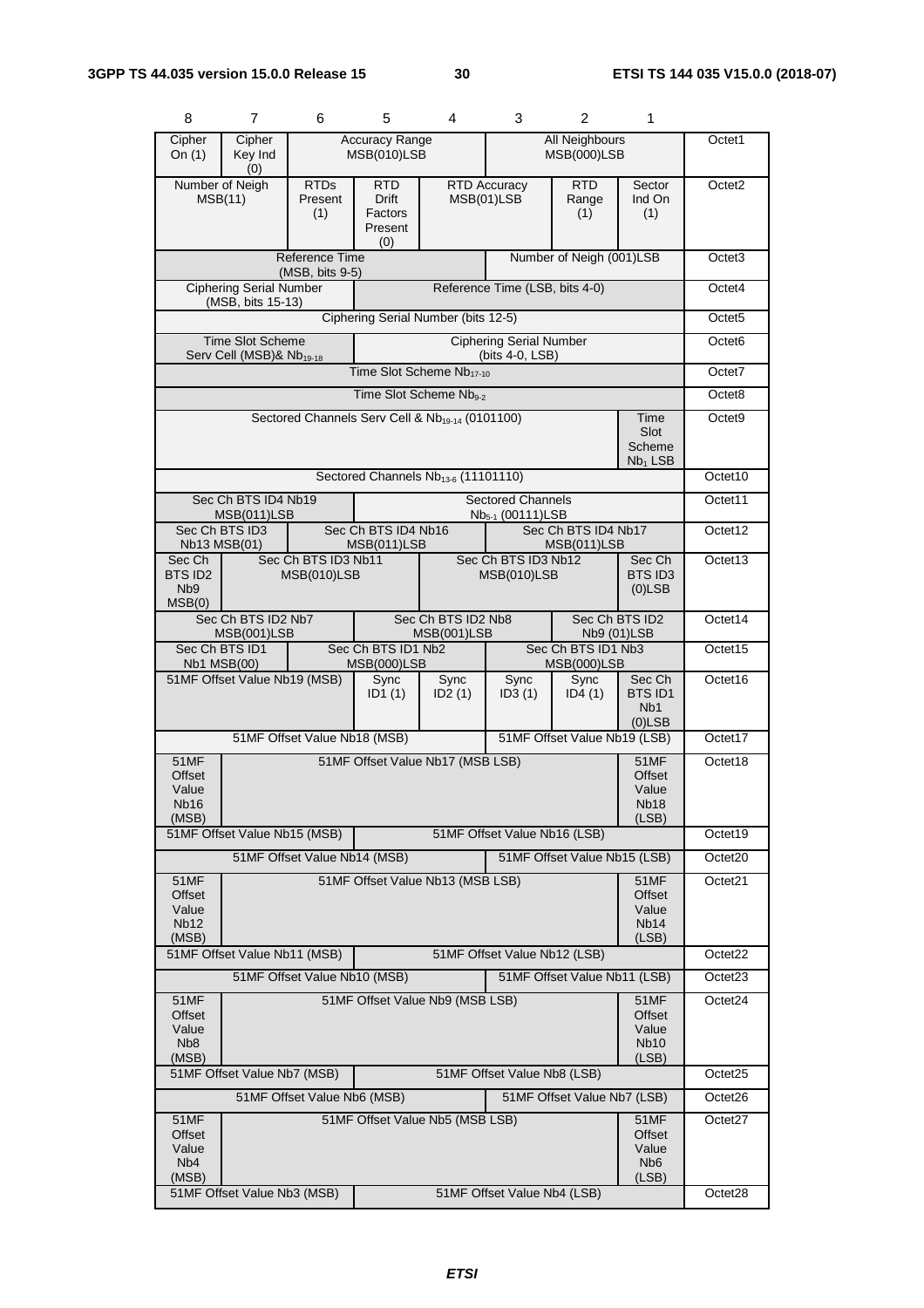| 8                                                                                  | 7.                                          | 6                           | 5                   | 4                    | 3                   | 2                           | 1                                       |                     |
|------------------------------------------------------------------------------------|---------------------------------------------|-----------------------------|---------------------|----------------------|---------------------|-----------------------------|-----------------------------------------|---------------------|
|                                                                                    |                                             | 51MF Offset Value Nb2 (MSB) |                     |                      |                     | 51MF Offset Value Nb3 (LSB) |                                         | Octet29             |
| <b>BCC</b><br><b>Nb19</b><br>(MSB)                                                 |                                             | Octet30                     |                     |                      |                     |                             |                                         |                     |
|                                                                                    | BCC Nb17 (MSB LSB)                          |                             |                     | BCC Nb18 (MSB LSB)   |                     |                             | (LSB)<br>BCC Nb19 (LSB)                 | Octet31             |
|                                                                                    | BCC Nb14 (MSB)                              |                             | BCC Nb15 (MSB LSB)  |                      |                     | BCC Nb16 (MSB LSB)          |                                         | Octet <sub>32</sub> |
| <b>BCC</b><br>Nb <sub>11</sub><br>(MSB)                                            |                                             | BCC Nb12 (MSB LSB)          |                     |                      | BCC Nb13 (MSB LSB)  |                             | <b>BCC</b><br>Nb <sub>14</sub><br>(LSB) | Octet <sub>33</sub> |
|                                                                                    | BCC Nb9 (MSB LSB)                           |                             |                     | BCC Nb10 (MSB LSB)   |                     |                             | BCC Nb11 (LSB)                          | Octet34             |
|                                                                                    | BCC Nb6 (MSB)                               |                             | BCC Nb7 (MSB LSB)   |                      |                     | BCC Nb8 (MSB LSB)           |                                         | Octet35             |
| BCC<br>N <sub>b</sub> 3<br>(MSB)                                                   |                                             | BCC Nb4 (MSB LSB)           |                     |                      | BCC Nb5 (MSB LSB)   |                             | <b>BCC</b><br>N <sub>b</sub> 6<br>(LSB) | Octet36             |
|                                                                                    | BCC Nb1 (MSB LSB)                           |                             |                     | BCC Nb2 (MSB LSB)    |                     |                             | BCC Nb3 (LSB)                           | Octet37             |
|                                                                                    |                                             |                             |                     | RTD Value Nb18 (MSB) |                     |                             |                                         | Octet <sub>38</sub> |
|                                                                                    | RTD Value Nb15 (MSB)                        |                             |                     |                      | RTD Nb18 (LSB)      |                             |                                         | Octet39             |
|                                                                                    |                                             |                             |                     | RTD Value Nb15       |                     |                             |                                         | Octet <sub>40</sub> |
|                                                                                    |                                             | RTD Value Nb14 (MSB)        |                     |                      |                     |                             | RTD Value Nb15<br>(LSB)                 | Octet41             |
| <b>RTD</b><br>Value<br><b>Nb10</b><br>(MSB)                                        | RTD Value Nb14 (LSB)                        |                             |                     |                      |                     |                             |                                         |                     |
|                                                                                    |                                             |                             |                     | RTD Value Nb10       |                     |                             |                                         | Octet43             |
|                                                                                    | RTD Value Nb6 (MSB)<br>RTD Value Nb10 (LSB) |                             |                     |                      |                     |                             |                                         |                     |
| RTD Value Nb6                                                                      |                                             |                             |                     |                      |                     |                             |                                         | Octet <sub>45</sub> |
| <b>RTD</b><br>RTD Value Nb5 (MSB)<br>Value<br>N <sub>b</sub> <sub>6</sub><br>(LSB) |                                             |                             |                     |                      |                     |                             |                                         | Octet46             |
|                                                                                    | <b>RTD Value Nb4</b>                        | Octet47                     |                     |                      |                     |                             |                                         |                     |
|                                                                                    | (MSB)<br>RTD Value Nb4                      |                             |                     |                      |                     |                             |                                         |                     |
|                                                                                    | RTD Value ID4 (MSB)<br>RTD Value Nb4 (LSB)  |                             |                     |                      |                     |                             |                                         |                     |
| RTD Value ID4 (LSB)                                                                |                                             |                             |                     |                      |                     |                             |                                         | Octet50             |
|                                                                                    |                                             |                             |                     | RTD value ID3 (MSB)  |                     |                             |                                         | Octet <sub>51</sub> |
|                                                                                    | RTD Value ID2 (MSB)                         |                             |                     |                      | RTD Value ID3 (LSB) |                             |                                         | Octet <sub>52</sub> |
|                                                                                    |                                             |                             |                     | RTD Value ID2        |                     |                             |                                         | Octet53             |
|                                                                                    |                                             |                             | RTD Value ID1 (MSB) |                      |                     |                             | RTD Value ID2<br>(LSB)                  | Octet54             |
| Serv<br>Cell Lat<br>(MSB)                                                          |                                             |                             |                     | RTD Value ID1 (LSB)  |                     |                             |                                         | Octet <sub>55</sub> |
|                                                                                    |                                             |                             |                     | Serv Cell Lat        |                     |                             |                                         | Octet56             |
| Serv Cell Lat                                                                      |                                             |                             |                     |                      |                     |                             |                                         | Octet57             |
| Serv<br>Cell<br>Long<br>(MSB)                                                      | Serv Cell Lat (LSB)                         |                             |                     |                      |                     |                             |                                         | Octet58             |
|                                                                                    |                                             |                             |                     | Serv Cell Long       |                     |                             |                                         | Octet59             |
|                                                                                    |                                             |                             |                     | Serv Cell Long       |                     |                             |                                         | Octet60             |
| Rel<br>North<br><b>Nb18</b><br>(MSB)                                               |                                             |                             |                     | Serv Cell Long (LSB) |                     |                             |                                         | Octet61             |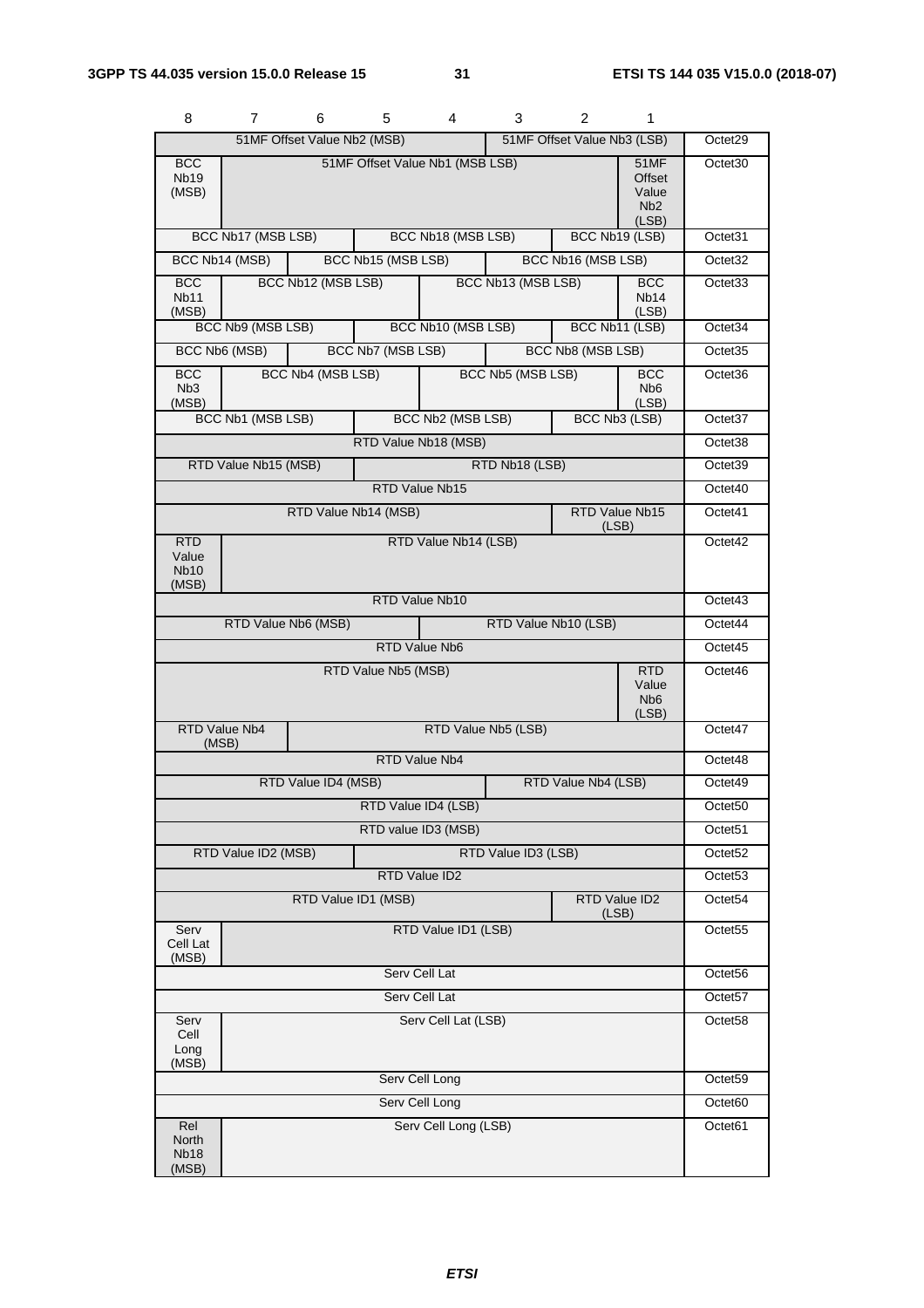| 8                                   | 7                                         | 6                   | 5                      | 4                    | 3                   | 2                  | 1                        |         |
|-------------------------------------|-------------------------------------------|---------------------|------------------------|----------------------|---------------------|--------------------|--------------------------|---------|
| <b>Rel East</b>                     |                                           |                     |                        | Rel North Nb18 (LSB) |                     |                    |                          | Octet62 |
| <b>Nb18</b><br>(MSB)                |                                           |                     |                        |                      |                     |                    |                          |         |
| Rel                                 |                                           |                     |                        | Rel East Nb18 (LSB)  |                     |                    |                          | Octet63 |
| North                               |                                           |                     |                        |                      |                     |                    |                          |         |
| <b>Nb15</b><br>(MSB)                |                                           |                     |                        |                      |                     |                    |                          |         |
| <b>Rel East</b>                     |                                           |                     |                        | Rel North Nb15 (LSB) |                     |                    |                          | Octet64 |
| <b>Nb15</b>                         |                                           |                     |                        |                      |                     |                    |                          |         |
| (MSB)<br>Rel                        |                                           |                     |                        | Rel East Nb15 (LSB)  |                     |                    |                          | Octet65 |
| <b>North</b>                        |                                           |                     |                        |                      |                     |                    |                          |         |
| <b>Nb14</b><br>(MSB)                |                                           |                     |                        |                      |                     |                    |                          |         |
| <b>Rel East</b>                     |                                           |                     |                        | Rel North Nb14 (LSB) |                     |                    |                          | Octet66 |
| Nb <sub>14</sub>                    |                                           |                     |                        |                      |                     |                    |                          |         |
| (MSB)<br>Rel                        |                                           |                     |                        | Rel East Nb14 (LSB)  |                     |                    |                          | Octet67 |
| North                               |                                           |                     |                        |                      |                     |                    |                          |         |
| <b>Nb10</b>                         |                                           |                     |                        |                      |                     |                    |                          |         |
| (MSB)<br><b>Rel East</b>            |                                           |                     |                        | Rel North Nb10 (LSB) |                     |                    |                          | Octet68 |
| <b>Nb10</b>                         |                                           |                     |                        |                      |                     |                    |                          |         |
| (MSB)                               |                                           |                     |                        |                      |                     |                    |                          |         |
| Rel<br>North                        |                                           |                     |                        | Rel East Nb10 (LSB)  |                     |                    |                          | Octet69 |
| N <sub>b</sub> 6                    |                                           |                     |                        |                      |                     |                    |                          |         |
| (MSB)                               |                                           |                     |                        |                      |                     |                    |                          |         |
| <b>Rel East</b><br>N <sub>b</sub> 6 |                                           |                     |                        | Rel North Nb6 (LSB)  |                     |                    |                          | Octet70 |
| (MSB)                               |                                           |                     |                        |                      |                     |                    |                          |         |
| Rel<br>North                        |                                           |                     |                        | Rel East Nb6 (LSB)   |                     |                    |                          | Octet71 |
| Nb <sub>5</sub>                     |                                           |                     |                        |                      |                     |                    |                          |         |
| (MSB)                               |                                           |                     |                        |                      |                     |                    |                          |         |
| <b>Rel East</b><br>N <sub>b5</sub>  |                                           |                     |                        | Rel North Nb5 (LSB)  |                     |                    |                          | Octet72 |
| (MSB)                               |                                           |                     |                        |                      |                     |                    |                          |         |
| Rel                                 |                                           |                     |                        | Rel East Nb5 (LSB)   |                     |                    |                          | Octet73 |
| North<br>Nb <sub>4</sub>            |                                           |                     |                        |                      |                     |                    |                          |         |
| (MSB)                               |                                           |                     |                        |                      |                     |                    |                          |         |
| <b>Rel East</b>                     |                                           |                     |                        | Rel North Nb4 (LSB)  |                     |                    |                          | Octet74 |
| N <sub>b</sub> 4<br>(MSB)           |                                           |                     |                        |                      |                     |                    |                          |         |
| Rel                                 |                                           |                     |                        | Rel East Nb4 (LSB)   |                     |                    |                          | Octet75 |
| North<br>ID4                        |                                           |                     |                        |                      |                     |                    |                          |         |
| (MSB)                               |                                           |                     |                        |                      |                     |                    |                          |         |
| Rel East                            |                                           |                     |                        | Rel North ID4 (LSB)  |                     |                    |                          | Octet76 |
| ID <sub>4</sub><br>(MSB)            |                                           |                     |                        |                      |                     |                    |                          |         |
|                                     | Rel North ID3 (MSB)                       |                     |                        |                      | Rel East ID4 (LSB)  |                    |                          | Octet77 |
|                                     | Rel East ID3 (MSB)                        |                     |                        |                      | Rel North ID3 (LSB) |                    |                          | Octet78 |
|                                     | Rel North ID2 (MSB)                       |                     |                        |                      |                     | Rel East ID3 (LSB) |                          | Octet79 |
|                                     |                                           |                     |                        |                      |                     |                    |                          | Octet80 |
|                                     | Rel East ID2 (MSB)<br>Rel North ID2 (LSB) |                     |                        |                      |                     |                    |                          |         |
|                                     |                                           | Rel North ID1 (MSB) |                        |                      |                     | Rel East ID2 (LSB) |                          | Octet81 |
|                                     |                                           |                     | Rel East ID1 (MSB LSB) |                      |                     |                    | Rel                      | Octet82 |
|                                     |                                           |                     |                        |                      |                     |                    | North<br>ID <sub>1</sub> |         |
|                                     |                                           |                     |                        |                      |                     |                    | (LSB)                    |         |

*ETSI*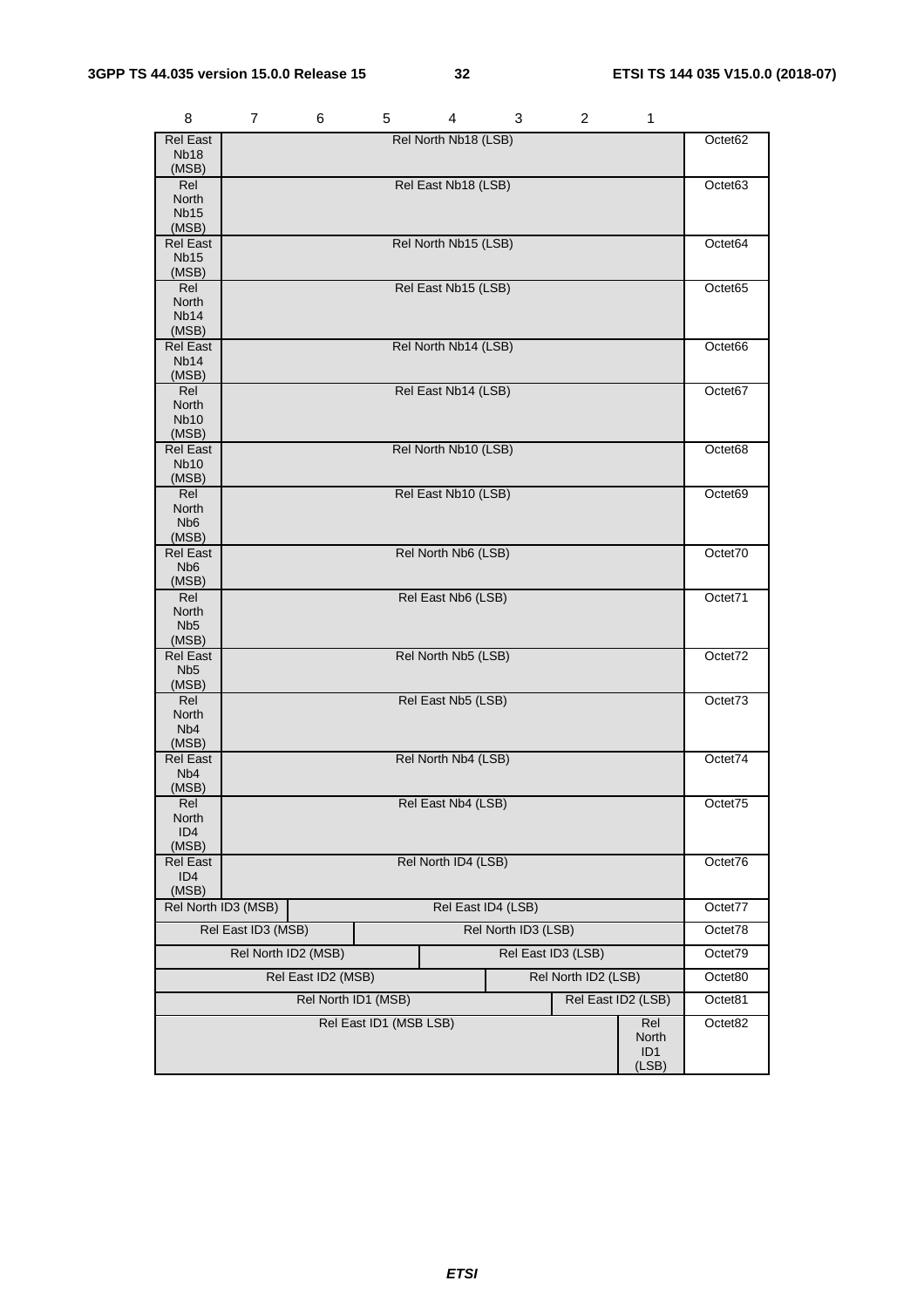# Annex C (informative): Example of GPS Assistance Data Broadcast Message

This annex gives an example of how the information IE should be packed into the GPS Assistance Data message. The example shown in table C.1 includes corrections for 12 satellites.

### **Table C.1: Example of a GPS Assistance Data (DGPS Correction) message with 11 satellites**

| <b>Octet</b>   | <b>MSB</b>                                                     |                           |                                        |                                                   |                               |                                               |  | <b>LSB</b>                           |
|----------------|----------------------------------------------------------------|---------------------------|----------------------------------------|---------------------------------------------------|-------------------------------|-----------------------------------------------|--|--------------------------------------|
| 1              | Cipher                                                         | Cipher                    |                                        |                                                   |                               |                                               |  |                                      |
|                | On/Off                                                         | Key Flag                  |                                        |                                                   |                               |                                               |  |                                      |
|                |                                                                |                           |                                        |                                                   | or                            | Ciphering Serial Number (MSB, bits 15-10)     |  |                                      |
|                |                                                                |                           |                                        |                                                   | Spare                         |                                               |  |                                      |
| $\overline{2}$ |                                                                |                           |                                        | Ciphering Serial Number (bits 9-2)                |                               |                                               |  |                                      |
|                |                                                                |                           |                                        | Spare                                             | or                            |                                               |  |                                      |
| 3              |                                                                |                           | BTS Clock Drift (bits 3-0)             |                                                   | <b>BTS</b>                    | <b>GSM</b>                                    |  | <b>Ciphering Serial</b>              |
|                |                                                                |                           | or                                     |                                                   | Clock                         | Time                                          |  | Number (bits 1-0)                    |
|                |                                                                |                           | Spare                                  |                                                   | <b>Drift</b><br>Present       | Present                                       |  | or                                   |
|                |                                                                |                           |                                        |                                                   |                               |                                               |  | Spare                                |
| $\overline{4}$ |                                                                |                           |                                        | Reference Location                                |                               |                                               |  |                                      |
|                |                                                                |                           |                                        |                                                   |                               |                                               |  |                                      |
| 9              |                                                                |                           |                                        | Reference Location                                |                               |                                               |  |                                      |
|                |                                                                |                           |                                        |                                                   |                               |                                               |  |                                      |
| 10             |                                                                |                           |                                        |                                                   | FN (MSB bits 17-10)           |                                               |  |                                      |
|                |                                                                |                           |                                        |                                                   | or<br>Spare                   |                                               |  |                                      |
| 11             |                                                                |                           |                                        | FN (bits 9-2)                                     |                               |                                               |  |                                      |
|                |                                                                |                           |                                        |                                                   | or                            |                                               |  |                                      |
|                |                                                                |                           |                                        | Spare                                             |                               |                                               |  |                                      |
| 12             |                                                                | BN (MSB bits 7 - 5)<br>or |                                        |                                                   | TN (bits 3-0)<br>or           |                                               |  | $\overline{FN}$ (LSB bits 1-0)<br>or |
|                |                                                                | Spare                     |                                        |                                                   | Spare                         |                                               |  | Spare                                |
| 13             |                                                                | GPS TOW (MSB bits 19-17)  |                                        |                                                   |                               | BN (LSB bits 4 - 0)                           |  |                                      |
|                |                                                                | or<br>Spare               |                                        |                                                   |                               | or<br>Spare                                   |  |                                      |
| 14             | GPS TOW (bits 16-9)                                            |                           |                                        |                                                   |                               |                                               |  |                                      |
| 15             |                                                                |                           |                                        | GPS TOW (bits 8-1)                                |                               |                                               |  |                                      |
| 16             |                                                                |                           | N_SAT (bits 3-0)                       |                                                   |                               | <b>Correction Status/Health</b><br>(bits 2-0) |  | <b>GPS</b><br><b>TOW</b>             |
|                |                                                                |                           |                                        |                                                   |                               |                                               |  | (LSB bit0)                           |
| 17             |                                                                |                           |                                        | Satellite ID (Sat 1)                              |                               |                                               |  | UDRE (Sat 1)                         |
| 18             | IODE (Sat 1)                                                   |                           |                                        |                                                   |                               |                                               |  |                                      |
| 19             |                                                                |                           |                                        | PRC (Sat $1 - MSBs$ , $7 - 0$ )                   |                               |                                               |  |                                      |
| 20             |                                                                |                           | PRC (Sat $1 - MSBs$ , $7 - 4$ )        |                                                   |                               | RRC (Sat 1 - LSBs, 3-0)                       |  |                                      |
| 21             |                                                                |                           | RRC (Sat $1 -$ LSBs, $7 - 4$ )         |                                                   | Delta PRC (Sat 1 - LSBs, 3-0) |                                               |  |                                      |
| 22             | Delta RRC (Sat 1)<br>Delta PRC (Sat $1 - \text{MSBs}, 7 - 4$ ) |                           |                                        |                                                   |                               |                                               |  |                                      |
| ł.<br>ł.       |                                                                |                           |                                        |                                                   |                               |                                               |  |                                      |
| 77             |                                                                |                           |                                        | Satellite ID (Sat 12)                             |                               |                                               |  | UDRE (Sat 12)                        |
|                |                                                                |                           |                                        |                                                   |                               |                                               |  |                                      |
| 78<br>79       |                                                                |                           |                                        | IODE (Sat 12)<br>PRC (Sat $12 - MSBs$ , $7 - 0$ ) |                               |                                               |  |                                      |
| 80             |                                                                |                           | PRC (Sat $12 - MSBs$ , $7 - 4$ )       |                                                   |                               | RRC (Sat 12 – LSBs, 3-0)                      |  |                                      |
| 81             |                                                                |                           | RRC (Sat $12 -$ LSBs, $7 - 4$ )        |                                                   |                               | Delta PRC (Sat 12 - LSBs, 3-0)                |  |                                      |
| 82             |                                                                |                           | Delta PRC (Sat $12 - MSBs$ , $7 - 4$ ) |                                                   |                               | Delta RRC (Sat 12)                            |  |                                      |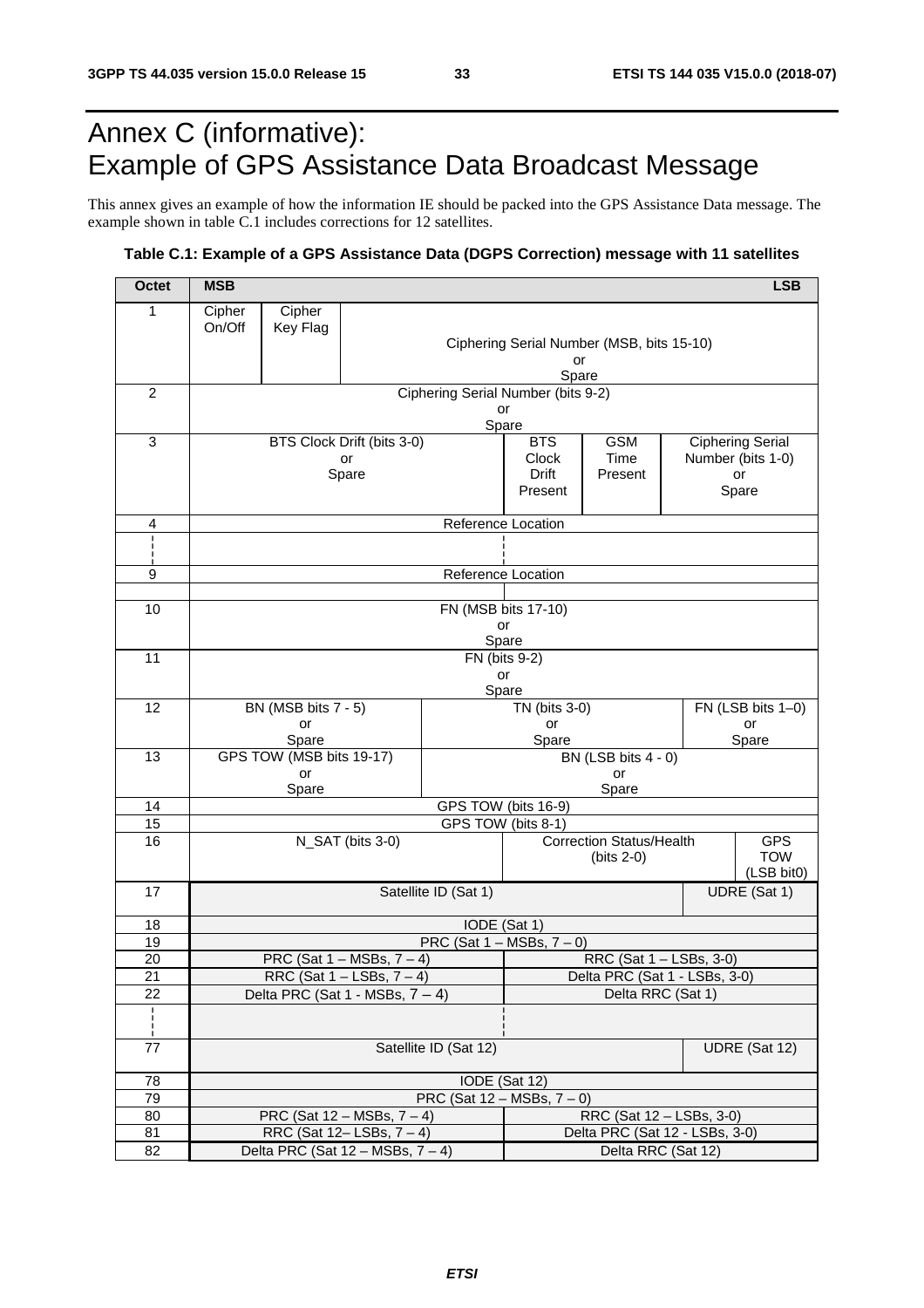# Annex D (informative): Change History

|              | <b>Change history</b> |             |            |  |  |                                          |                |  |
|--------------|-----------------------|-------------|------------|--|--|------------------------------------------|----------------|--|
| <b>Date</b>  | Meeting               | <b>TDoc</b> | <b>ICR</b> |  |  | <b>Rev Cat Subject/Comment</b>           | <b>New</b>     |  |
|              |                       |             |            |  |  |                                          | <b>version</b> |  |
| 2016-01      |                       |             |            |  |  | IRel-13 version created based on y12.0.0 | 13.0.0         |  |
| $12017 - 03$ |                       | 75          |            |  |  | Release 14 version (frozen at TSG-75)    | 14.0.0         |  |
| 2018-06      |                       | 80          |            |  |  | Release 15 version (frozen at TSG-80)    | 15.0.0         |  |